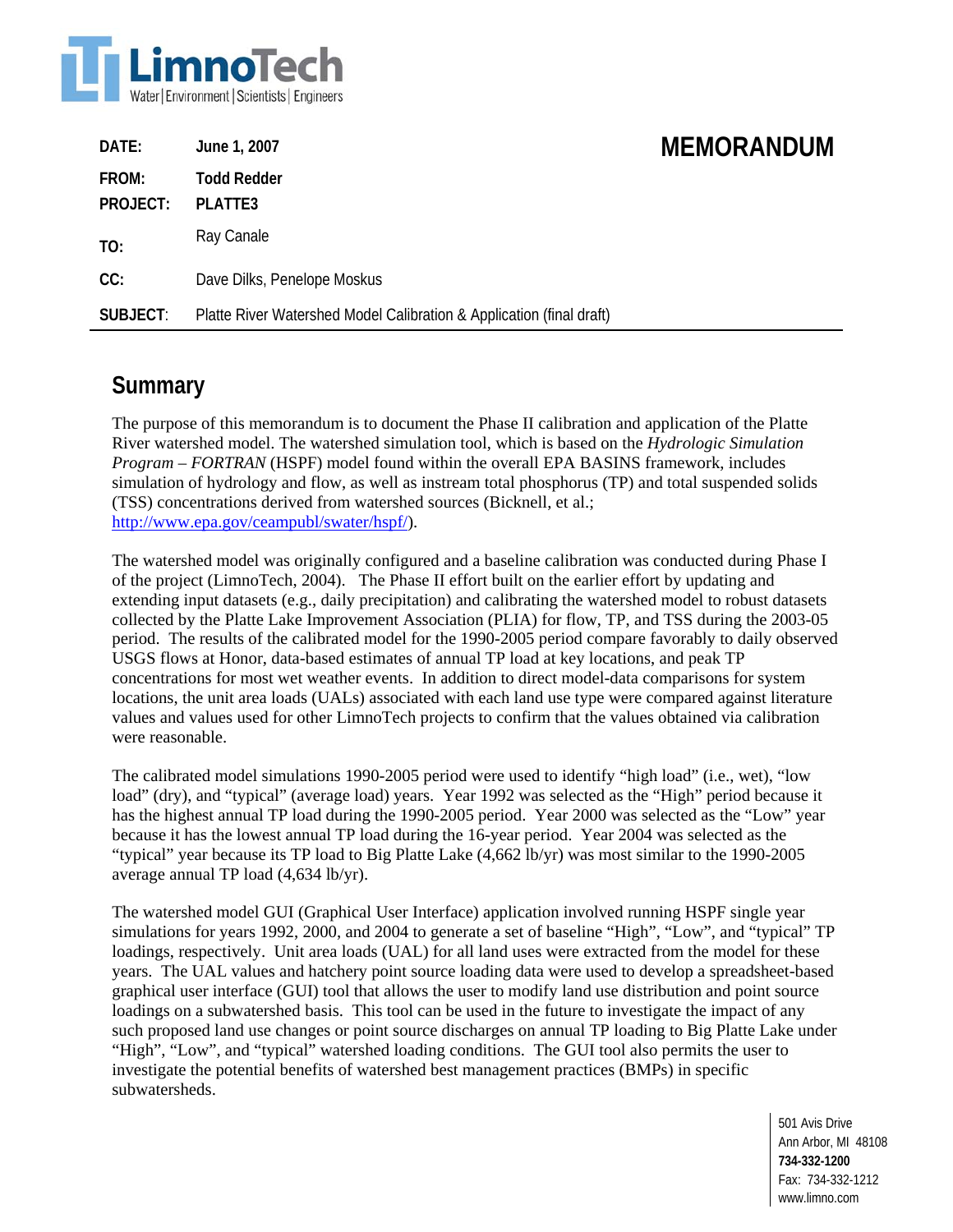# **Background**

The Platte River watershed is located in the northwest region of Michigan's Lower Peninsula. The Platte River flows westward from numerous natural headwater lakes and through Big Platte Lake before finally emptying into Lake Michigan. The watershed area is approximately  $495 \text{ km}^2$  in size and is currently very rural and largely forested. The predominant land use is forest (57%), followed by permanent pasture/open lands (16%). Developed lands comprise approximately 6% of the watershed area. A coho and chinook salmon hatchery is the sole point source that discharges to the Platte River upstream of Big Platte Lake.

"Since the 1920's, the State of Michigan has operated a fish hatchery on the Platte River, approximately 14 km upstream of the lake. In the early 1970's the hatchery was expanded and production shifted from rainbow trout to salmon and other anadromous fish (Walker, 1998)." The water quality of Big Platte Lake declined noticeably in response to this expansion in fish production and the increased phosphorus loading from the hatchery. As a consequence, the Michigan Department of Natural Resources (MDNR) and the Platte Lake Improvement Association (PLIA) agreed on a program to reduce the hatchery phosphorus discharge to 175 lbs/year. The agreement on hatchery discharges was completed in 2000. As a result, the hatchery loadings have declined and water quality in Big Platte Lake has improved.

In order to maintain high water quality in the lake in the future, the MDNR and the PLIA are working together to evaluate and determine the impact of non-point phosphorus loading to the lake. A watershedscale modeling study was initiated as part of Phase I of the project and now has been completed in Phase II. The ultimate goal of the study and the model application is to control non-point sources of phosphorus through comprehensive watershed management, including anticipated future loadings resulting from increased land development within the watershed. This summary memorandum presents the final model calibration for flow, phosphorus, and suspended solids in the Platte River watershed upstream of Big Platte Lake.

# **Review of Data Sources**

The Phase II watershed model calibration took advantage of input datasets utilized in the previous modeling effort whenever possible. Model inputs used previously for current land use, soil characteristics, and stream network characteristics were not modified in any way. Details regarding these datasets are available in a previous project report (LimnoTech, 2004). The primary modifications to the Phase II watershed model involved extending the simulation period to cover the entire 1990-2005 period where newly available comprehensive hydraulic and water quality data are available.

# Climate Datasets

Climate datasets that were updated and extended for the 2001-2005 period included:

- Daily precipitation and minimum/maximum air temperature data at the National Climactic Data Center (NCDC) station in Frankfort, MI (COOP ID: 202984);
- Hourly precipitation at various Traverse City NCDC stations (used to disaggregate (i.e., apportion) daily Frankfort data into hourly values);
- Daily estimates of evaporation rates for surface water;
- Daily estimates of potential evapotranspiration (PET) rates; and
- Radar maps of daily rainfall available from the National Weather Service.

Table 1 provides a summary of annual precipitation at Frankfort for the 1990-2005 period as well as annual mean daily streamflow observed at the USGS gage location in Honor, MI. Daily precipitation data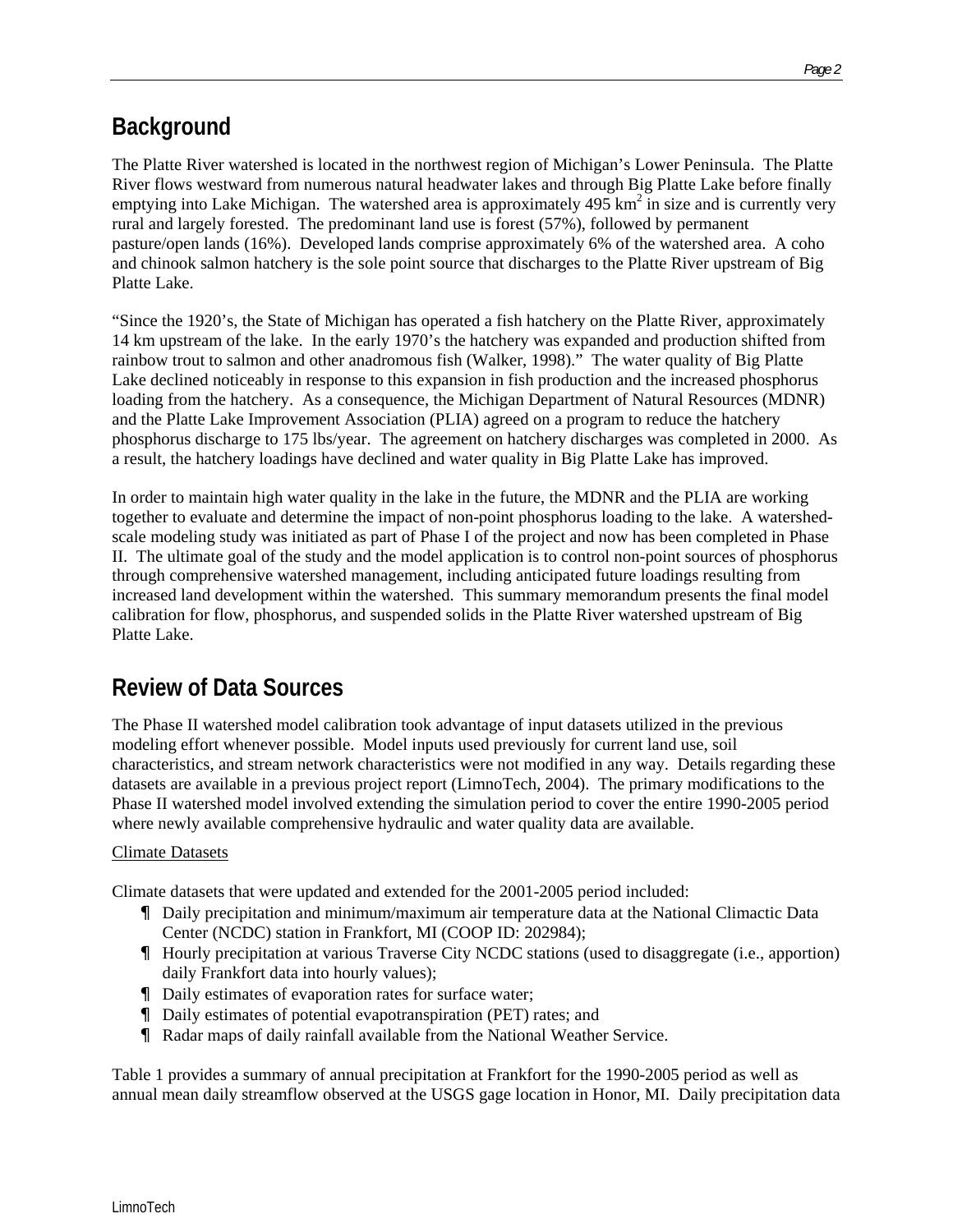were disaggregated into hourly values using hourly precipitation distribution data available for several Traverse City NCDC stations. Daily datasets for minimum/maximum air temperature, evaporation, and potential evapotranspiration were input directly to the watershed model.

|                | Total Precipitation <sup>1</sup> | Mean Daily                    |
|----------------|----------------------------------|-------------------------------|
| Year           | (inches)                         | Streamflow <sup>2</sup> (cfs) |
| 1990           | 39.6                             | $136^{3}$                     |
| 1991           | 39.3                             | 140                           |
| 1992           | 41.6                             | 142                           |
| 1993           | 38.5                             | 147                           |
| 1994           | 34.9                             | 138                           |
| 1995           | 38.3                             | 120                           |
| 1996           | 37.5                             | 125                           |
| 1997           | 29.3                             | 131                           |
| 1998           | 38.2                             | 112                           |
| 1999           | 32.2                             | 105                           |
| 2000           | 30.3                             | 101                           |
| 2001           | 42.0                             | 113                           |
| 2002           | 29.4                             | 132                           |
| 2003           | 31.3                             | 125                           |
| 2004           | 39.7                             | 134                           |
| 2005           | 27.2                             | 121                           |
| <i>Average</i> | 35.6                             | 126                           |

**Table 1. Platte River Watershed Annual Precipitation and Streamflow**

Notes:

<sup>1</sup>Data compiled from daily NCDC data available online for Frankfort (supplemented with data available for Beulah and Traverse City).

<sup>2</sup>Computed based on daily observed flow records for the USGS gage at Honor, MI.  $3P_{2}$ 

 $B$ Based on an incomplete record; data collection for 1990 began on March 27<sup>th</sup>.

The selection of the Frankfort NCDC daily precipitation dataset was based on an analysis that compared all available local precipitation datasets to USGS streamflow data available for the Platte River. In addition to the Frankfort NCDC dataset, precipitation datasets available for Beulah (daily total), Traverse City (hourly and daily) were evaluated. The hatchery precipitation dataset was not included in the final analysis because there were significant inconsistencies between this dataset and the before mentioned precipitation datasets that could not be resolved. The USGS flow data was analyzed using hydrograph separation techniques, which yielded estimates of monthly runoff and baseflow quantities.

The key conclusion of precipitation and flow analysis was that the Frankfort precipitation dataset provided the most consistent match to annual and monthly runoff quantities for the Platte River watershed. National Weather Service radar maps were used in a qualitative manner to analyze specific cases where significant deviations occurred between the Frankfort rainfall data and the River response at the Honor gauging station. Based on preliminary flow calibration results from the watershed model, it was determined that the Frankfort dataset was sufficiently accurate to support model calibration. The complete precipitation and flow analysis, including a discussion of radar rainfall data, is documented in a previous memorandum (LimnoTech, 2006) that is provided as Appendix D to this memorandum.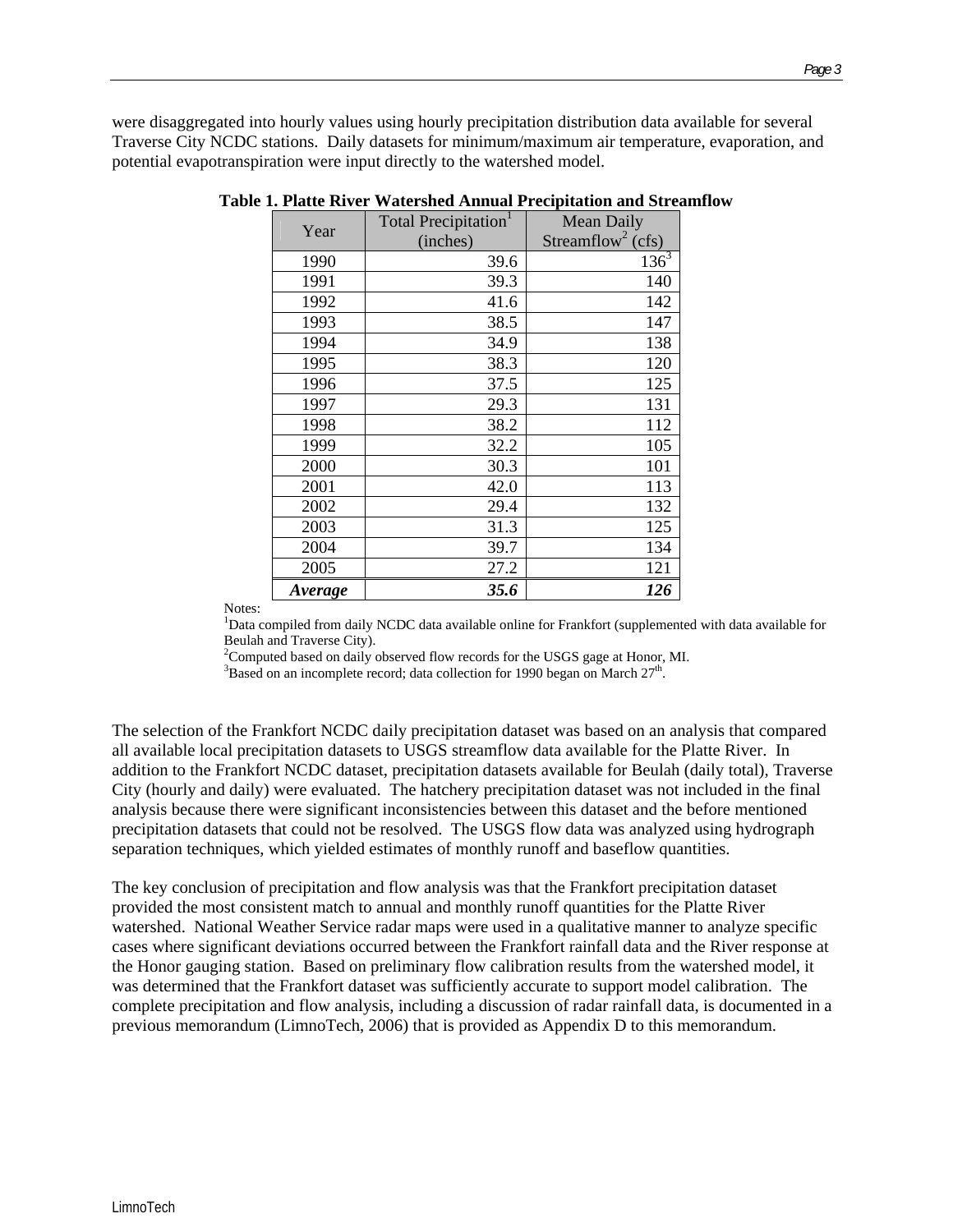#### Flow Calibration Datasets

The model flow simulation was calibrated using the following data sources:

- Continuous USGS mean daily flow data for Honor, MI (1990-2005);
- Periodic stage data and flow estimates available for various locations from recent PLIA monitoring (2003-05); and
- Daily average snow pack depth data available for the Frankfort NCDC station (1990-2005).

The USGS daily flow dataset served as the primary target for the overall watershed flow calibration, and the Frankfort NCDC snow depth dataset was specifically used to parameterize and calibrate the snow accumulation and melt calculations in the watershed model. The annual mean daily streamflow for the USGS gage station is provided in Table 1.

The PLIA stage/flow datasets were used to establish the upstream boundary inflow for tributary reaches, including Brundage Creek, North Branch Platte River, Carter Creek, and Collison Creek. Estimates of point-in-time flows were developed for each monitoring location using raw water stage measurement and stage-discharge curves provided by PLIA (Ray Canale, personal communications).

## Water Quality Calibration Datasets

Recent instream measurements of total phosphorus (TP) and turbidity available from the PLIA monitoring program were used as the basis for calibrating the model water quality simulation for TSS and TP. The PLIA datasets characterize a variety of dry and wet weather events at key locations for 2003-05 within the mainstem of the Platte River and several major tributaries. Monitoring locations for which TP and turbidity data were used to support model calibration include:

- Platte River at Fewins Road;
- Platte River at Stone bridge;
- Platte River at Veteran's Park:
- Platte River at Pioneer Road;
- Platte River at the USGS gage location;
- Stanley Creek;
- Brundage Creek at Old Residence;
- Carter Creek;
- Collison Creek; and
- North Branch Platte River at Deadstream Road.

Raw TP and turbidity data were provided in the form of a Microsoft Access database. Turbidity (NTU) measurements were converted to estimates of TSS using regressions provided by PLIA (Ray Canale, personal communications).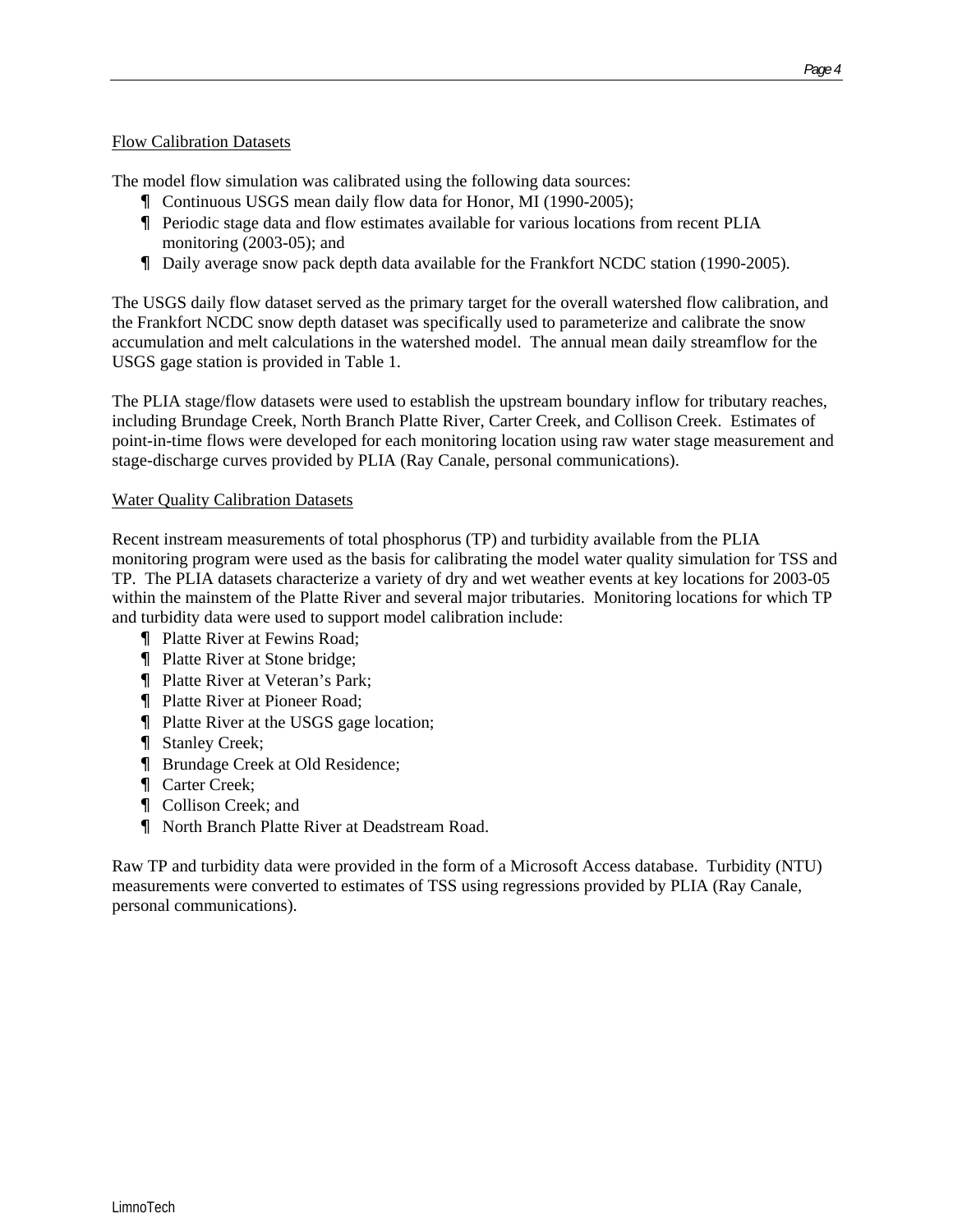# **Watershed Model Calibration**

The watershed model calibration effort consisted of two major steps, including calibration of simulated runoff and subsurface (groundwater) flows followed by calibration of simulated water quality (i.e., TP and TSS concentrations) at key locations within the main stem Platte River and its tributaries.

# *General Approach*

Model calibration involves the process of comparing model predictions for parameters of interest to sitespecific measurements and iteratively adjusting model coefficients to achieve an acceptable fit between predicted and observed values. The process of model calibration is important not only in terms of optimizing the model fit to available field data, but also in terms of developing a better conceptual understanding of how the physical system behaves and responds under different environmental conditions.

For the Platte River watershed model, the parameters of interest include flow/hydrology and total phosphorus (TP). Total suspended solids (TSS) is a parameter of secondary interest that should be calibrated for the purpose of supporting the TP calibration. Calibration of the model flow simulation was conducted first in order to provide the necessary information to the water quality simulation. A rough TSS calibration was conducted next to establish reasonable scour and washoff rates for watershed soils. The TP calibration was conducted as a final step in the process, although some additional calibration of the TSS parameter was necessary to achieve the best fit for both water quality parameters.

The watershed model calibration encompasses the 1990-2005 period because 1) USGS daily flow data are available for nearly this entire period, and 2) substantial TP and TSS data are available from the PLIA monitoring program for the 2003-05 period. Although PLIA monitoring data are also available for year 2006, sufficient climate data were not available at the time of model development and calibration.

The model calibration was limited to the portion of the watershed extending from Fewins Road to Big Platte Lake. The rationale for representing the upstream lake system using a boundary condition at Fewins Road is discussed in the "Data Gaps Identified" section below. A detailed discussion of the upstream boundary condition development for flow and TP and TSS concentrations is provided in the "Upstream Boundary Condition Development" section.

# *Data Gaps Identified*

The original (baseline) watershed model calibration conducted by LimnoTech identified several data gaps that limited how well the model could simulate observed flows and TP concentrations in the Platte River. Key data gaps identified in the final report (LimnoTech, 2004) and associated recommendations are summarized below:

- 1. Wet and dry weather TSS data are needed to further refine the TP calibration. Additional sampling was recommended.
- 2. Additional TP wet weather data are needed to refine the TP calibration. Additional sampling was recommended.
- 3. Significant uncertainty exists in the watershed and flow calibration for North Branch Platte River and Little Platte Lake. It was recommended that a flow gage be installed on North Branch upstream of Little Platte Lake and a field visit be conducted to better understand the influence of Little Platte Lake inflow/outflow on North Branch outflows to the mainstem Platte River.
- 4. Limited information is available regarding the morphometry and hydraulic behavior of numerous lakes located upstream of Fewins Road in the eastern portion of the watershed. Lakes that likely have a significant influence on flows and TP loads to Fewins Road include Bronson Lake, Lake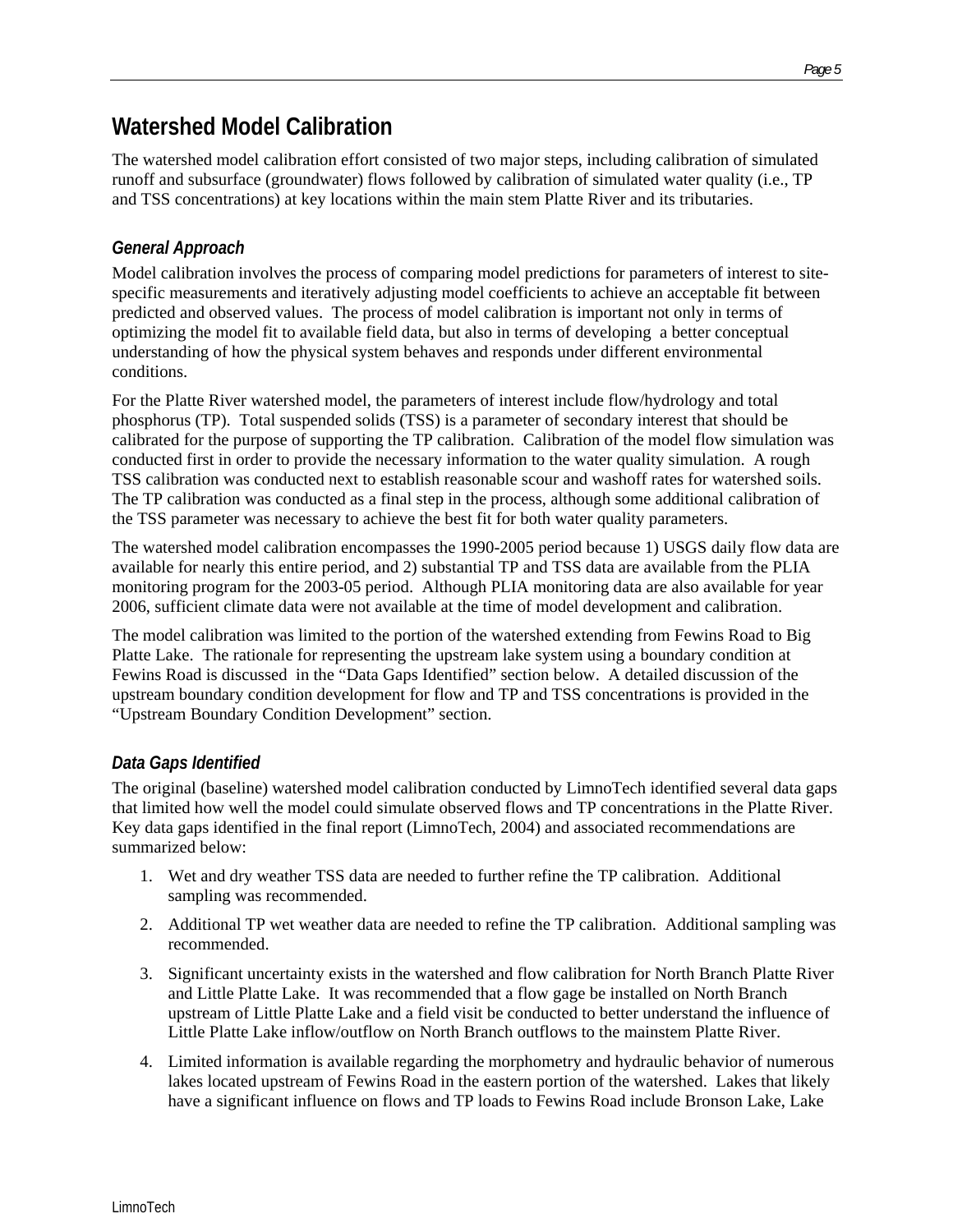Ann, Bellows Lake, Lake Dubonnet, and Long Lake. It was recommended that information on the volume, depth, surface area, and outflow characteristics of these lakes be collected to improve model predictions of total outflow and TP load to the mainstem Platte River below Bronson Lake.

Data gaps #1 and #2 were addressed by the PLIA monitoring conducted during the 2003-05 period, and this monitoring effort continues. Data gaps #3 and #4 have not been addressed; therefore, there continues to be uncertainty in how to characterize the watershed model for 1) North Branch Platte River and its interaction with Little Platte Lake, and 2) the upstream system of lakes that supply the background flow and TP load at Fewins Road. These data gaps were taken into consideration when configuring and calibrating the watershed model, as discussed in the below sections.

# *Upstream Boundary Condition Development*

The upstream system of lakes that contribute flow and TP load to Fewins Road were not simulated directly in the model. Instead, PLIA monitoring data available for Fewins Road and the nearby Stone bridge location were used to develop upstream boundary conditions TP and TSS concentrations. The daily inflow at Fewins Road ( $Q_{\text{Fewins}}$ , in cfs) was calculated from observed flows at the USGS gage ( $Q_{USGS}$ , also in cfs) using the following regression:  $Q_{Fewins} = 0.49*Q_{USGS} - 4.98$  (Canale, et.al., 2006).

For dry/wet weather days where data were available, observed concentrations were used to specify the TP/TSS boundary concentrations. Concentrations during wet weather events were specified on an hourly basis to capture trends of observed TP concentrations during the course of the event. For days where data were not available, TP and TSS concentrations were specified as follows:

• Concentrations for dry weather days (rainfall at Frankfort  $< 0.20$ ") were specified on a monthly basis per the values provided in Table 2. These values were based on TP/TSS PLIA measurements available for the USGS sampling location for the 2004-05 period.

| Month          | <b>TP</b> Concentration | <b>TSS Concentration</b> |  |
|----------------|-------------------------|--------------------------|--|
|                | (ug/L)                  | (mg/L)                   |  |
| 1              | 22.6                    | 15.5                     |  |
| $\overline{2}$ | 19.7                    | 14.8                     |  |
| 3              | 14.9                    | 11.1                     |  |
| 4              | 15.4                    | 11.8                     |  |
| 5              | 12.9                    | 10.4                     |  |
| 6              | 13.6                    | 9.8                      |  |
| 7              | 13.7                    | 7.6                      |  |
| 8              | 10.1                    | 5.9                      |  |
| 9              | 8.6                     | 4.9                      |  |
| 10             | 8.2                     | 4.8                      |  |
| 11             | 11.1                    | 8.0                      |  |
| 12             | 13.6                    | 10.0                     |  |

#### **Table 2. Monthly Dry Weather TP/TSS Concentrations at Upstream Boundary**

• TP and TSS boundary concentrations for wet weather days (rainfall at Frankfort  $> 0.20$ ") were specified based on correlations between daily rainfall and average daily wet weather concentrations for individual rainfall amounts. As for the dry weather analysis, the PLIA TP/TSS datasets for the USGS location were used to support the development of the rainfall-concentration correlations.

Data for the USGS location were used in place of the Stone bridge TP/TSS datasets because: 1) the USGS and Stone bridge concentration data demonstrate good consistency, and 2) the USGS dataset is more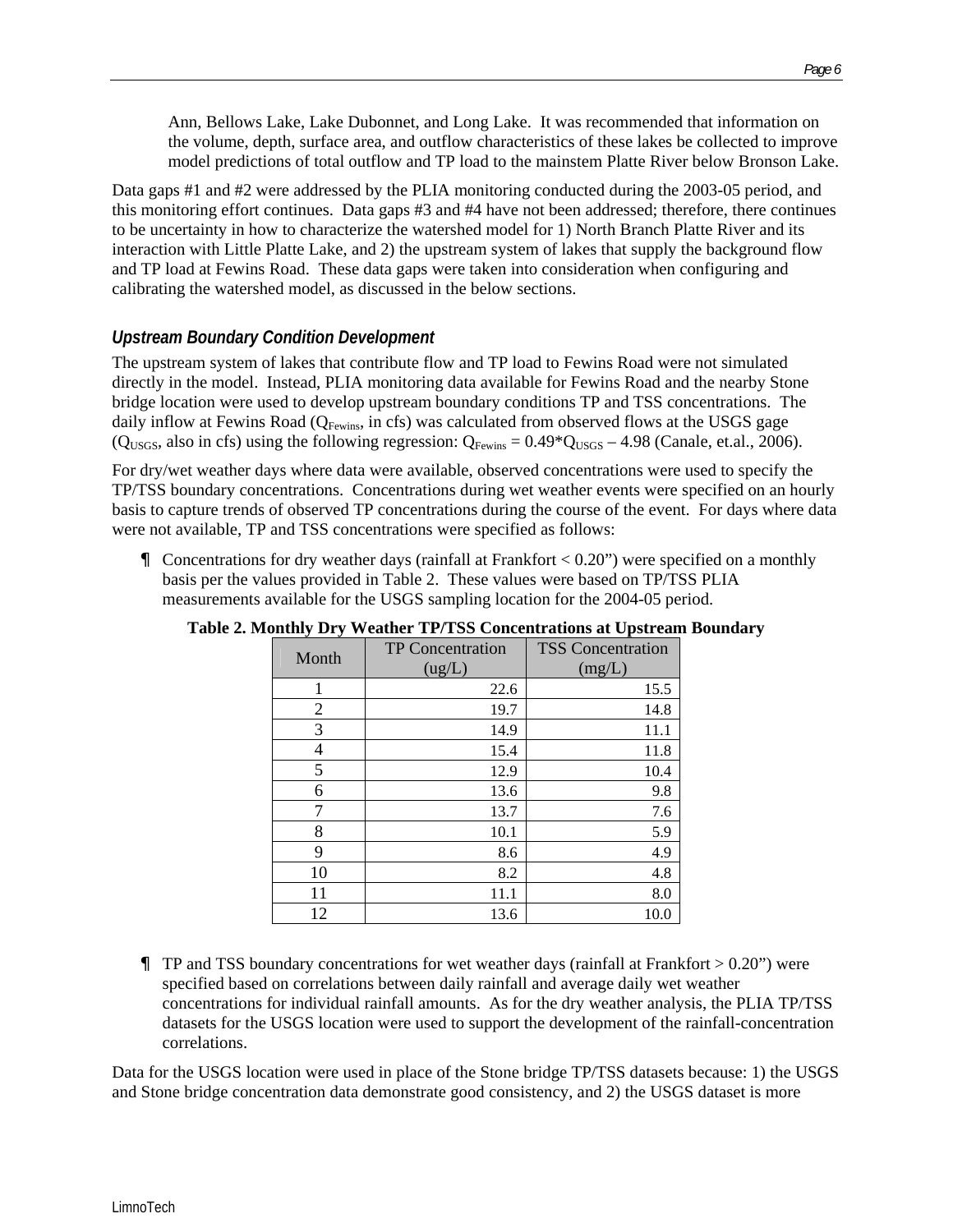comprehensive in terms of number of dry/wet events sampled and frequency of sampling during wet weather events. The approach described above was applied to develop daily flow and hourly TP and TSS concentration time series covering the 1990-2005 calibration period. Table 3 summarizes the annual average flow and the total annual TP loading by year.

|          | <b>Annual Average</b> | <b>Annual TP Load</b> |
|----------|-----------------------|-----------------------|
| Year     | Flow (cfs)            | (lb/yr)               |
| 1990     | 63.7                  | 2,196                 |
| 1991     | 64.0                  | 2,165                 |
| 1992     | 65.0                  | 2,237                 |
| 1993     | 67.4                  | 2,302                 |
| 1994     | 63.3                  | 2,091                 |
| 1995     | 54.1                  | 1,834                 |
| 1996     | 56.8                  | 1,893                 |
| 1997     | 59.8                  | 1,857                 |
| 1998     | 50.2                  | 1,730                 |
| 1999     | 46.9                  | 1,525                 |
| 2000     | 44.7                  | 1,451                 |
| 2001     | 50.9                  | 1,812                 |
| 2002     | 60.1                  | 1,997                 |
| 2003     | 56.6                  | 1,845                 |
| 2004     | 61.3                  | 2,033                 |
| 2005     | 54.8                  | 1,826                 |
| Average: | 57.5                  | 1,925                 |

**Table 3. Annual Flow and TP Load at Upstream Boundary (Fewins Road)**

## *Flow Calibration*

General performance targets have been established by researchers and engineers for streamflow calibrations using the BASINS/HSPF model. These performance targets allow model users such as planners to evaluate the success of a BASINS calibration for a particular watershed compared to results from other watersheds. The established calibration criteria are shown in Table 4 (Donigian, 2002). These targets are applicable when comparing annual and monthly model predictions of streamflow to mean annual and monthly data-based flows.

| % Difference Between Simulated and Recorded Values |           |           |  |  |  |
|----------------------------------------------------|-----------|-----------|--|--|--|
| Fair<br>Very Good<br>Good                          |           |           |  |  |  |
| $\leq 10$                                          | $10 - 15$ | $15 - 25$ |  |  |  |

Annual and monthly results of the Platte River watershed model flow calibration at the USGS gage location are summarized in Figure 1. The annual and monthly comparisons of predicted and observed flows are provided in Figure 2 and Figure 3, respectively. (It should be noted that year 1990 is not included in Figures 2-3 because that year has an incomplete flow record.) The summary in Figure 1 indicates that the mean absolute percent difference between simulated and observed stream flows is 4.3% on an annual basis and 5.7% on a monthly basis for the full calibration period (1990-2005). These results compare very favorably with the calibration performance targets generally associated with the BASINS/HSPF model (Table 4). The 2003-05 daily time series comparison of BASINS-predicted flow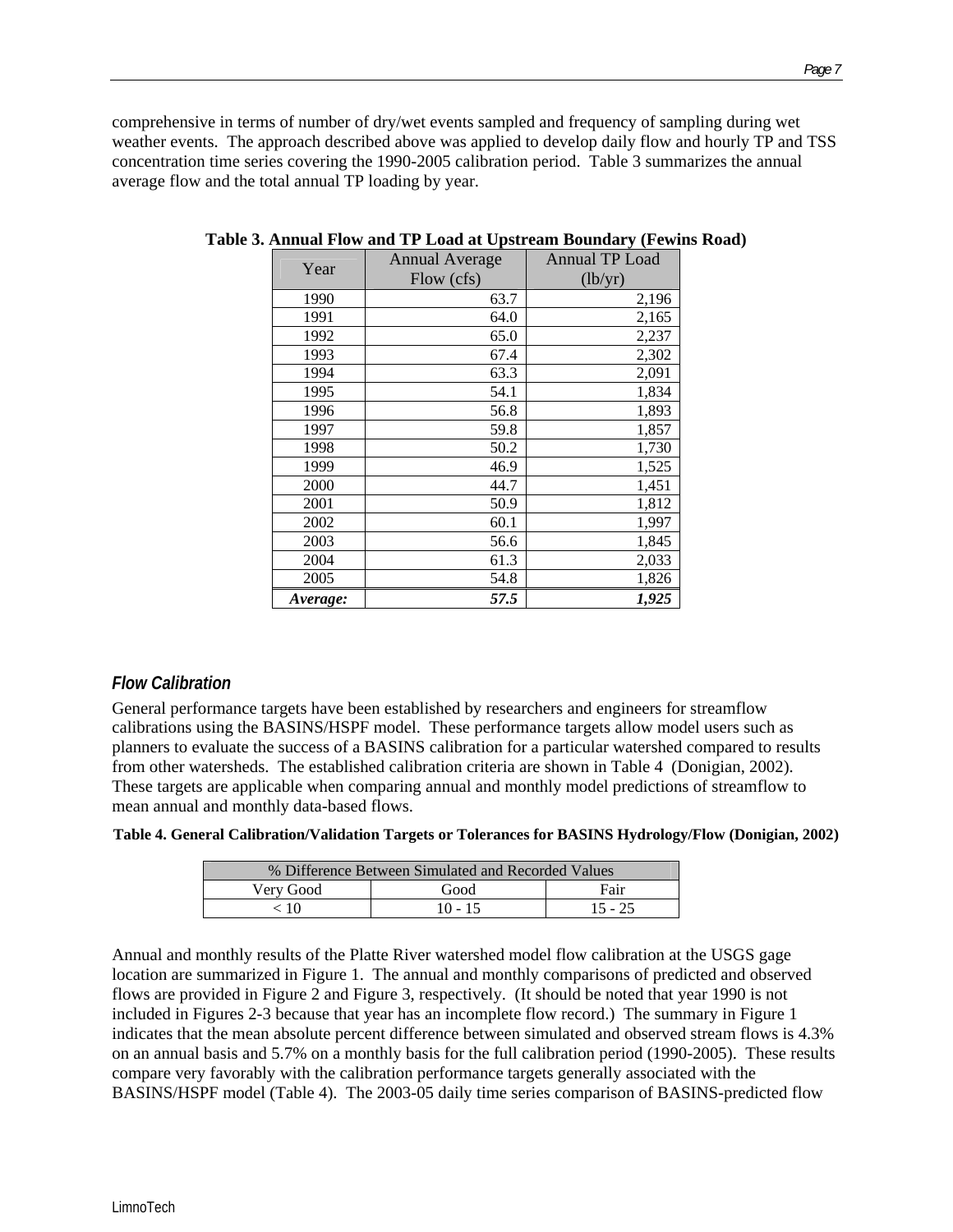and USGS observed flow at the Honor, MI gage location is provided in Figure 4, and additional flow calibration figures for the Platte River and North Branch are provided in Appendix A to this memorandum.

As an additional test of the flow calibration, LimnoTech also used the USGS's HYSEP and PART software programs to estimate the base flow contribution to the daily flow time series simulated by the BASINS model. Based on this analysis, the monthly base flow component predicted by the BASINS model ranged between 84-99%, which compares very well with data-based estimates of monthly base flow that fall in the range 88-99%. This data-based range for baseflow contribution was also confirmed by an independent PART analysis conducted by the USGS (Ray Canale, personal communication).



**Figure 1. Annual and Monthly Mean Errors for Model-Predicted Flow Relative to USGS Data**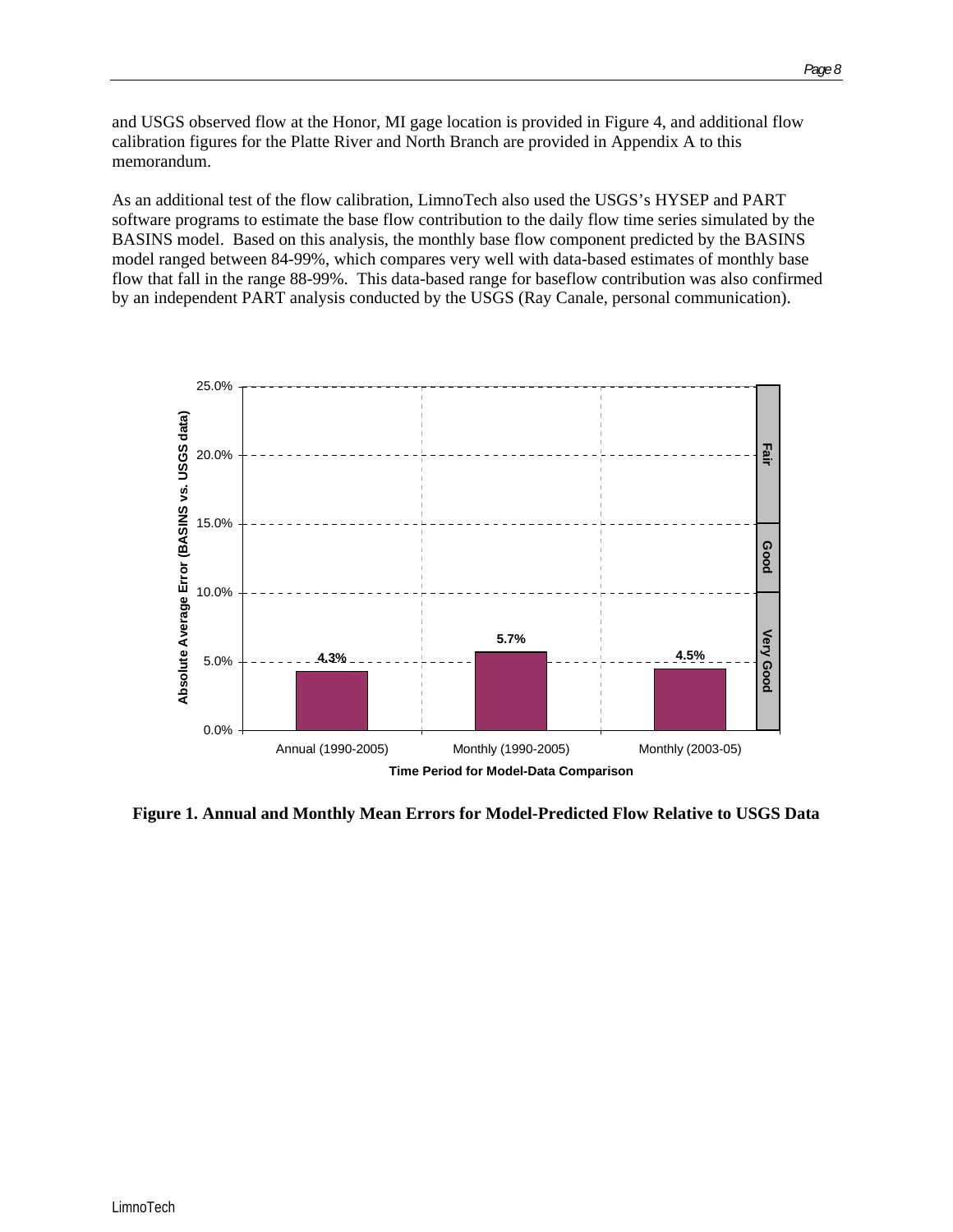

**Figure 2. Annual Average Model-Predicted and Observed Flow at USGS Gaging Station** 



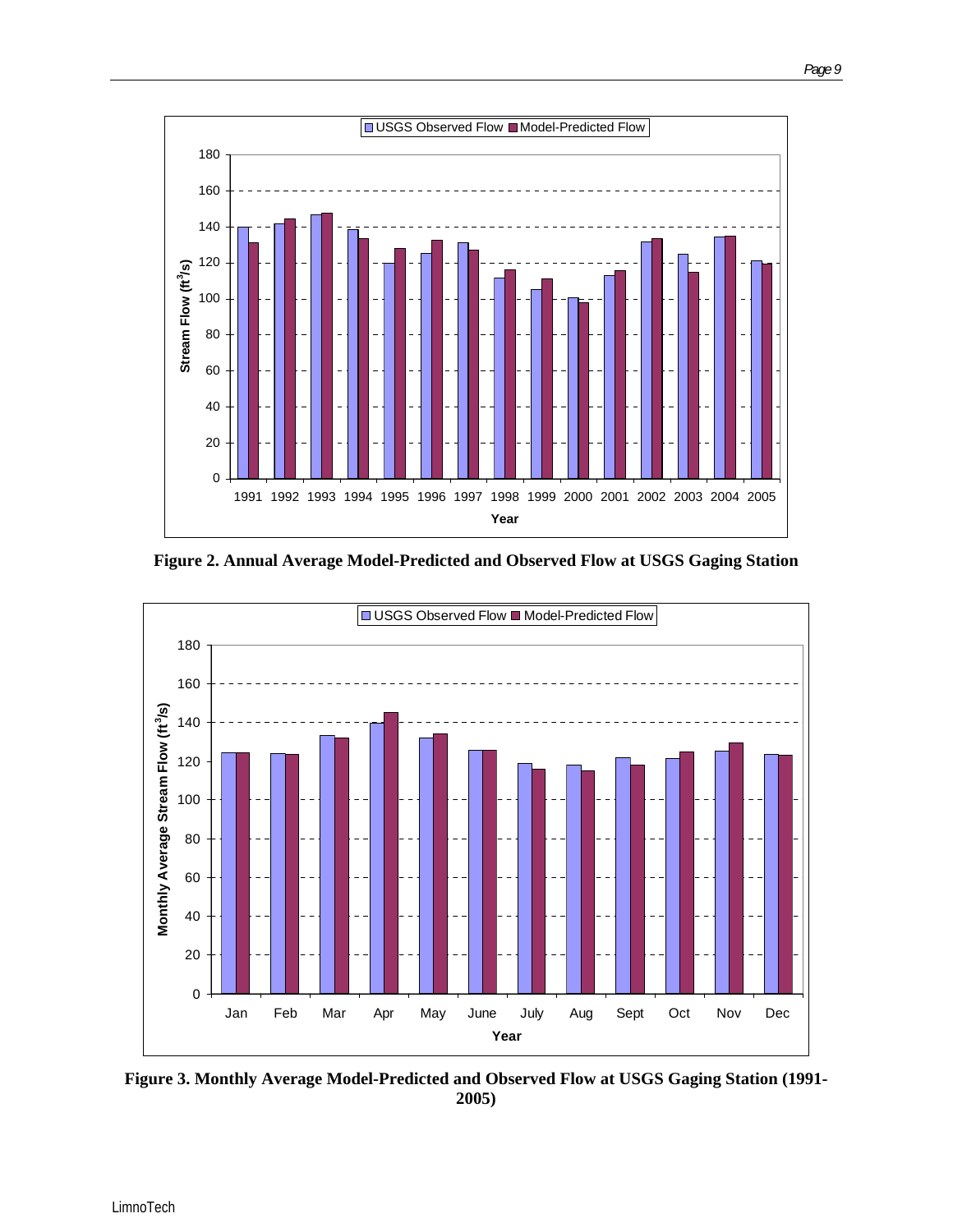

**Figure 4. Model-Predicted and Observed Daily Flow Time Series at the USGS Gaging Station** 

## *Total Phosphorus Calibration*

The watershed model was calibrated to total phosphorus (TP) data collected by the PLIA during the 2003- 05 period. The calibration focused on achieving a good fit between model and data at key watershed locations in terms of 1) TP loading estimates for year 2005, and 2) individual dry and wet datasets for various locations. Total suspended solids (TSS) data were available for many of the wet weather events and locations where TP was sampled; therefore, it was possible to use TSS data as an additional constraint on the TP calibration. As discussed previously, TP and TSS concentrations were input to the model on an hourly basis at the Fewins Road location to represent the load/concentration contribution from the upstream lake systems. The bar chart in Figure 5 compares model results and data-based estimates for annual TP loading for locations where sufficient (wet and dry) weather TP data were available to develop a reasonable estimate.

The data-based TP loading estimates are not 100% accurate because the TP concentration was not sampled on an hourly or daily basis for direct comparison to the model load predictions. The 2005 TP dataset for the four locations in Figure 5 includes a reasonable distribution of dry weather and wet weather event samples; however, there remain uncertainties in the data-based estimates because not every day or event is precisely represented. The comparison in Figure 5 illustrates that the model predictions are within approximately 20% of the data-based estimates at each location, which indicates a very good overall fit considering the inherent uncertainties in the data-based estimates.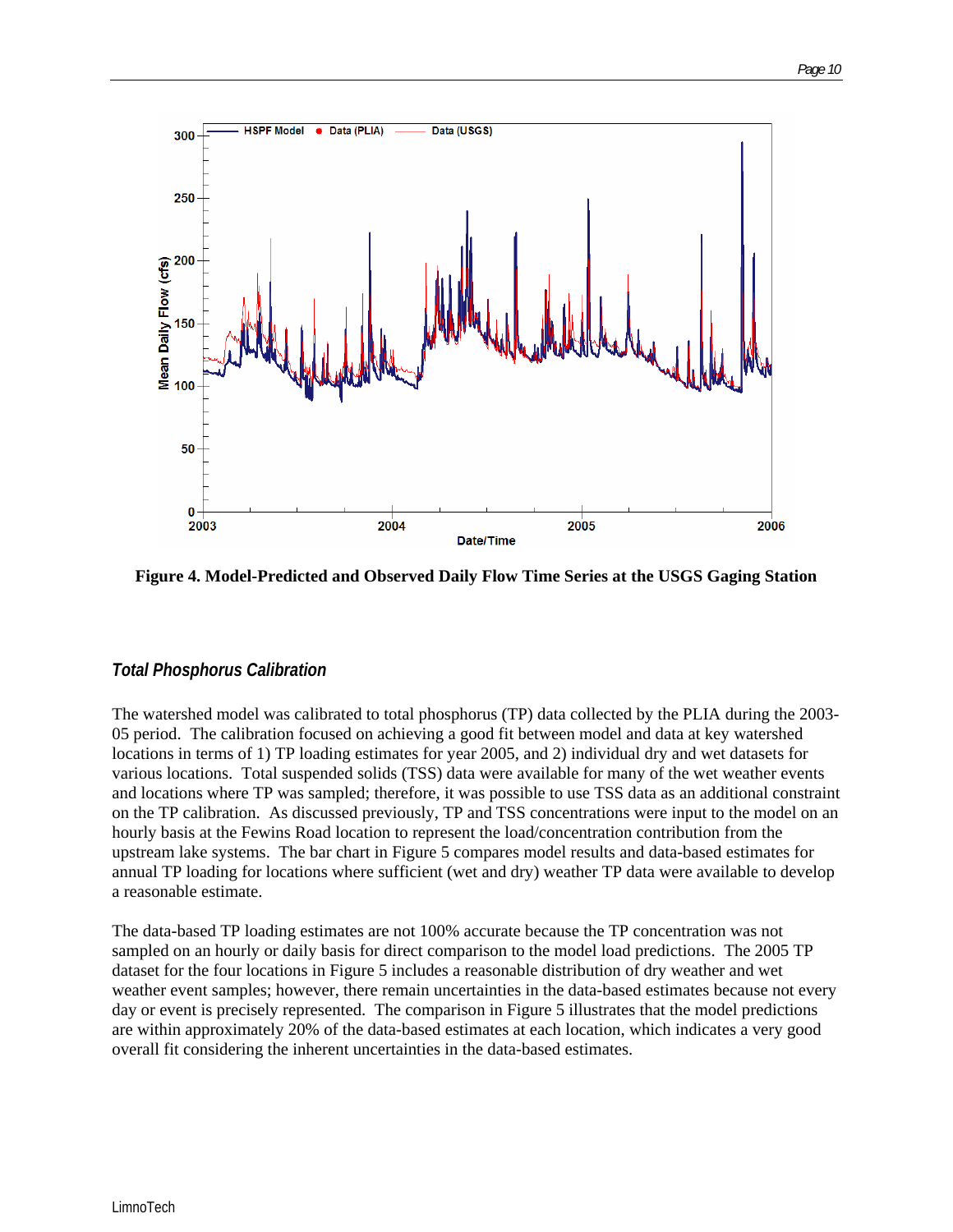

**Figure 5. Annual TP Load Comparison for Model-Based and Data-Based Estimates**

In addition to accurately simulating the data-based TP loadings at key locations, the model calibration also reproduces the dry and wet weather TP concentrations at those locations. Figures 6a and 6b show the model-data comparison at the USGS gage location for the 2003-05 period and the June 20 – July 22, 2005 period, respectively. Figure 6a illustrates the model simulation captures the overall behavior of TP concentrations at the USGS gage during the PLIA sampling period. The model closely reproduces the observed dry weather concentration patterns and also accurately reflects TP concentrations for most sampled wet weather events. In particular, Figure 6b shows that the model closely reproduces the observed TP concentration profile for the July 4, 2005 wet weather pattern.

The TP simulation results for Brundage Creek provide a similarly good fit to available TP concentration data. Figures 7a and 7b show the simulated and observed TP concentrations at Old Residence for the 2003-05 period and the June 20 – July 20, 2005 period, respectively. Figure 7a illustrates that the model predictions reproduce the observed TP dry and wet weather concentrations quite well at this location. Similar to the USGS gage location, Figure 7b illustrates that the model closely reproduces the observed TP concentrations at Old Residence for the July 4, 2005 wet weather event (and surrounding days).

The North Branch Platte River is the major tributary that enters the mainstem Platte River between the USGS gage location and the entrance to Big Platte Lake. Therefore, it is important that TP loading and concentration data for this tributary be accurately simulated as well. Figure 8 compares model-predicted and observed TP concentrations for the North Branch Platte at Deadstream Road for 2003-05. A review of the data suggests that seasonal patterns exist at this location, most likely due to the influence of Little Platte Lake. It should also be noted that the relatively smooth concentration profile evident for the North Branch Platte is the result of the attenuation of peak TP concentrations that enter Little Platte Lake during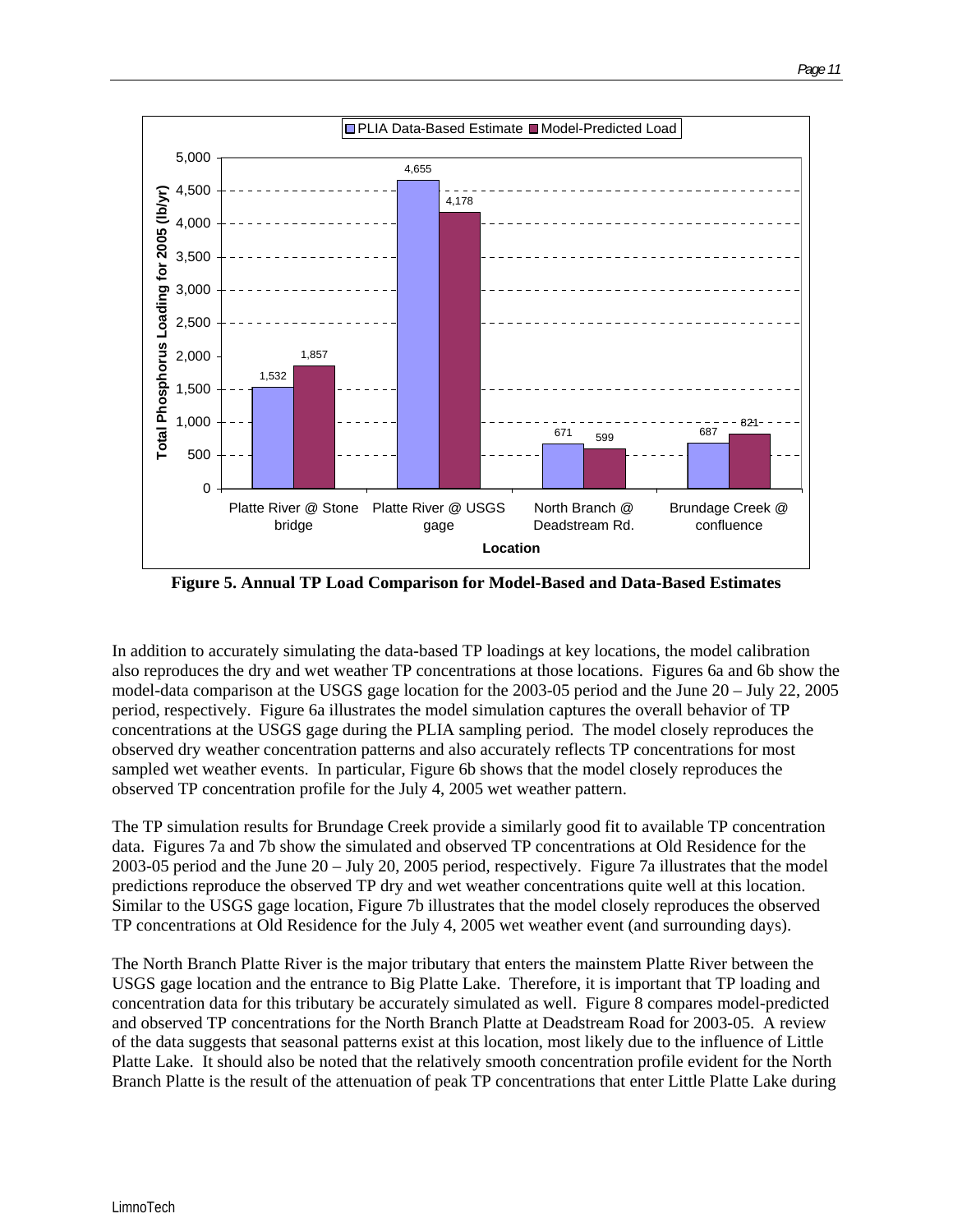wet weather events. As the result of this attenuation effect, peaks in TP concentration are only evident for the largest watershed runoff events.

Initial simulation results for the North Platte under-predicted the (annual) average TP concentration at Deadstream Road (13.8 ug/L) by approximately 4 ug/L. It was hypothesized that this under-prediction is due to natural and/or human activities in Little Platte Lake. The observed seasonal patterns in TP concentration suggest that increased breakdown of organic matter and the subsequent release of phosphorus from wetland areas may occur during the summer months. Human activities that might contribute additional phosphorus to Little Platte Lake include loadings from septic systems and general stormwater runoff from private residences located along the lake. Because hydraulic and TP concentration information for Little Platte Lake are very limited, a constant TP load (139 lb/year, or 0.38 lb/day) was introduced to Little Platte Lake to increase the model-predicted concentrations to the average observed concentrations. It is recommended that a sampling program be designed and implemented to revolve the apparent discrepancy between the model and the data for the North Branch watershed including Little Platte Lake.

The complete set of model-data TP calibration figures is provided in Appendix B to this memorandum, including time series graphics for mainstem Platte River locations, Brundage Creek (at Old Residence), and North Branch Platte River (at Deadstream Road). Total suspended solids (TSS) model-data comparisons are not shown or discussed here for brevity; however, a set of TSS calibration graphics can be found in Appendix C.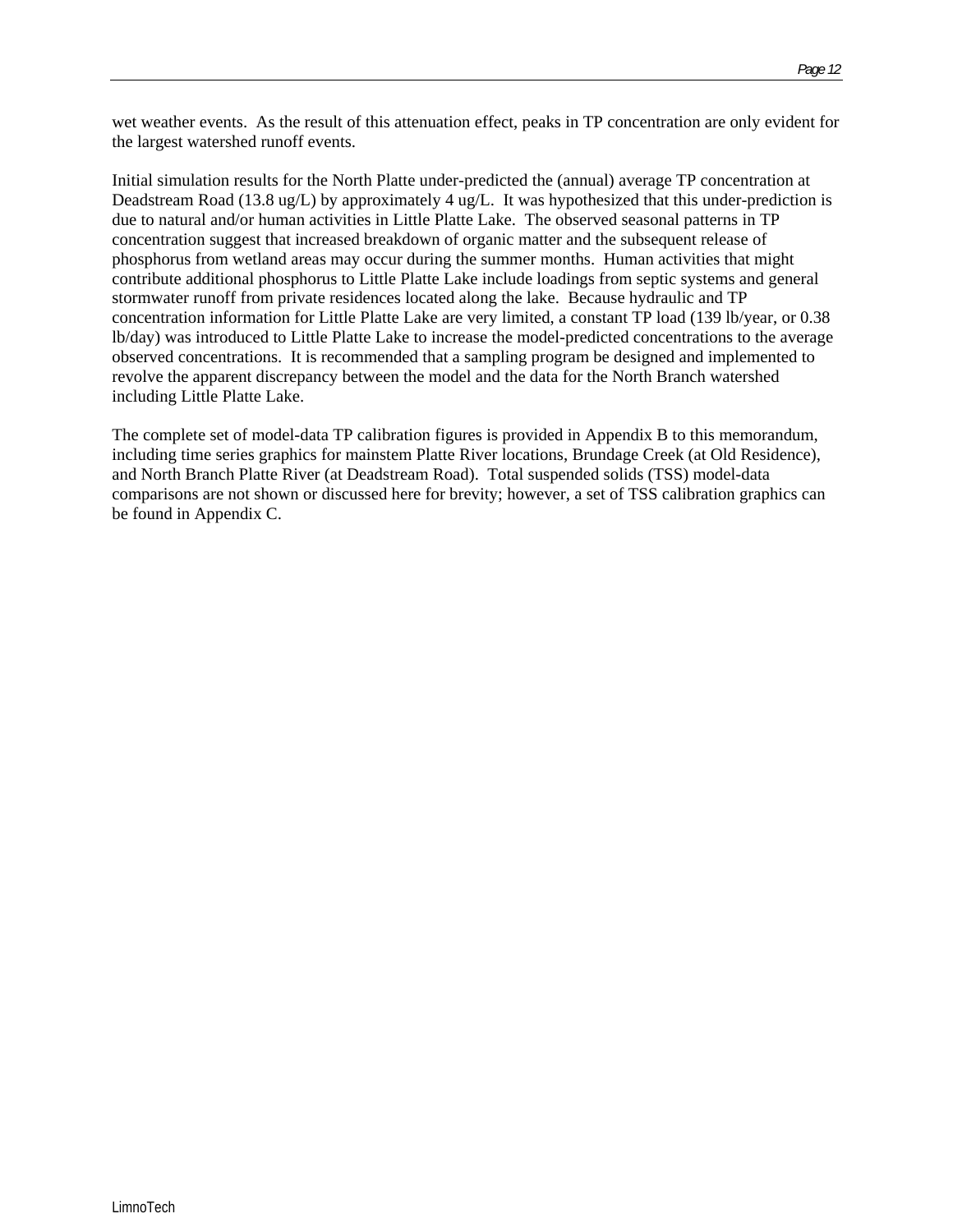

**Figure 6a. Simulated and Observed TP Concentrations for the Platte River at the USGS Station**



**Figure 6b. Simulated and Observed TP Concentrations for the Platte River at the USGS Station (June 20 – July 22, 2005)**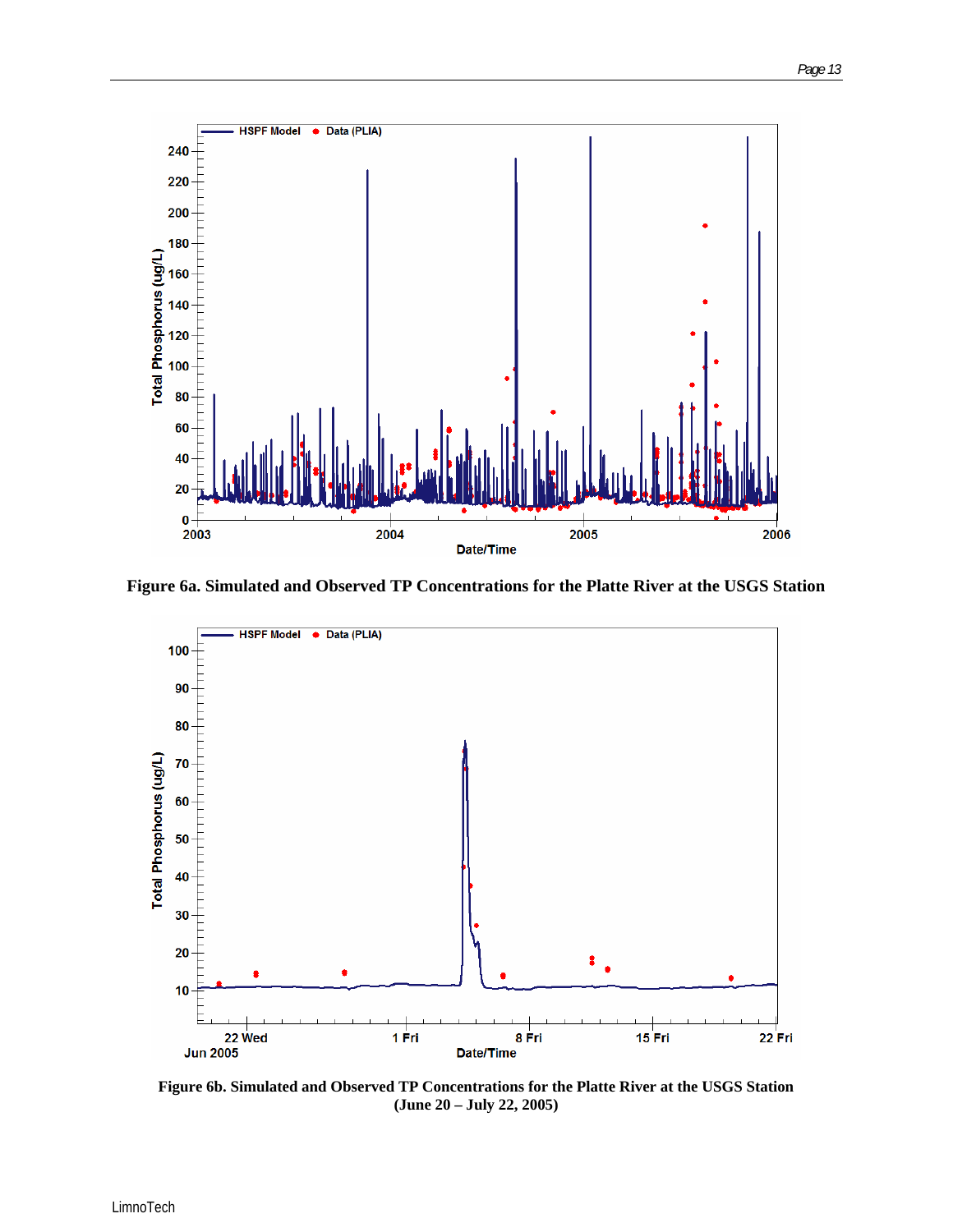

**Figure 7a. Simulated and Observed TP Concentrations for Brundage Creek at Old Residence**



**Figure 7b. Simulated and Observed TP Concentrations for Brundage Creek at Old Residence (June 20 – July 20, 2005)**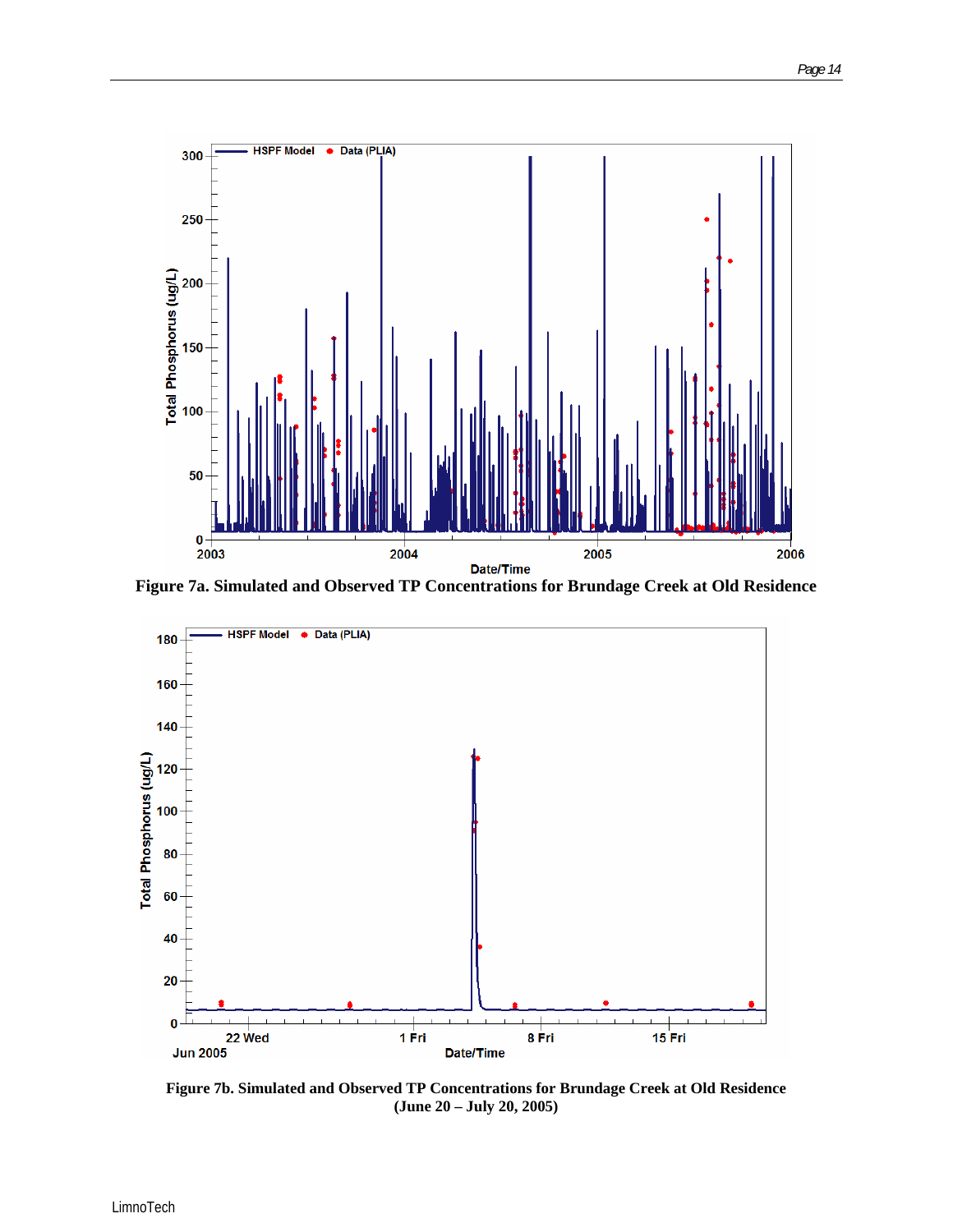

**Figure 8. Simulated and Observed TP Concentrations for North Branch Platte River at Deadstream Road**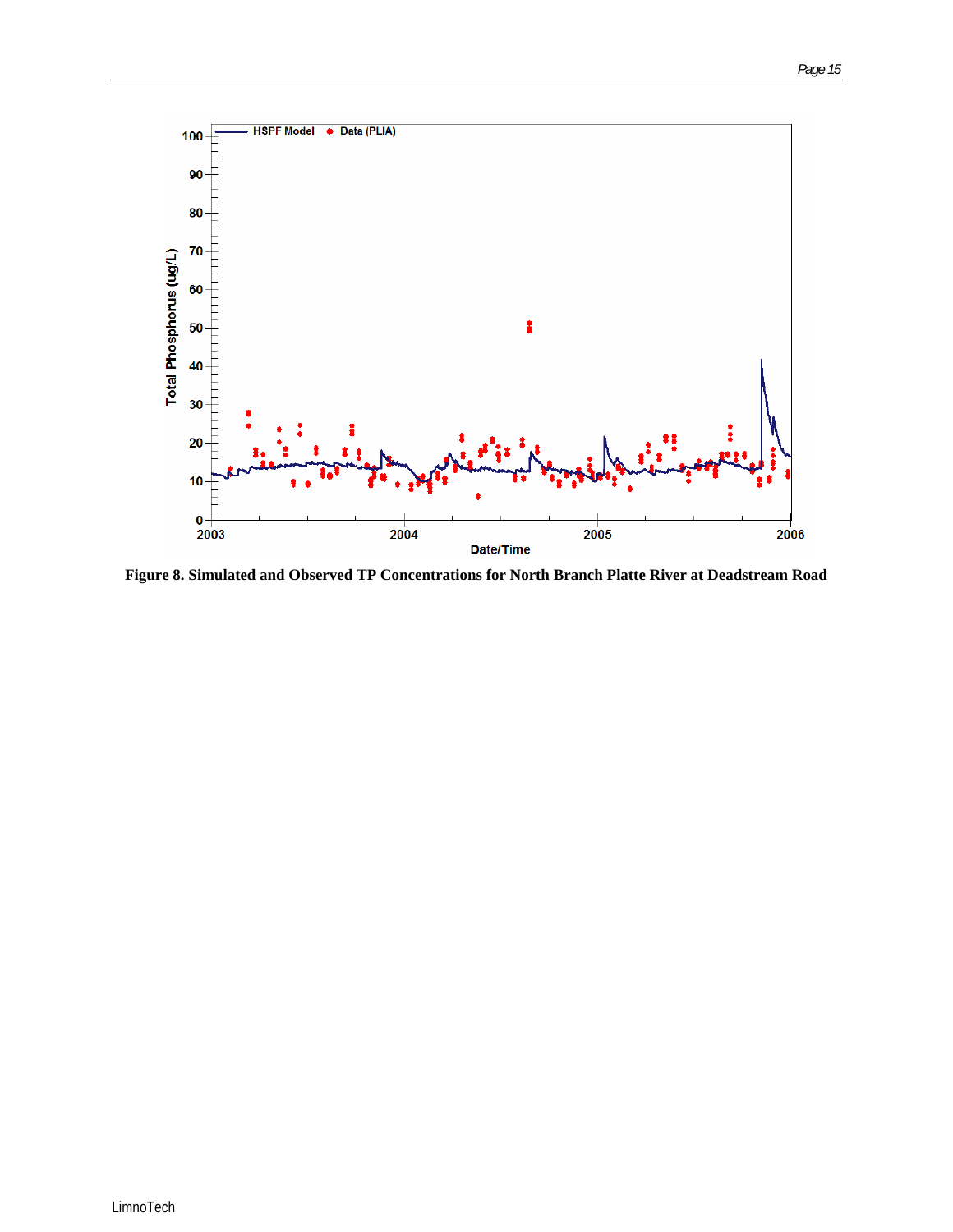An important additional check on the model calibration for total phosphorus is to ensure that the calibrated unit area load (UAL) rates are generally consistent with literature ranges available for individual land use types. Table 5 presents the average UAL rate (lb/acre/year) for each of the nine land use types included in the BASINS model for the Platte River watershed, as well as the range of annual UALs for the entire 1990-2005 period. Literature ranges are provided in the rightmost column of the table.

Although many of the data-based ranges are quite large, a review of the values in Table 5 suggests that the calibrated model UALs generally fall within, or very close to, the data-based ranges. It is also worth noting that the *relative* magnitude of UALs across land use types is similar between the model and data ranges. This comparison provides added confidence that the model simulation of watershed runoff flow, TP, and TSS is reasonable and provides results consistent with previous studies of watershed TP loading.

It should be noted that the UALs in Table 5 include TP loads delivered via groundwater flow in addition to TP loads delivered via direct watershed runoff. The groundwater TP loading rate is generally consistent across the various land use types. The hatchery TP contribution is not included as part of the UAL values, but is considered separately within the model as a true point source. As part of the calibration, it was assumed that interactions with the sediment bed do not result in any net gain or loss of TP from the river water. Therefore, the UAL values in Table 5, combined with the net hatchery point source loading, translate directly into the actual TP loadings from the watershed between the boundary at Fewins Road and Big Platte Lake. This correspondence is important because it allows the direct use of the UALs, subwatershed / land use areas, and the hatchery point source loads to predict potential changes in TP loading within the graphical user interface (GUI) tool.

|                                  |                  | Unit Area Loads (lb/ac/yr) |                            |  |  |  |
|----------------------------------|------------------|----------------------------|----------------------------|--|--|--|
| Land Use Type                    | Average<br>Range |                            | Literature<br>Ranges       |  |  |  |
| Forest                           | 0.03             | $0.02 - 0.05$              | $0.02 - 0.74$ <sup>a</sup> |  |  |  |
| Barren                           | 0.08             | $0.04 - 0.15$              | n/a                        |  |  |  |
| Orchards                         | 0.05             | $0.03 - 0.10$              | n/a                        |  |  |  |
| Permanent Pasture /<br>Open Land | 0.07             | $0.04 - 0.16$              | $0.04 - 0.09$ <sup>b</sup> |  |  |  |
| Cropland                         | 0.11             | $0.03 - 0.24$              | $0.22 - 0.76$ <sup>a</sup> |  |  |  |
| Low-Density<br>Residential       | 0.25             | $0.16 - 0.39$              | $0.41 - 0.57$ <sup>c</sup> |  |  |  |
| Commercial                       | 0.70             | $0.61 - 0.87$              | $0.17 - 5.56$ <sup>a</sup> |  |  |  |
| Wetland                          | 0.03             | $0.02 - 0.04$              | n/a                        |  |  |  |
| <b>Feeding Operation</b>         | 2.61             | $2.02 - 4.17$              | 19-709 $a$                 |  |  |  |

#### **Table 5. Total Phosphorus Calibrated Unit Area Loads & Literature Ranges**

<sup>a</sup> Reckhow, et al., 1980.

<sup>b</sup>Sonzogni, 1980.

c EPA, 1999.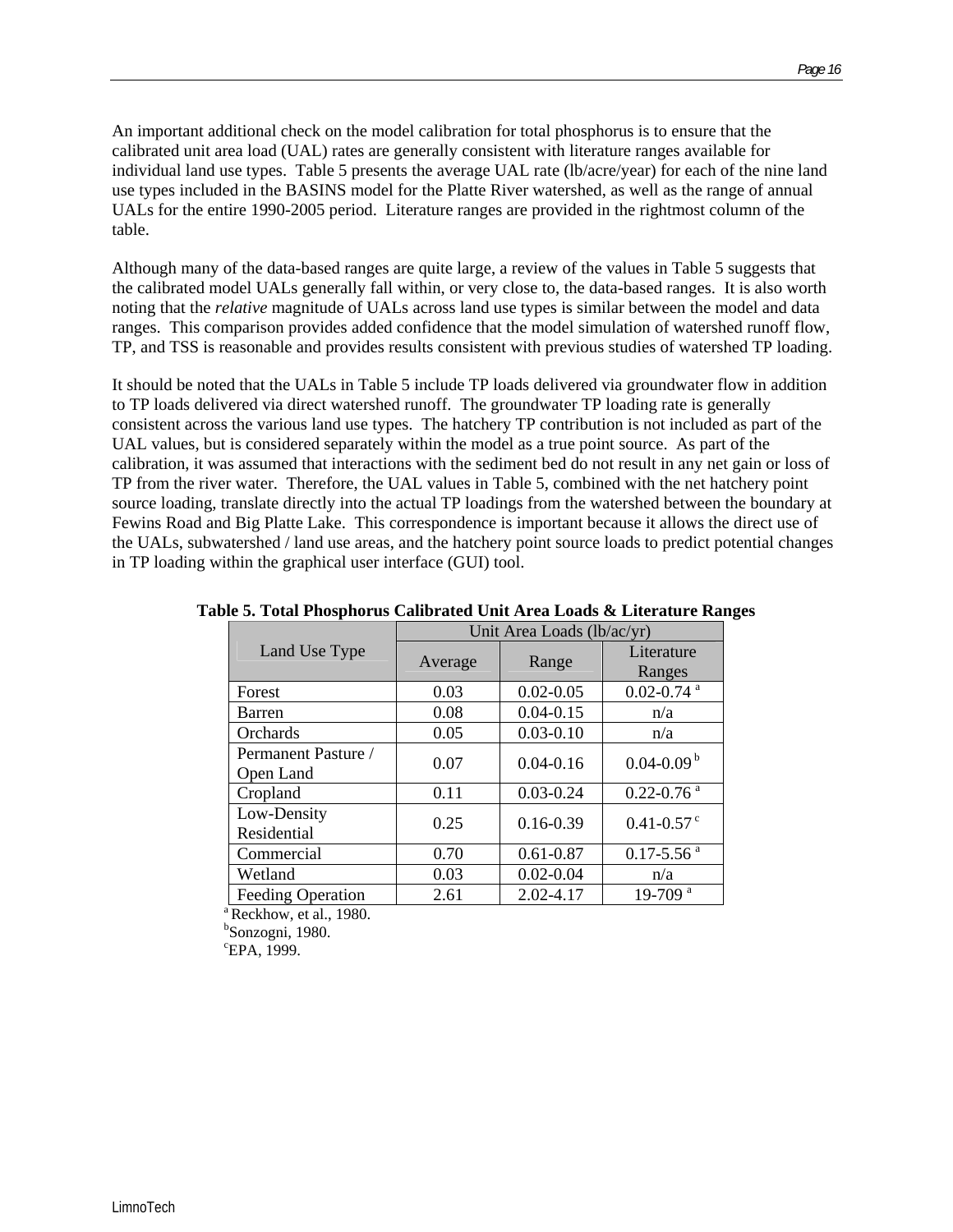# **Watershed Model Application**

Application of the watershed model involved 1) the selection of representative "High", "Low", and "typical" years based on rainfall and flow information, 2) simulation of those representative years with the calibrated model, and 3) integration of the model results for each year into a graphical user interface (GUI) to facilitate evaluation of TP load scenarios. The following sections discuss the selection process for the High, Low, and typical years, the results of the model simulations for the selected years, and the GUI tool development.

# *Selection of High, Low, and Typical Years*

For the Platte River watershed, the selection of a "High", "Low", and "typical" year can potentially be based on one or a combination of three different criteria:

- Model-predicted TP load to Big Platte Lake;
- Total annual rainfall at Frankfort; and/or
- Mean annual flow for the USGS gage at Honor.

Because TP loads to Big Platte Lake and at other points within the system represent the outcome of greatest interest from the model simulations, TP load was the primary consideration when selecting High, Low, and typical years. Annual rainfall and streamflow statistics were used to support the selection process. Table 6 provides a summary of the TP loads to Big Platte Lake, total rainfall, and mean daily streamflow for all years during the 1990-2005 period, with the years rank-ordered from largest to smallest annual TP load. The TP loads represented in this table are based on the watershed (including upstream) loads from the calibration period and use a constant hatchery net loading of 175 lb/yr for all years in place of the historical hatchery net loadings used for model calibration (Ray Canale, personal communication).

| Load<br>Rank <sup>1</sup> | Year | <b>TP</b> Load<br>(lb/yr) | Rainfall<br>(inches) | Streamflow<br>$(cfs)^2$ | <b>Notes</b>               |
|---------------------------|------|---------------------------|----------------------|-------------------------|----------------------------|
|                           | 1992 | 6,193                     | 41.6                 | 170                     | Selected as "High" year    |
| $\overline{2}$            | 2002 | 5,733                     | 29.4                 | 159                     |                            |
| 3                         | 1990 | 5,279                     | 39.6                 | 147                     |                            |
| $\overline{4}$            | 1996 | 4,993                     | 37.5                 | 157                     |                            |
| 5                         | 2001 | 4,948                     | 42.0                 | 138                     |                            |
| 6                         | 1993 | 4,869                     | 38.5                 | 175                     |                            |
| 7                         | 1995 | 4,835                     | 38.3                 | 150                     |                            |
| 8                         | 2005 | 4,834                     | 27.2                 | 142                     |                            |
| 9                         | 1991 | 4,822                     | 39.3                 | 152                     |                            |
| 10                        | 2004 | 4,662                     | 39.7                 | 162                     | Selected as "typical" year |
| 11                        | 1994 | 4,423                     | 34.9                 | 157                     |                            |
| 12                        | 1998 | 3,991                     | 38.2                 | 137                     |                            |
| 13                        | 1997 | 3,932                     | 29.3                 | 150                     |                            |
| 14                        | 2003 | 3,883                     | 31.3                 | 135                     |                            |
| 15                        | 1999 | 3,481                     | 32.2                 | 131                     |                            |
| 16                        | 2000 | 3,273                     | 30.3                 | 116                     | Selected as "Low" year     |

| Table 6. Rank-Ordered Annual TP Loads to Big Platte Lake |  |
|----------------------------------------------------------|--|
|----------------------------------------------------------|--|

Notes:

 $\overline{E}$ Each year in the 1990-2005 period is rank-ordered based on largest to smallest model-predicted TP load to the lake. Loads assume a constant hatchery net TP load of 175 lb/yr.

<sup>2</sup>Represents model-simulated average annual flow from the Platte River to Big Platte Lake.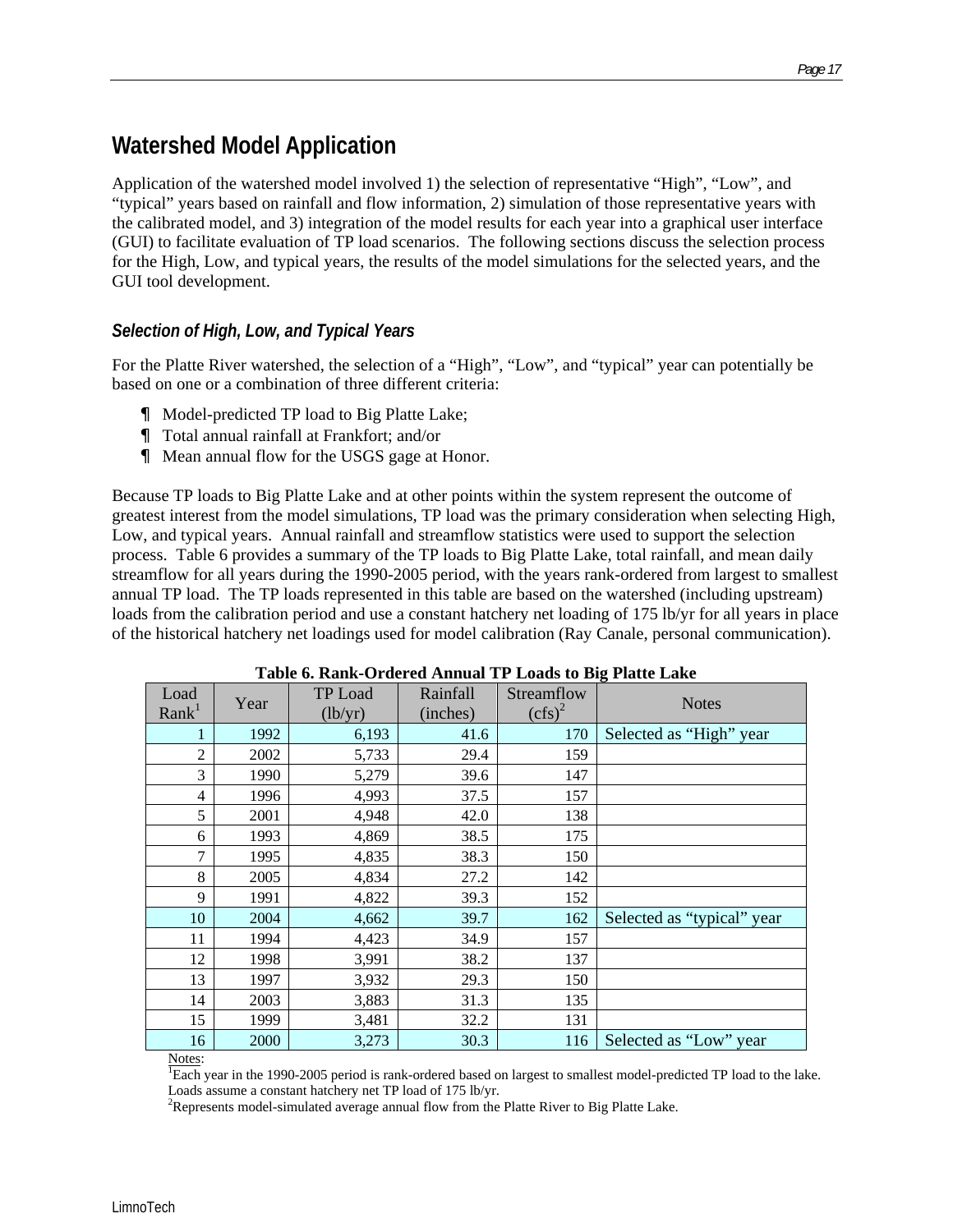The final selections for the "High", "Low", and "typical" years are noted and highlighted in blue in Table 6. The rationale for the three selections is provided below:

- "High" Year: Year 1992 was selected as the High year because it has the highest TP load of any year within the 1990-2005 period. This year is also characterized by the second-highest rainfall totals and the second-highest streamflow to Big Platte Lake.
- "Low" Year: Year 2000 was selected as the representative Low year because it has the lowest TP load of any year. In addition, this year has the lowest streamflow to Big Platte Lake and the thirdlowest rainfall total of any year.
- "Typical" Year: Year 2004 was selected as the representative typical year because the total TP load (4,662 lb/yr) was most similar to the average annual load across the entire 1990-2005 period (4,634 lb/yr).

The relative contributions of the upstream (i.e., above Fewins Road), watershed (between Fewins Road and Big Platte Lake), and the hatchery components to the overall TP load for each year are summarized in Table 7. The upstream and hatchery contributions comprise the highest fraction of the total TP load for the Low year and lowest fraction for the High year.

| Hydrologic                    | TP Load               | Upstream     | Watershed    | Hatchery     |
|-------------------------------|-----------------------|--------------|--------------|--------------|
| Condition                     | $\frac{1}{b\gamma r}$ | Contribution | Contribution | Contribution |
| High Year<br>(1992)           | 6,194                 | 36.1%        | 61.1%        | 2.8%         |
| <b>Typical Year</b><br>(2004) | 4,661                 | 43.6%        | 52.6%        | 3.8%         |
| Low Year<br>(2000)            | 3,275                 | 44.3%        | 50.4%        | 5.3%         |

**Table 7. Rank-Ordered Annual TP Loads to Big Platte Lake**

Of the three selected years, it is anticipated that the "High" year (1992) would have a larger fraction of its total annual TP load delivered during watershed runoff events relative to the Low year (2000). An analysis of the daily rainfall and model-predicted TP load was conducted to confirm this hypothesis. To support this analysis, each day within each of the three years was classified as a "runoff" day if the total precipitation for that day exceeded 0.10-inch and the average air temperature was greater than or equal to 32 degrees Fahrenheit (i.e., snowfall was assumed to occur for temperatures less than 32 degrees). All days that did not meet these criteria were classified as "non-runoff" days. In general, the daily TP load to Big Platte Lake will be dominated by local runoff conditions on "runoff" days, while loads from the upstream lake systems and local baseflow will dominate the TP load on "non-runoff" days.

Table 8 provides the results of the runoff vs. non-runoff TP load analysis. The results in Table 8 confirm that the "High" year has a higher fraction of runoff load (45%) than the "typical" year (32%) and the "Low" year (28%).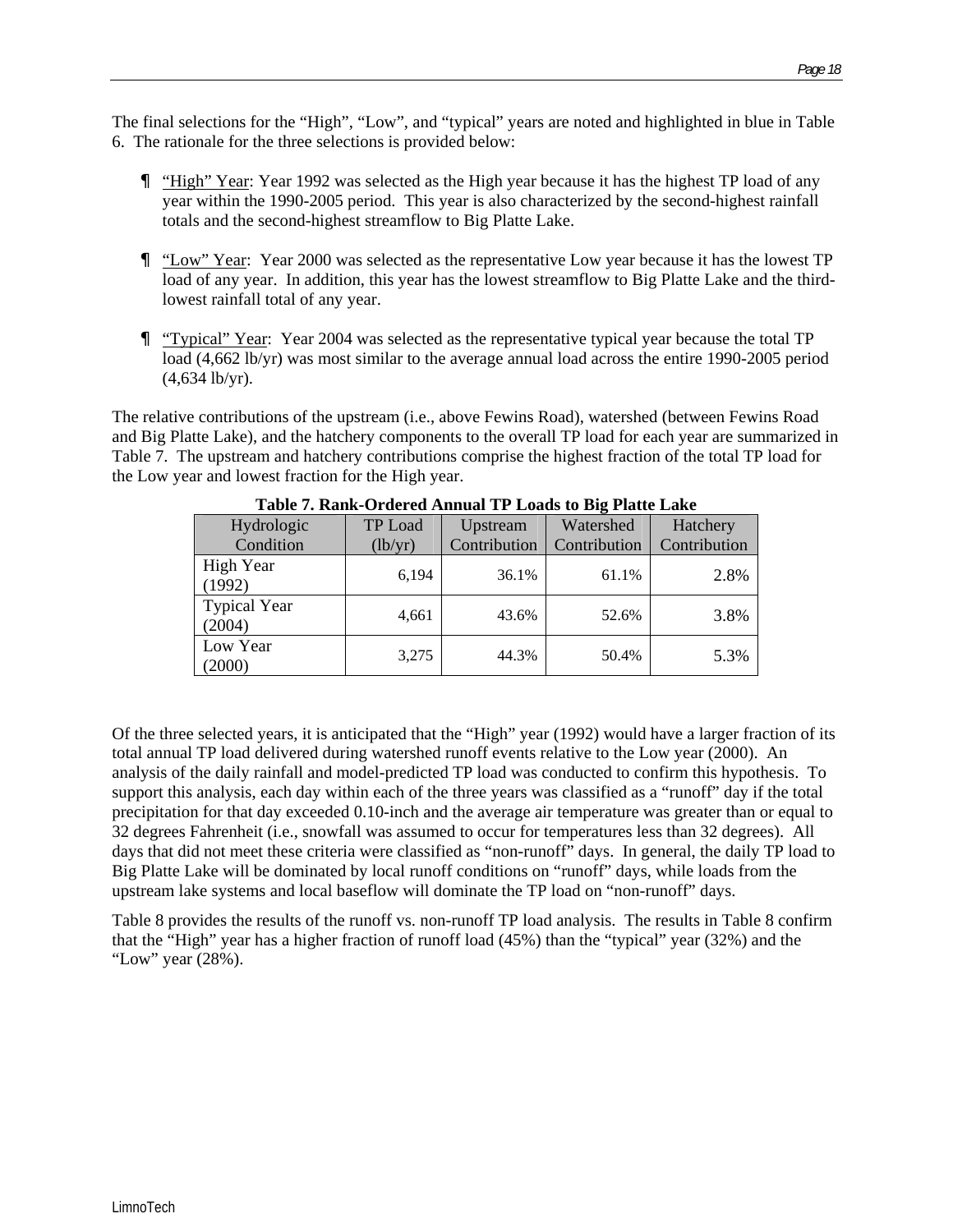| Hydrologic                    | TP Load               |           | "Runoff" Days | "Non-Runoff" Days |           |
|-------------------------------|-----------------------|-----------|---------------|-------------------|-----------|
| Condition                     | $\frac{1}{b\gamma r}$ | # of days | % TP Load     | # of days         | % TP Load |
| High Year<br>(1992)           | 6,194                 | 68        | 45%           | 298               | 54%       |
| <b>Typical Year</b><br>(2004) | 4,661                 | 63        | 32%           | 303               | 68%       |
| Low Year<br>(2000)            | 3,275                 | 54        | 28%           | 312               | 72%       |

**Table 8. Runoff vs. Non-Runoff TP Load Contributions for Selected Years** 

# *Scenario Results & Discussion*

The typical, High, and Low years were simulated using the calibrated Platte River watershed model. Land use and meteorological inputs (e.g., rainfall, air temperature) used for these simulations were identical to those used for the calibration. The only modification to the original simulation for the three years of interest was the use of a simplified net hatchery load to replace the time-variable TP intake and loading rates used in the calibration simulation. As indicated above, a constant daily net TP loading rate of 175 lb/yr (0.479 lb/day) was used for each of the scenario years (Ray Canale, personal communication). The TP loads at key points within the system are shown schematically in Figures 9a, 9b, and 9c for the High, typical, and Low years, respectively. It should be noted that because only the net hatchery load to the Platte River is considered in the scenarios, the Brundage Creek load represents its entire watershed load without any load "lost" to the hatchery intakes from the creek or Brundage Spring.



**Figure 9a. TP Load Schematic for "High" Year (1992)**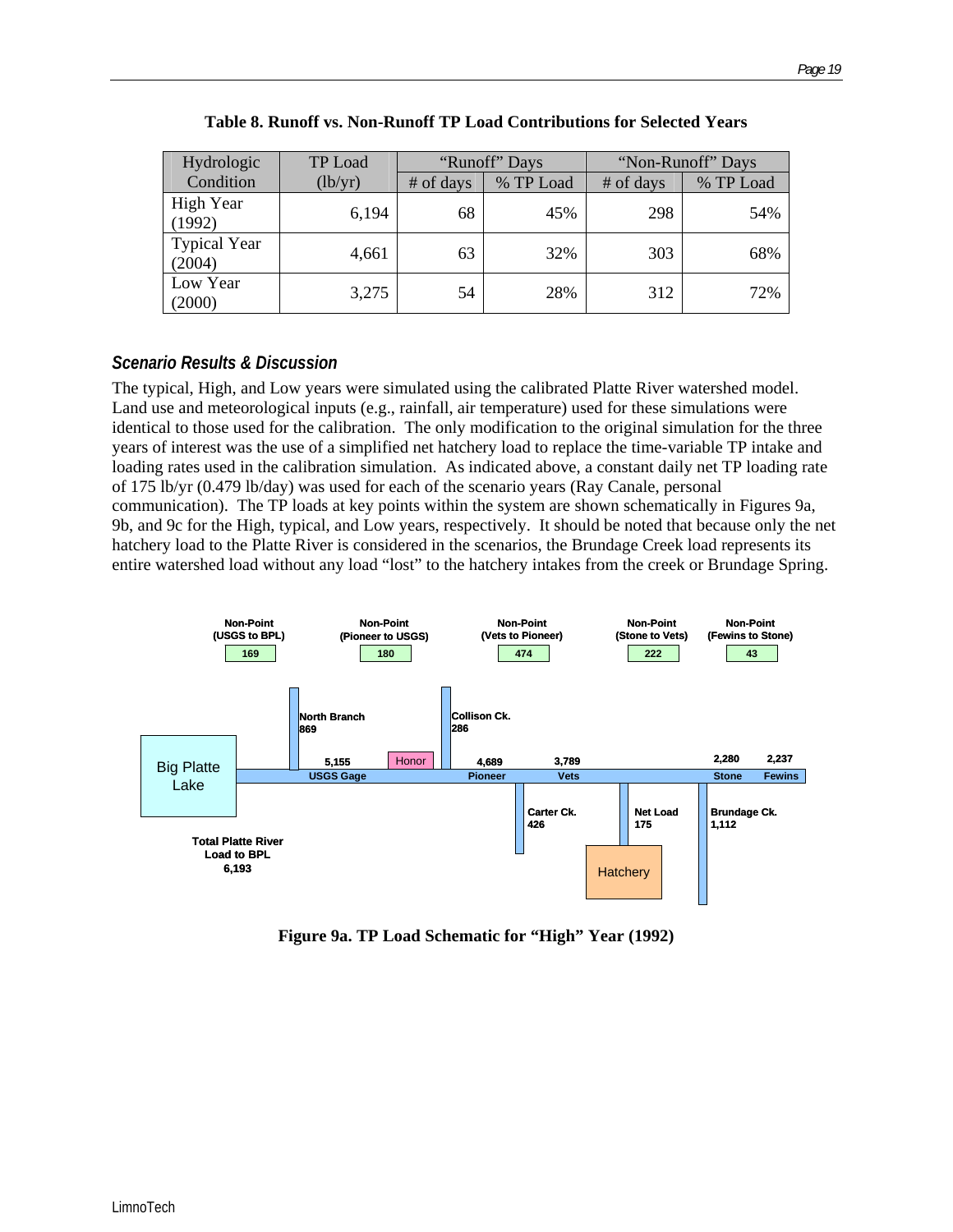

**Figure 9b. TP Load Schematic for "Typical" Year (2004)**



**Figure 9c. TP Load Schematic for "Low" Year (2000)**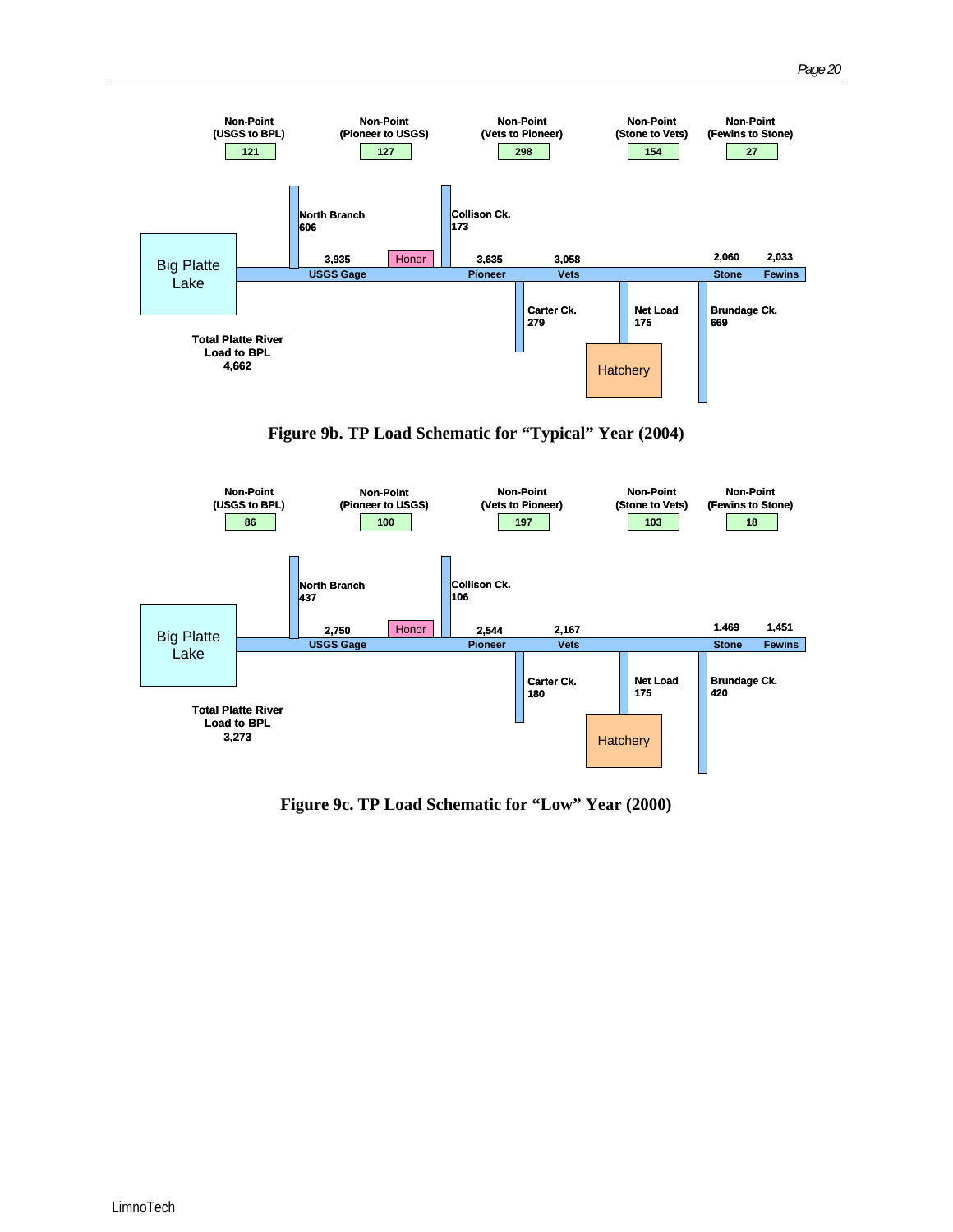Table 8 summarizes the UALs (lb/acre/year) by land use type for the typical, High, and Low years. As could be expected, the High year has the largest UALs and the Low year has the smallest UALs for each of the land uses.

|                          |                 | Percent of        | Unit Area Load (lb/ac/yr) |                  |                     |
|--------------------------|-----------------|-------------------|---------------------------|------------------|---------------------|
| Land Use Type            | Area<br>(acres) | <b>Total Area</b> | Low Year                  | <b>High Year</b> | <b>Typical Year</b> |
|                          |                 |                   | (2000)                    | (1992)           | (2004)              |
| Forest                   | 23,858          | 65%               | 0.023                     | 0.046            | 0.036               |
| Barren                   | 33              | 0%                | 0.038                     | 0.139            | 0.071               |
| Orchards                 | 702             | 2%                | 0.027                     | 0.101            | 0.054               |
| Pasture                  | 7,833           | 21%               | 0.036                     | 0.120            | 0.071               |
| Cropland                 | 1,660           | 4%                | 0.033                     | 0.236            | 0.079               |
| Low-Density              |                 |                   |                           |                  |                     |
| Residential              | 2,230           | 6%                | 0.164                     | 0.388            | 0.219               |
| Commercial               | 345             | 1%                | 0.654                     | 0.773            | 0.688               |
| Wetland                  | 310             | 1%                | 0.018                     | 0.039            | 0.039               |
| <b>Feeding Operation</b> | 0               | 0%                | 2.138                     | 3.242            | 2.686               |

**Table 8. TP Unit Area Loads for the Selected High, Typical, and Low Years**

## *Platte River TP Load Scenario Analysis Tool*

A graphical user interface (GUI) tool was developed in Microsoft Excel to allow the user to review and modify TP loads for each of the simulated subwatersheds for the "High", "typical", and "Low" years. The unit area loads presented in Table 8 above and the land use areas used for model calibration are used to drive the GUI calculations of TP load for each subwatershed. A screenshot of the GUI tool is provided in Figure 10.

The left pane within the GUI is a "Summary" window that shows the base and scenario (i.e., modified) TP load (lb/yr) contribution for each of the 18 subwatersheds between Fewins Road and Big Platte Lake, as well as the upstream contribution at Fewins Road for a selected hydrologic condition (i.e., typical, High, or Low). The subwatersheds are organized by major tributary or mainstem, including:

- Platte River (upstream and direct drainage);
- Brundage Creek;
- Carter Creek;
- Collison Creek: and
- North Branch Platte River.

TP load subtotals are provided for each of these tributary/mainstem reaches, and the grand total of all loadings to Big Platte Lake is also provided for the base and scenario conditions. The total TP load to Big Platte Lake and the contributions from individual tributaries and direct drainage areas closely match the values shown in Figures 9a, 9b, and 9c. It is important to keep in mind that a constant annual "point source" load of 139 lb/yr is applied to the "NB02: North Branch Platte River (LPL)" subwatershed, consistent with the TP load added as part of calibration for this tributary. The annual hatchery load (175 lb/yr) is included as a point source for the "PR03: Vets Park to Carter Ck" subwatershed.

Positioned to the right of the "Summary" window is the "Editor" window, which allows the user to select one of the three hydrologic conditions (typical, High, or Low) and modify the land use distribution, point source loading, and/or upstream loading for any of the subwatersheds. When a particular subwatershed is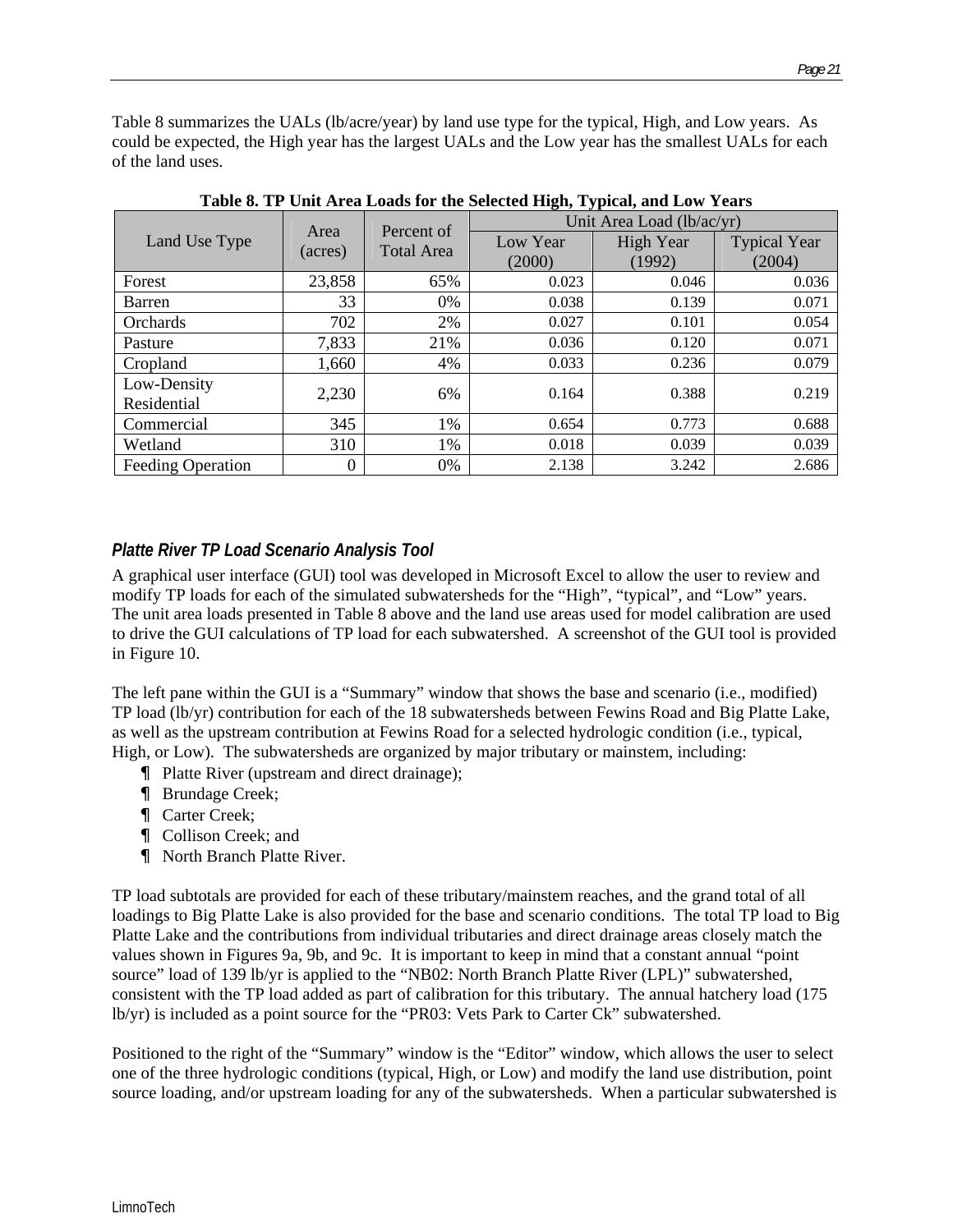selected using the drop-down menu near the top of the window, the map in the lower right-hand corner is updated to highlight the selected area. The "Editor" window also allows the user to specify "best management practice" (BMP) areas for any subwatershed and the associated TP removal efficiency for those areas. Any user-defined scenario (with a maximum of 20 scenarios) can be saved within the GUI using the buttons and descriptions provided in the lower left-hand corner of the "Editor" window. The "Export Daily TP Loads" button allows the user to export a daily time series of flow and TP loads to Big Platte Lake for the three hydrologic conditions. The flows and phosphorus loads generated by the Editor and summarized on the Summary sheet are transferred to a water quality model for the lake by selecting the "Go to Lake Model" button. The model predicts the total phosphorus concentration in the lake and compares the results with water quality goals. This model was developed through an independent project and is described in detail in another report (Canale, et al., 2006).



**Figure 10. Platte River Watershed TP Load Analysis Tool**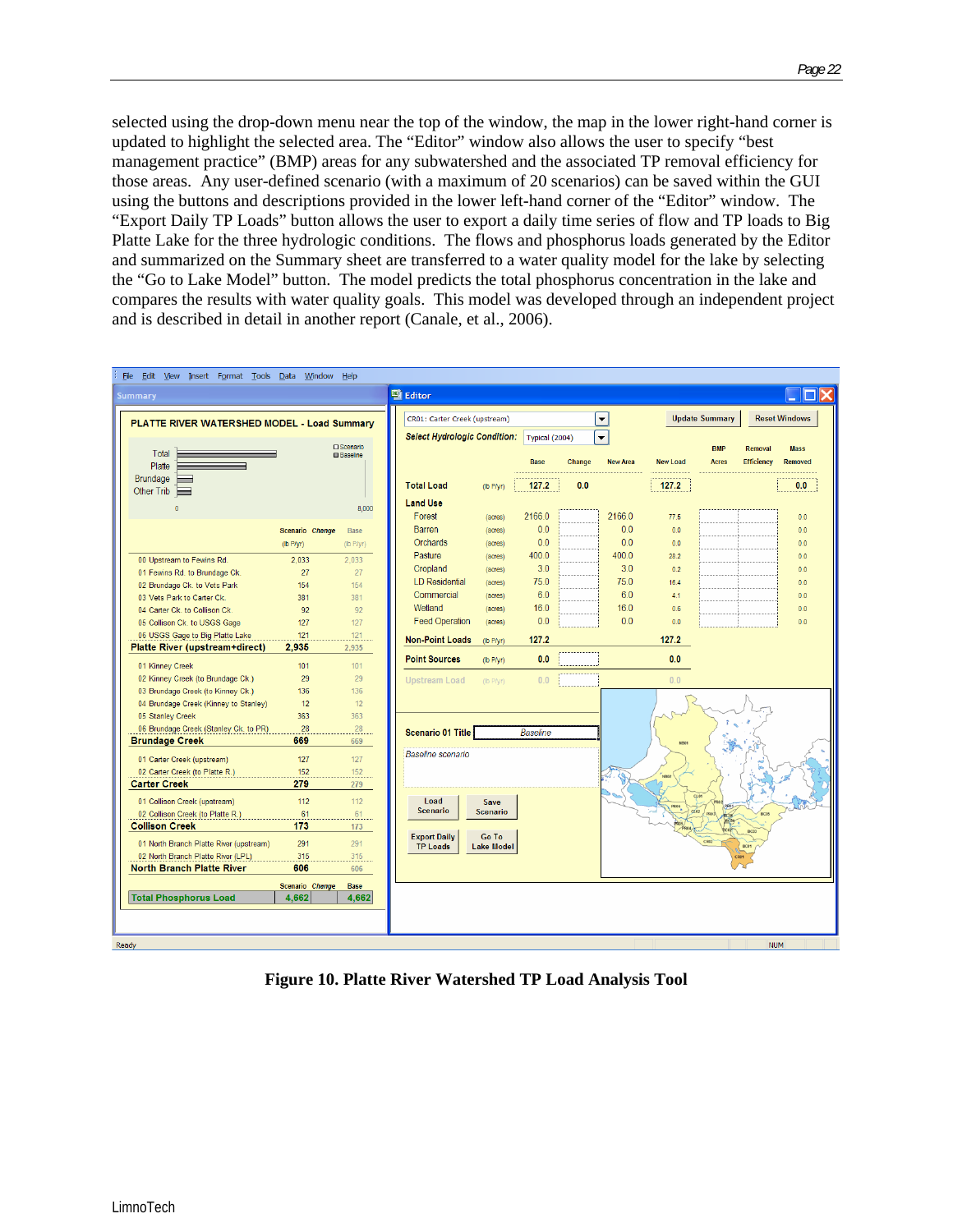# **References**

Bicknell, B.R., J.C. Imhoff, J.L. Kittle, T.H. Jobes, and A.S. Donigian. 2003. "Hydrologic Simulation Program – FORTRAN Version 12 User's Manual." Model documentation prepared for USEPA Office of Research and Development. March.

Canale, R. P., G. Whelan, and W. J. Seiecki. 2006. "Annual Report for the Year 2005-Consent Agreement Regarding the Operation of the Platte River Hatchery. July 2006.

Donigian, A. S., Jr., 2002. "Watershed Model Calibration And Validation: The HSPF Experience." WEF National TMDL Science and Policy 2002, November 13-16, 2002. Phoenix, AZ. WEF Specialty Conference.

LimnoTech, 2004. "Platte River Watershed Baseline Calibration Report." Final report. May 11.

LimnoTech, 2006. "Comparison of Platte River Watershed Precipitation and Streamflow Datasets". Final draft memorandum. December 11.

Reckhow, K.H. and J.T. Simpson, 1980. A procedure using modeling and error analysis for the prediction of the lake phosphorus concentration from land use information. *Can J Fish Aquat Sci* 37: 1439-1448.

Sonzogni, W.C., G. Chesters, D.R. Coote, D.N. Jeffs, J.C. Konrad, R.C. Ostry, J.B. Robinson. 1980. Pollution from Land Runoff. Environmental Science and Technology, Vol. 14, No. 2.

United States Geological Survey (USGS). 1998. "Indirect Ground-Water Discharge to the Great Lakes." Open-File Report 98-579. Prepared in cooperation with the Great Lake Protection Fund. Lansing, MI.

US EPA, 1999. Protocol for Developing Nutrient TMDLs. EPA 841-B-99-007. US EPA Office of Water.

# **List of Appendices**

- Appendix A Watershed Model Flow Calibration Graphics
- Appendix B Watershed Model Total Phosphorus (TP) Calibration Graphics

Appendix C – Watershed Model Total Suspended Solids (TSS) Calibration Graphics

Appendix D – Memorandum: "Comparison of Platte River Watershed Precipitation and Streamflow Datasets"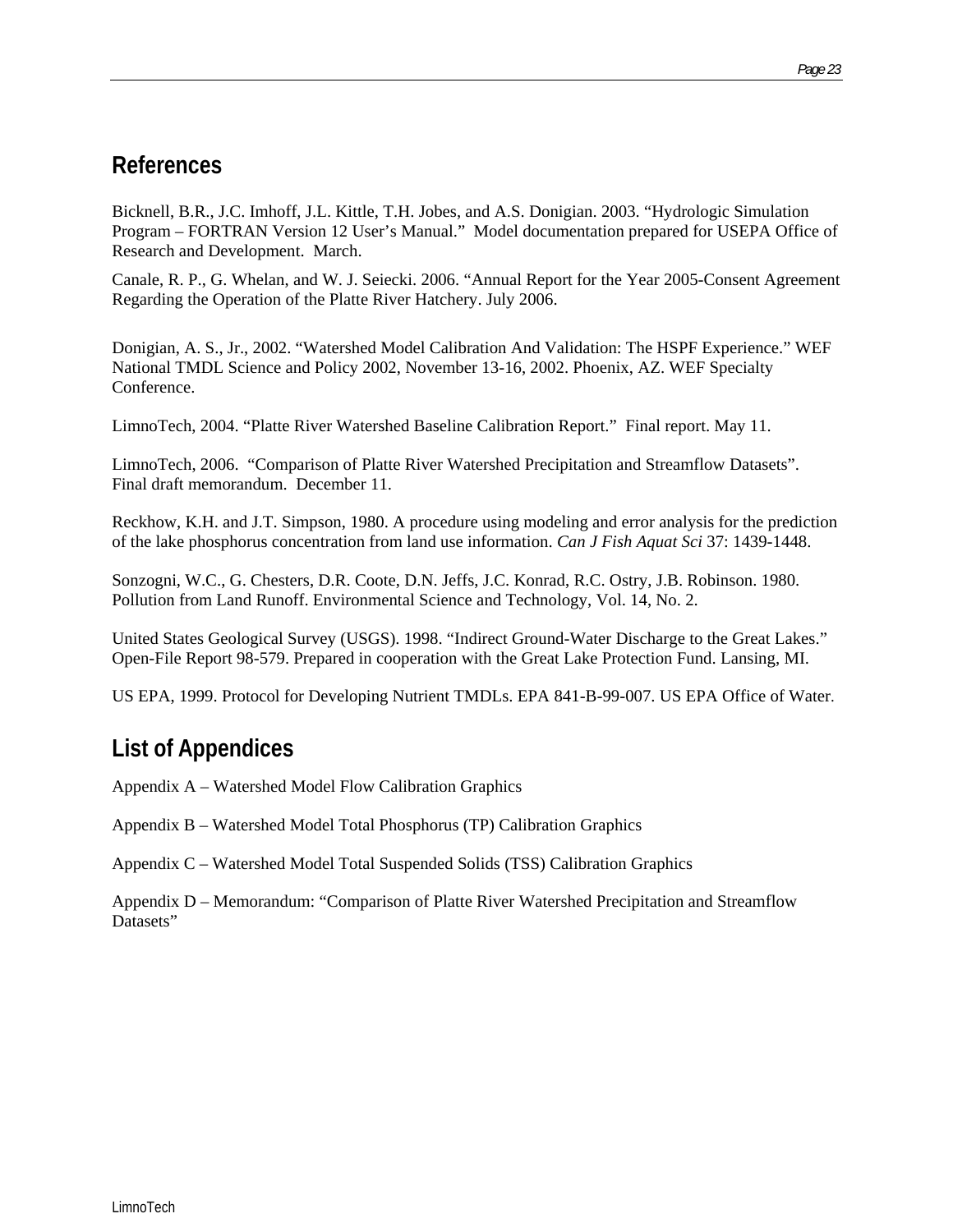# **Appendix A**

# **Watershed Model Flow Calibration Graphics**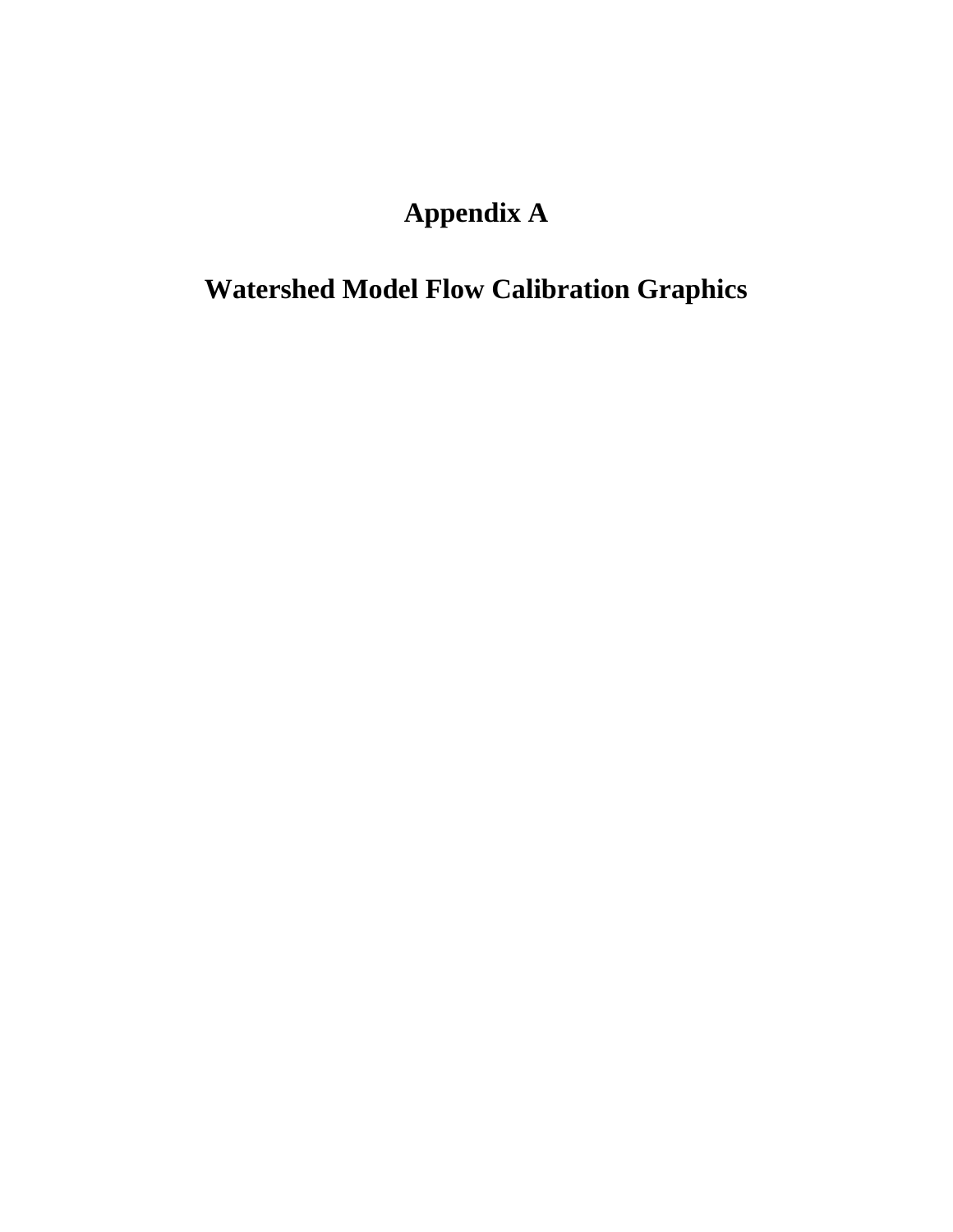

**Figure A-1. Model-Predicted vs. Observed Flow for Platte River at USGS Station (1990-2005)** 



**Figure A-2. Model-Predicted vs. Observed Flow for Platte River at USGS Station (2003-05)**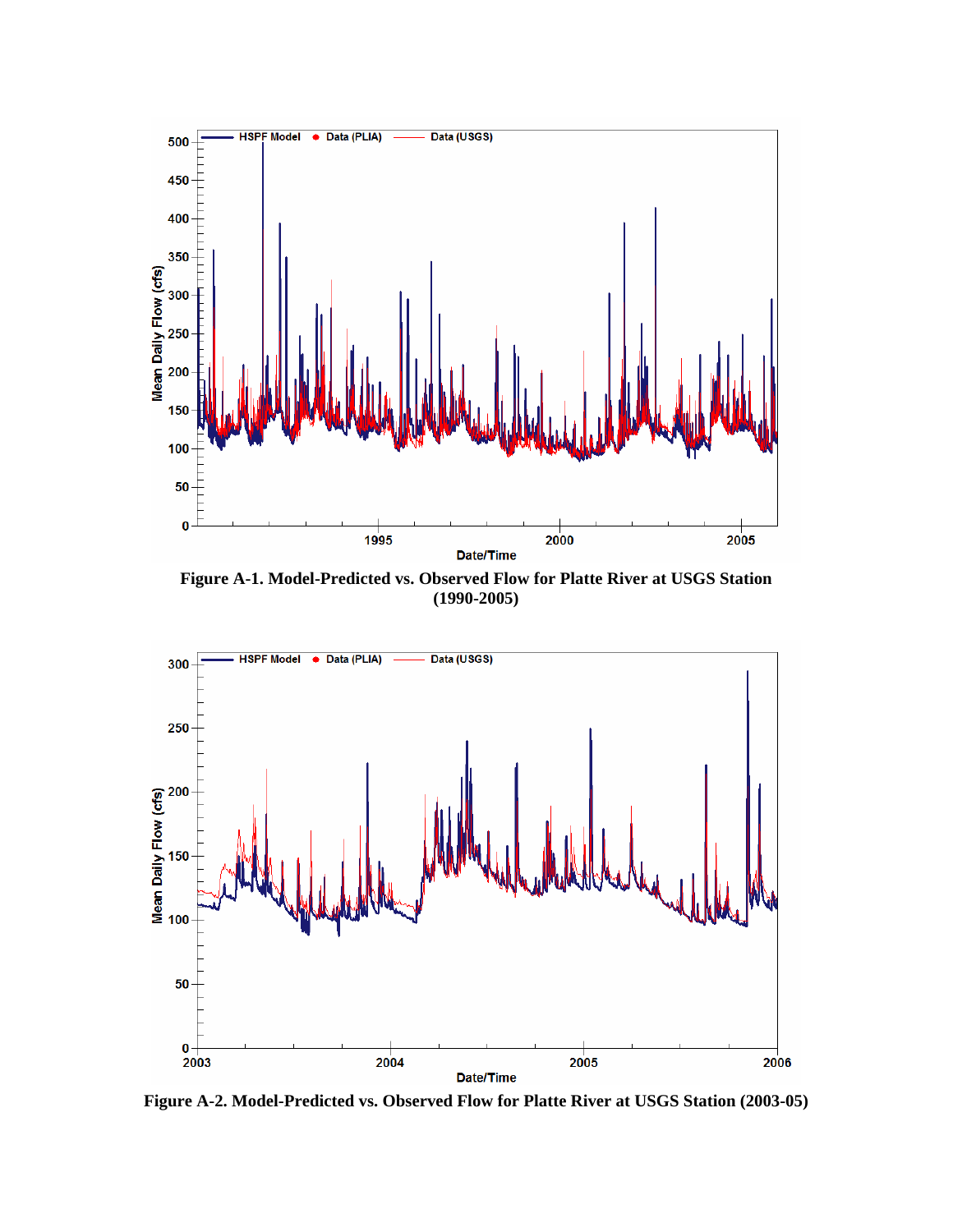

**Figure A-3. Model-Predicted vs. Observed Flow for Platte River at Stone Bridge** 



**Figure A-4. Model-Predicted vs. Observed Flow for Platte River at Veteran's Park**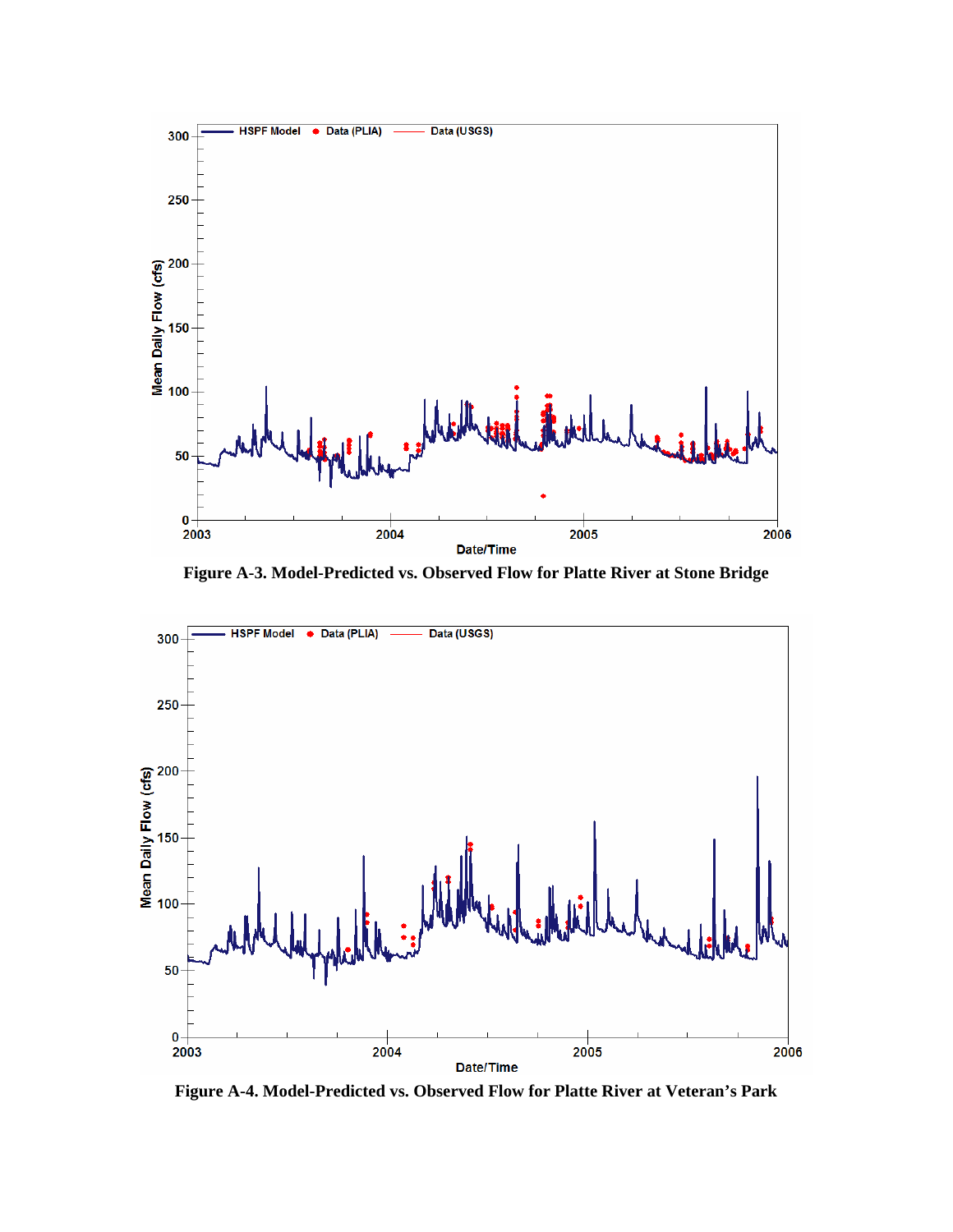

**Figure A-5. Model-Predicted vs. Observed Flow for Platte River at Pioneer Road** 



**Figure A-6. Model-Predicted vs. Observed Flow for North Branch Platte River at Deadstream Road**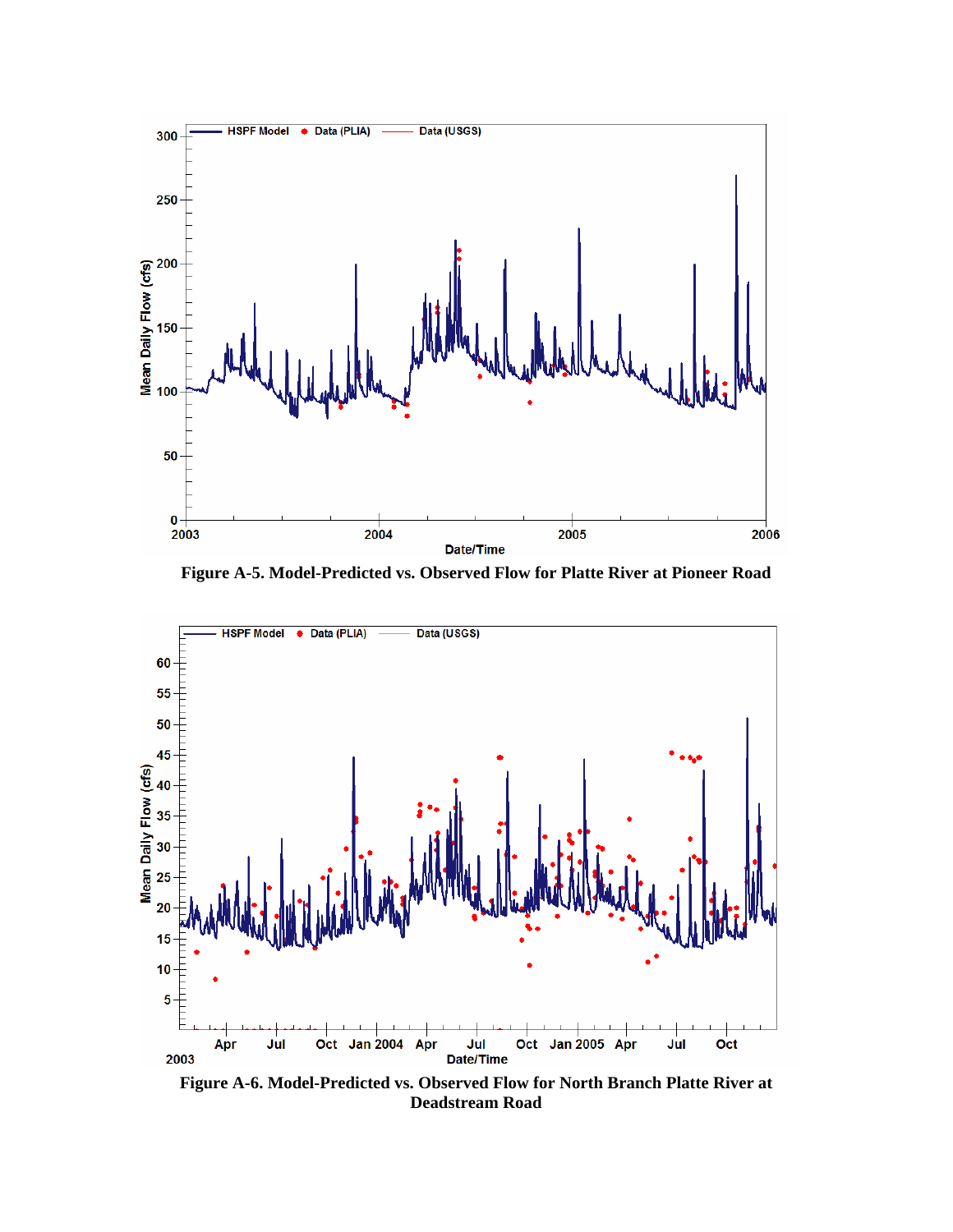# **Appendix B**

**Watershed Model Total Phosphorus (TP) Calibration Graphics**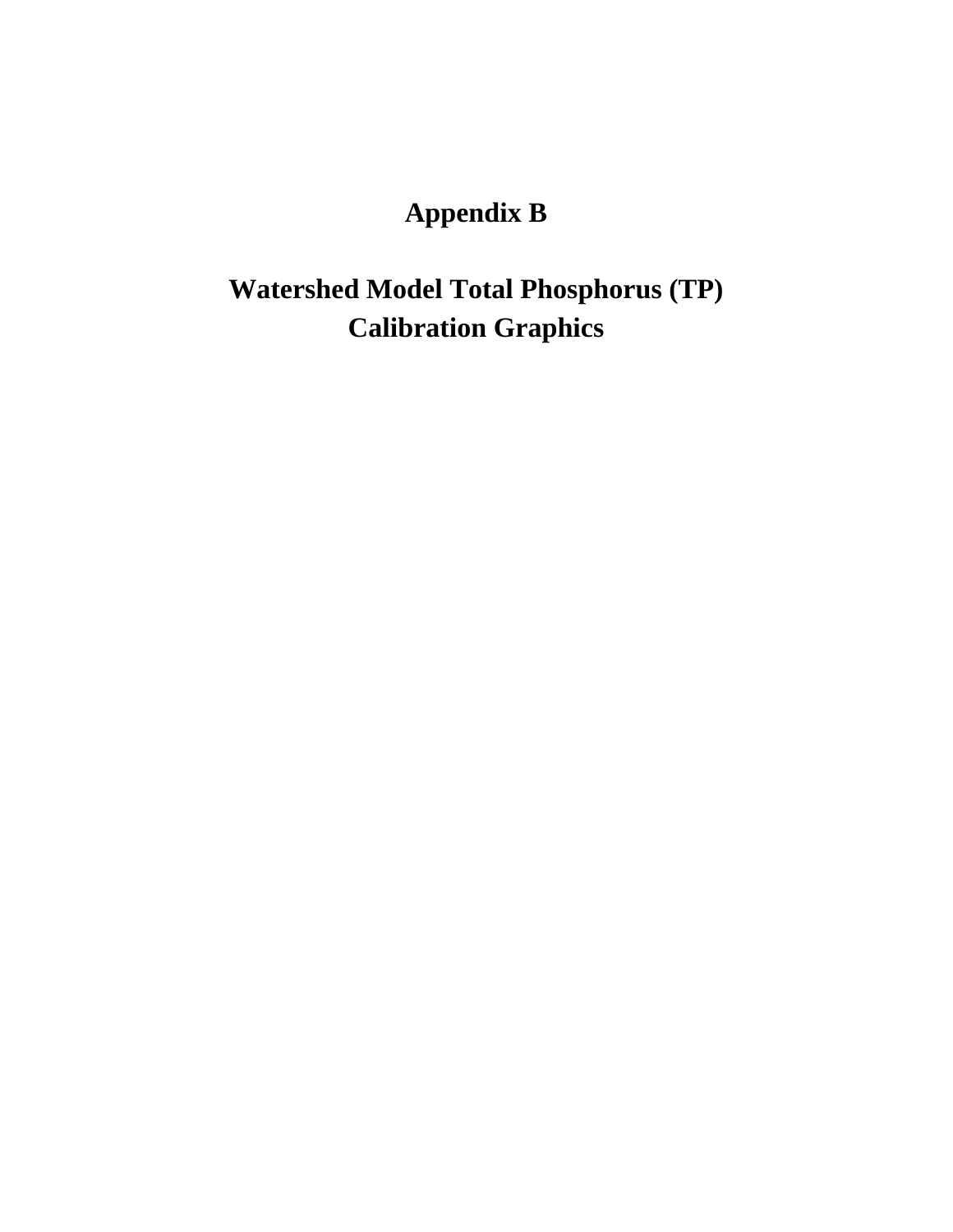

**Figure B-1. Model-Predicted vs. Observed TP for Platte River at USGS Station** 



**Figure B-2. Model-Predicted vs. Observed Flow for Platte River at Stone Bridge**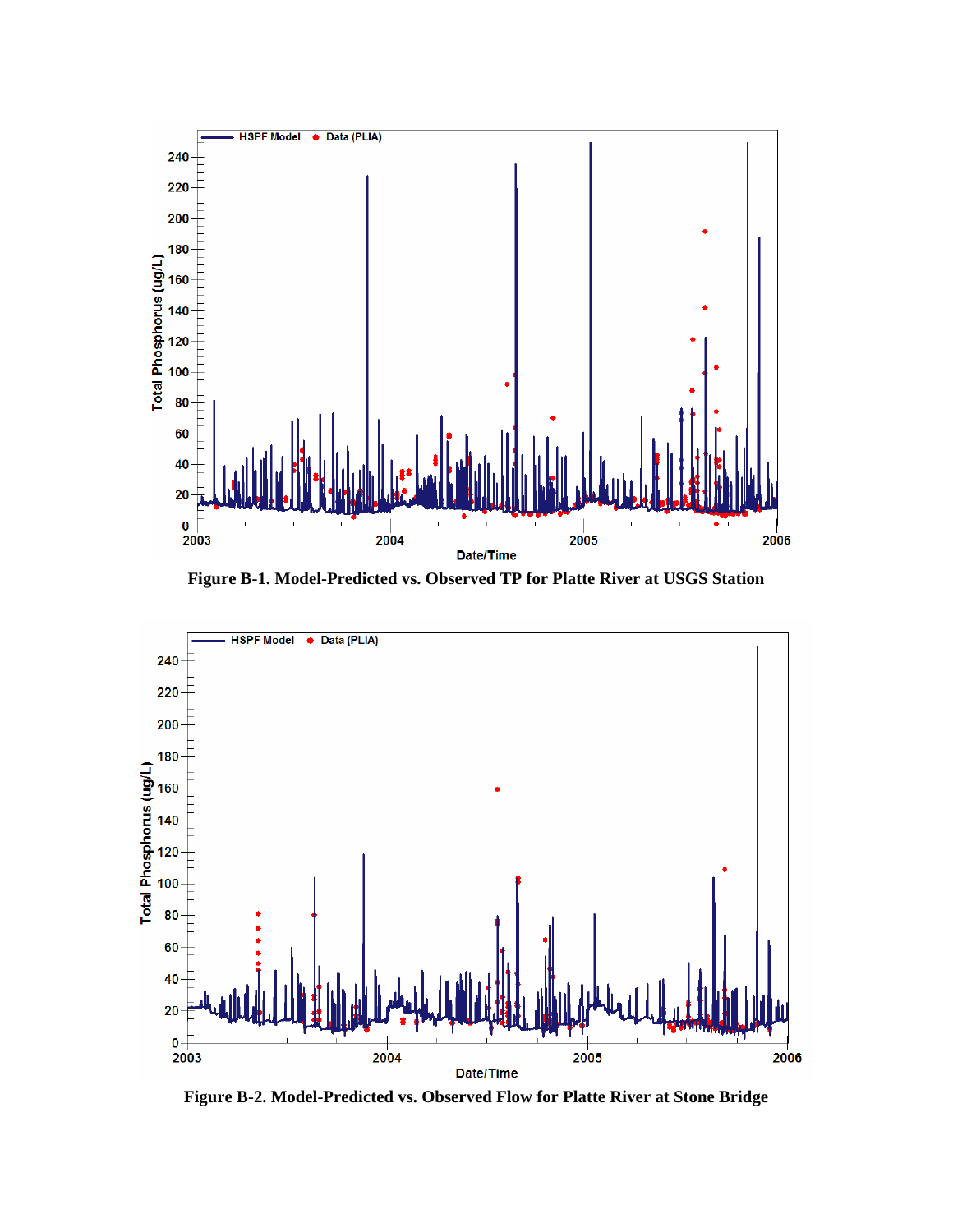

**Figure B-3. Model-Predicted vs. Observed Flow for Platte River at Veteran's Park** 



**Figure B-4. Model-Predicted vs. Observed Flow for Platte River at Pioneer Road**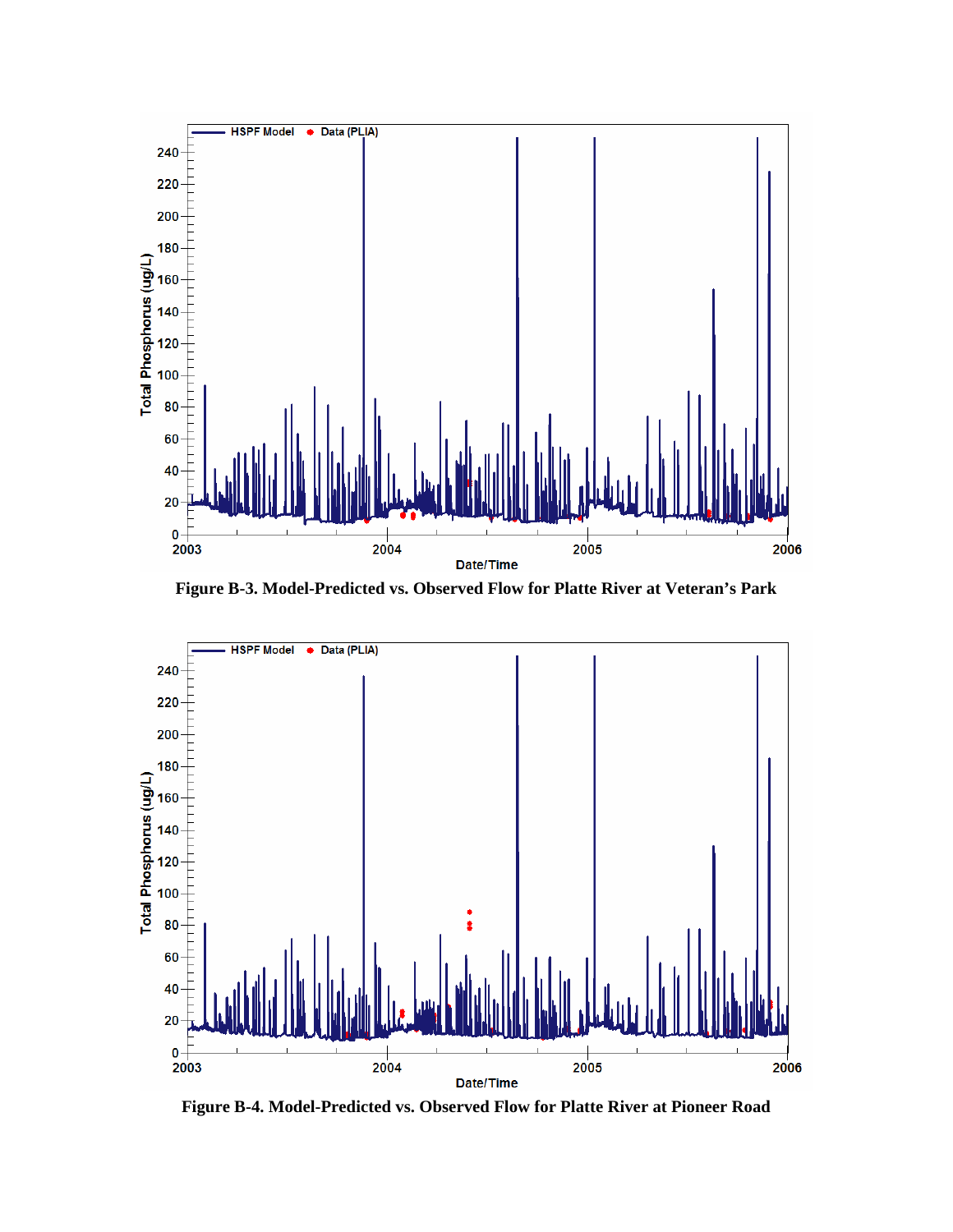

**Figure B-5. Model-Predicted vs. Observed Flow for Brundage Creek at Old Residence** 



**Figure B-6. Model-Predicted vs. Observed Flow for Carter Creek**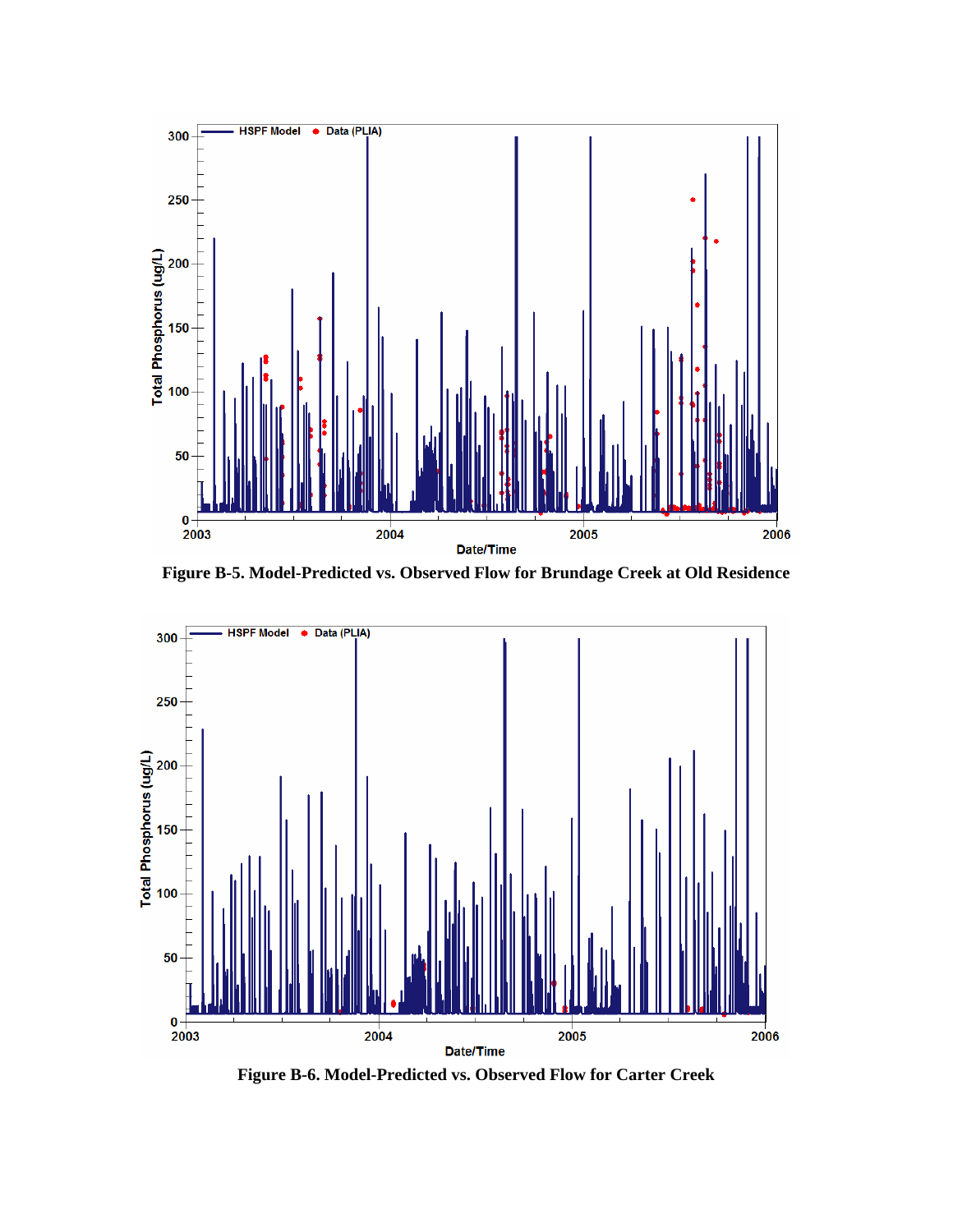

**Figure B-7. Model-Predicted vs. Observed Flow for Collison Creek** 



**Figure B-8. Model-Predicted vs. Observed Flow for North Branch Platte River at Deadstream Road**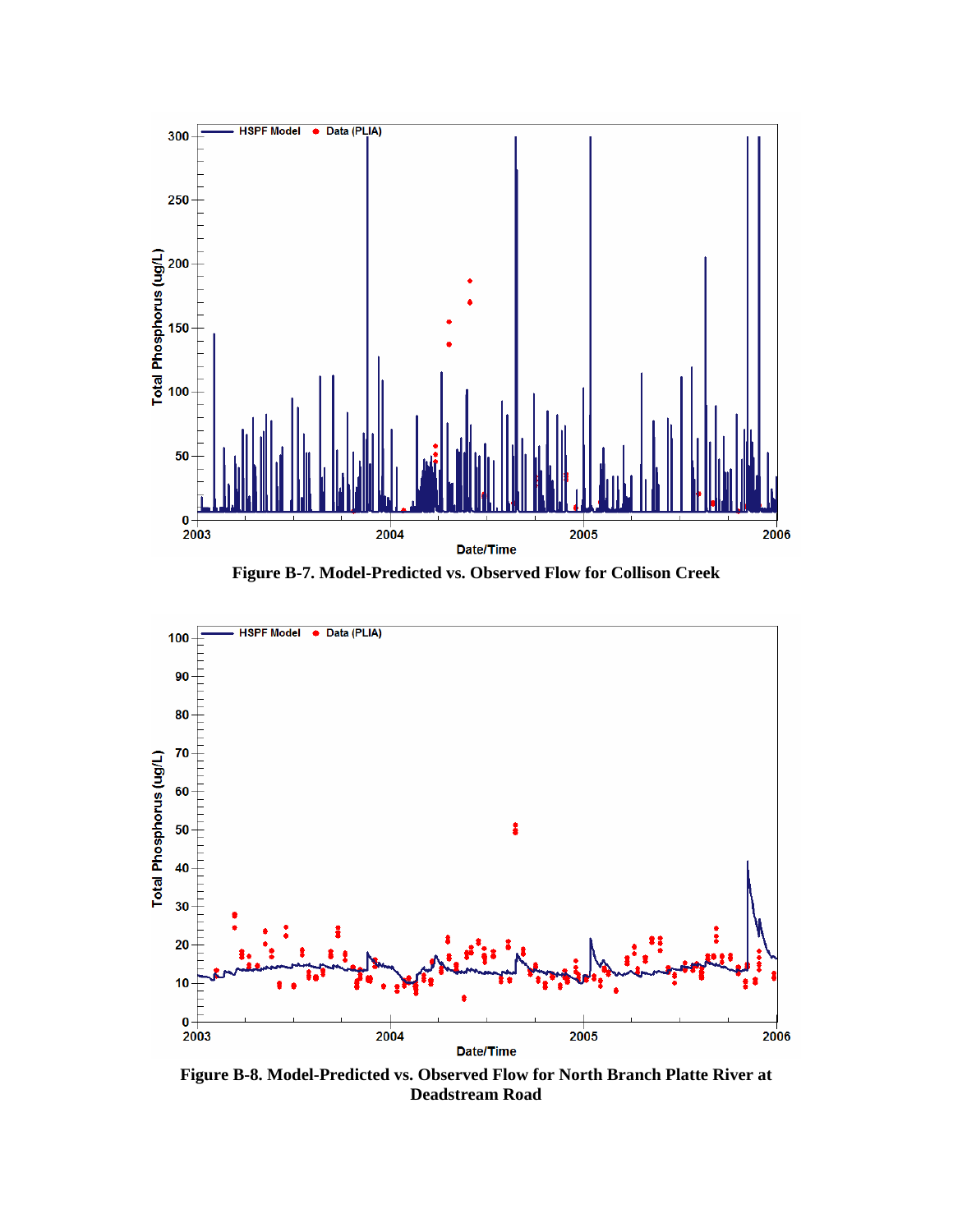

**Figure B-9. Model-Predicted vs. Observed TP for Platte River at USGS Station (May 18 – July 15, 2004)** 



**Figure B-10. Model-Predicted vs. Observed TP for Platte River at USGS Station (May-September, 2005)**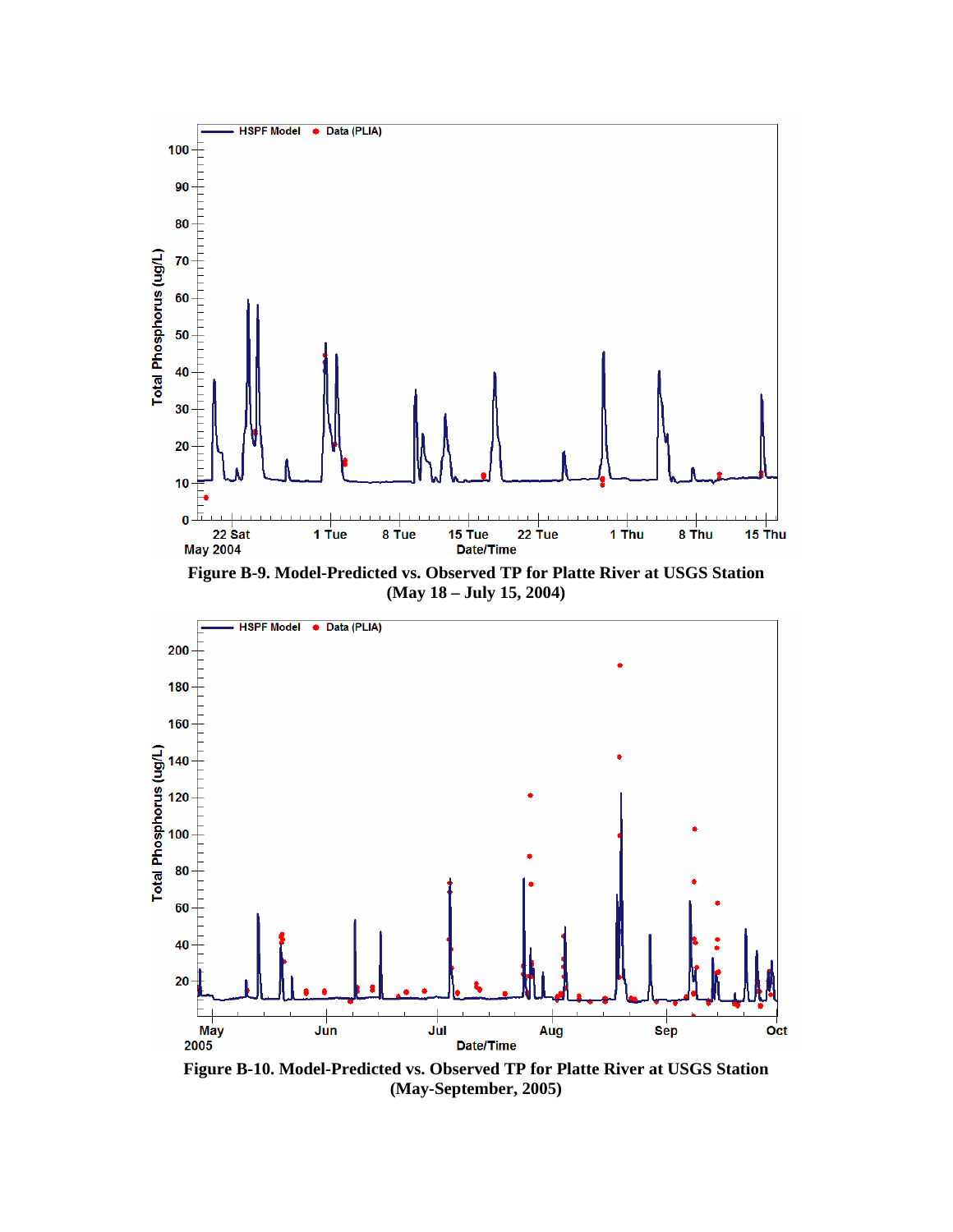

**Figure B-11. Model-Predicted vs. Observed TP for Platte River at USGS Station (June 19 – July 22, 2005)** 



**Figure B-12. Model-Predicted vs. Observed TP for Platte River at USGS Station (August, 2005)**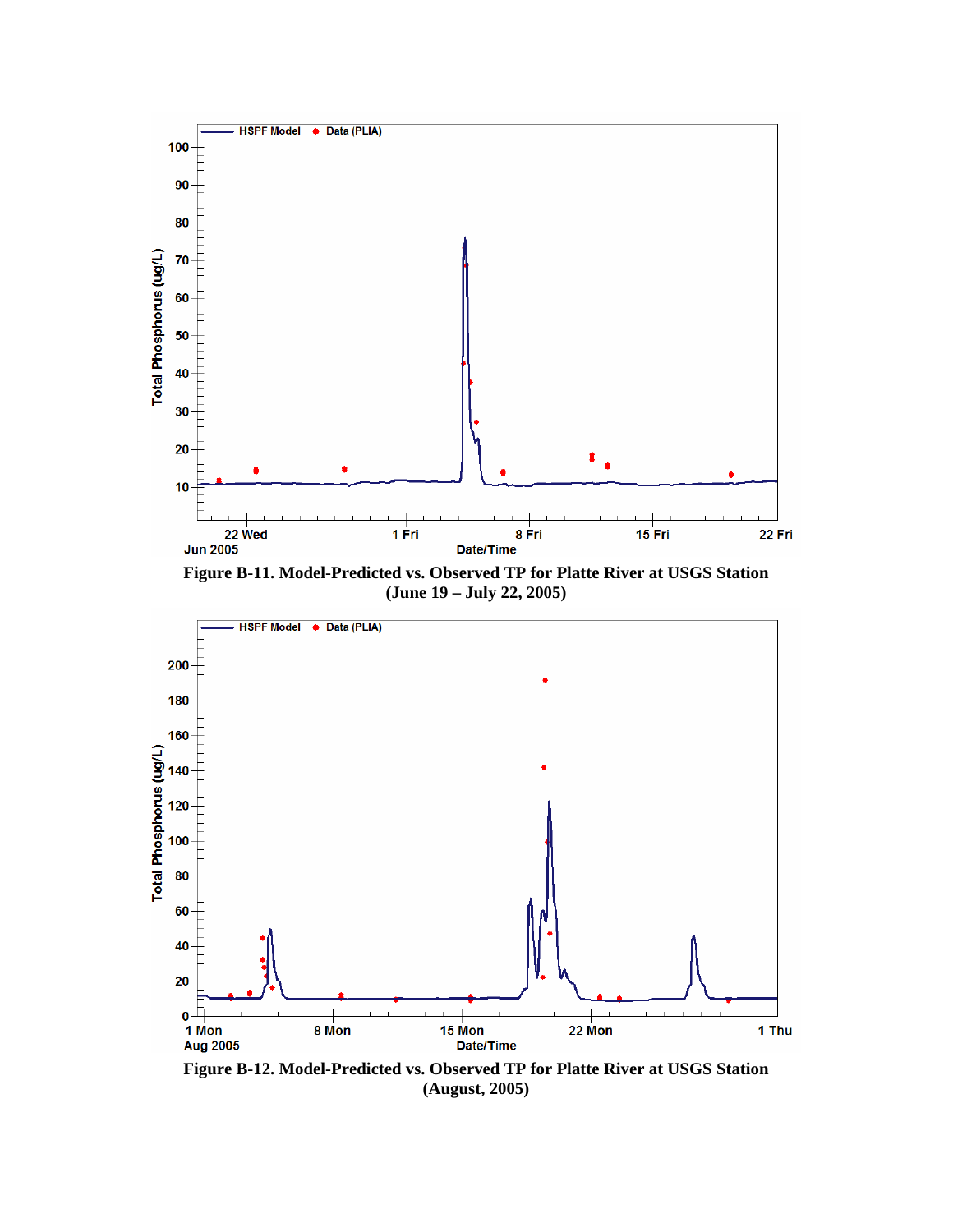

**Figure B-13. Model-Predicted vs. Observed TP for Brundage Creek at Old Residence (August 20-24, 2003)** 



**Figure B-14. Model-Predicted vs. Observed TP for Brundage Creek at Old Residence (August 8-12, 2004)**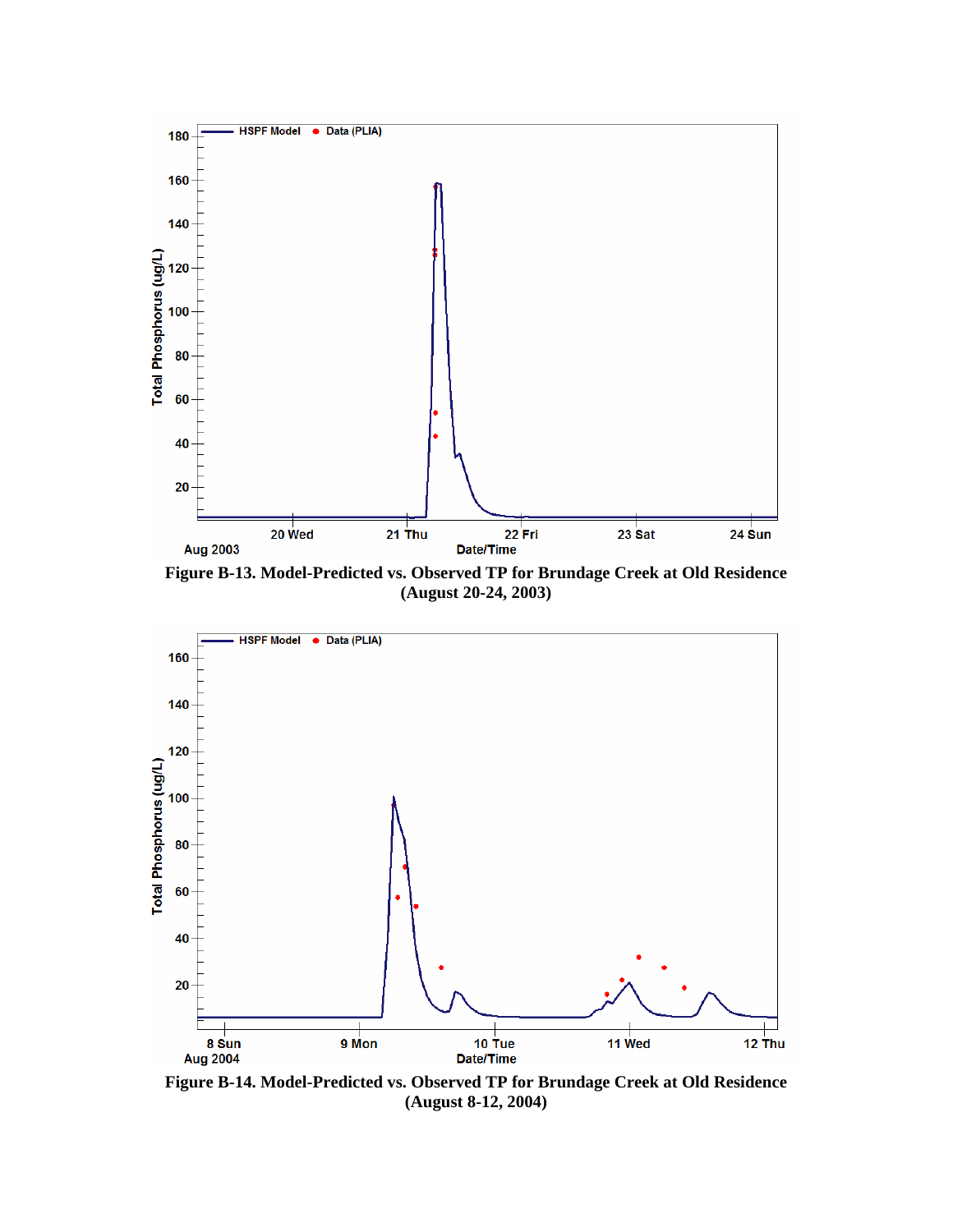

**Figure B-15. Model-Predicted vs. Observed TP for Brundage Creek at Old Residence (June 17 – July 20, 2005)**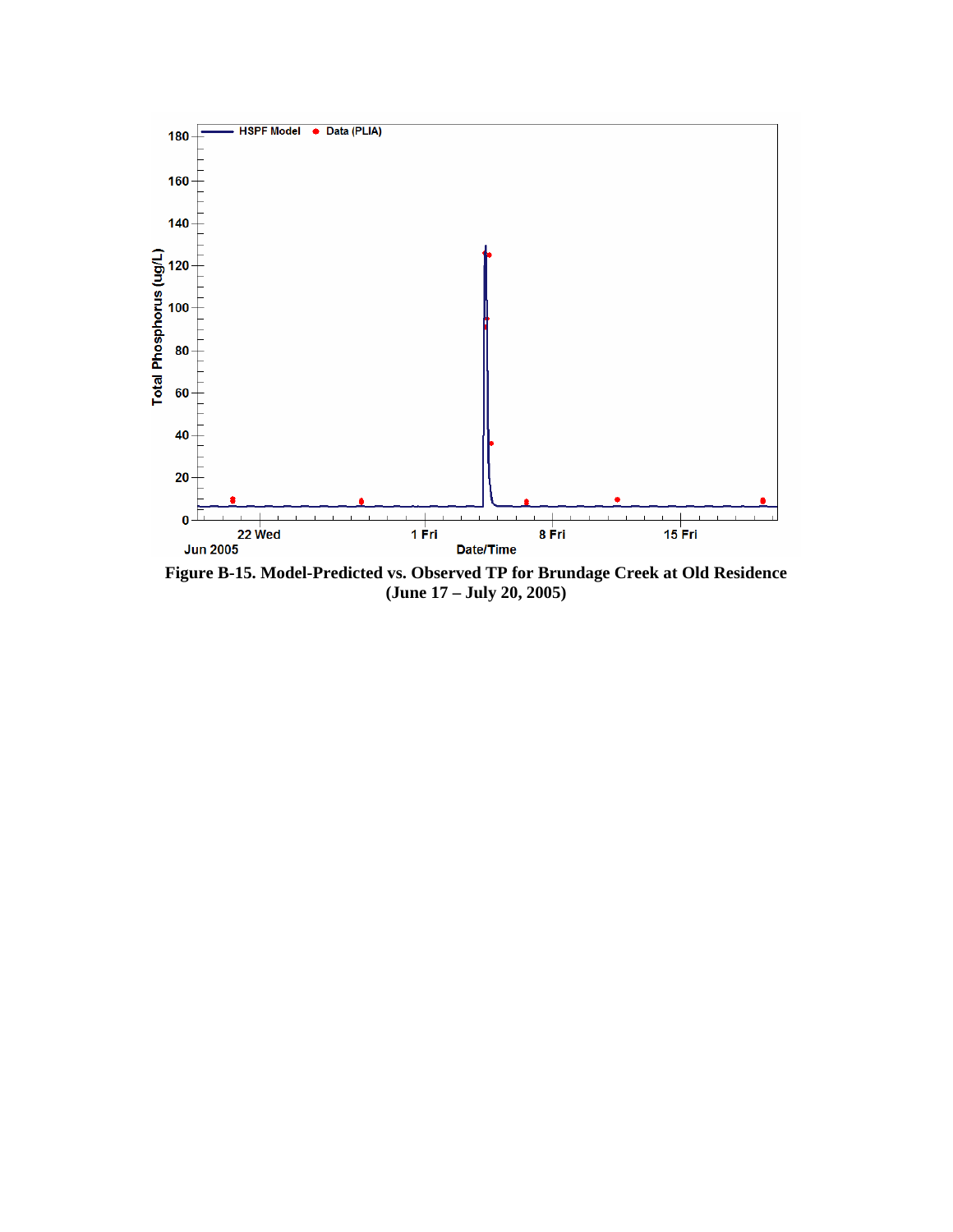# **Appendix C**

# **Watershed Model Total Suspended Solids (TSS) Calibration Graphics**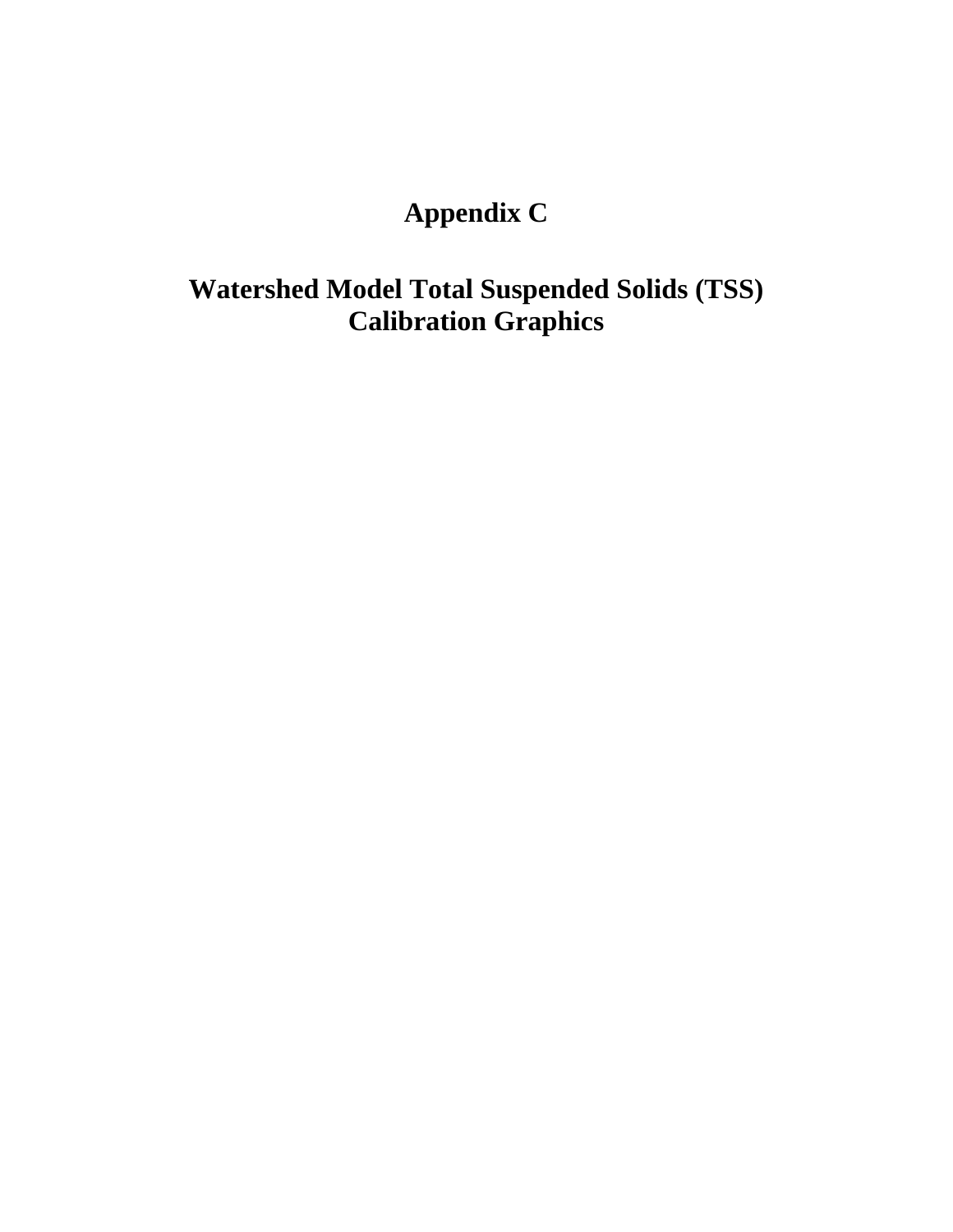

**Figure C-1. Model-Predicted vs. Observed TP for Platte River at USGS Station (2003-05)** 



**Figure C-2. Model-Predicted vs. Observed TP for Platte River at USGS Station (June 17 – July 23, 2005)**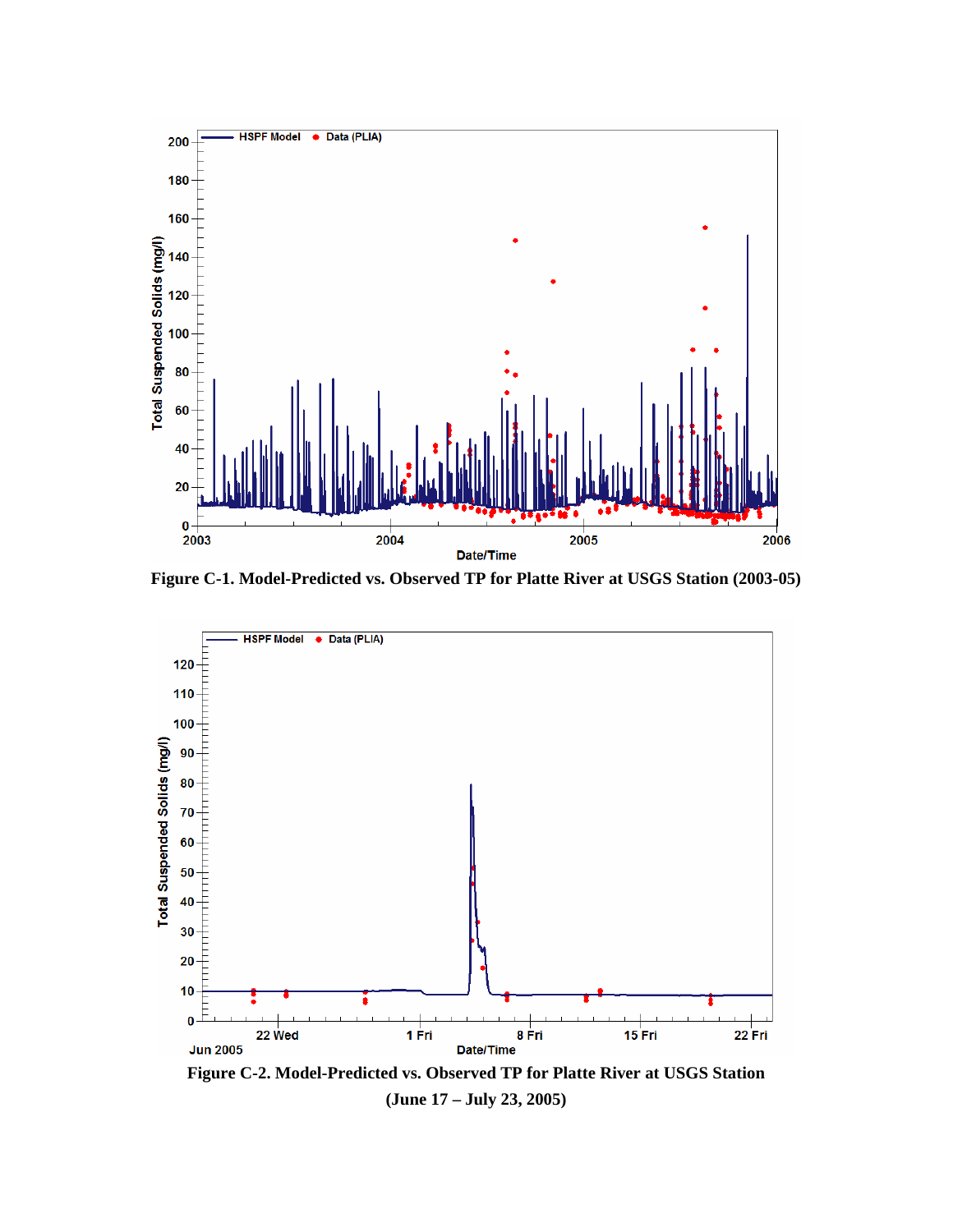

**Figure C-3. Model-Predicted vs. Observed Flow for Platte River at Stone Bridge** 



**Figure C-4. Model-Predicted vs. Observed Flow for Platte River at Veteran's Park**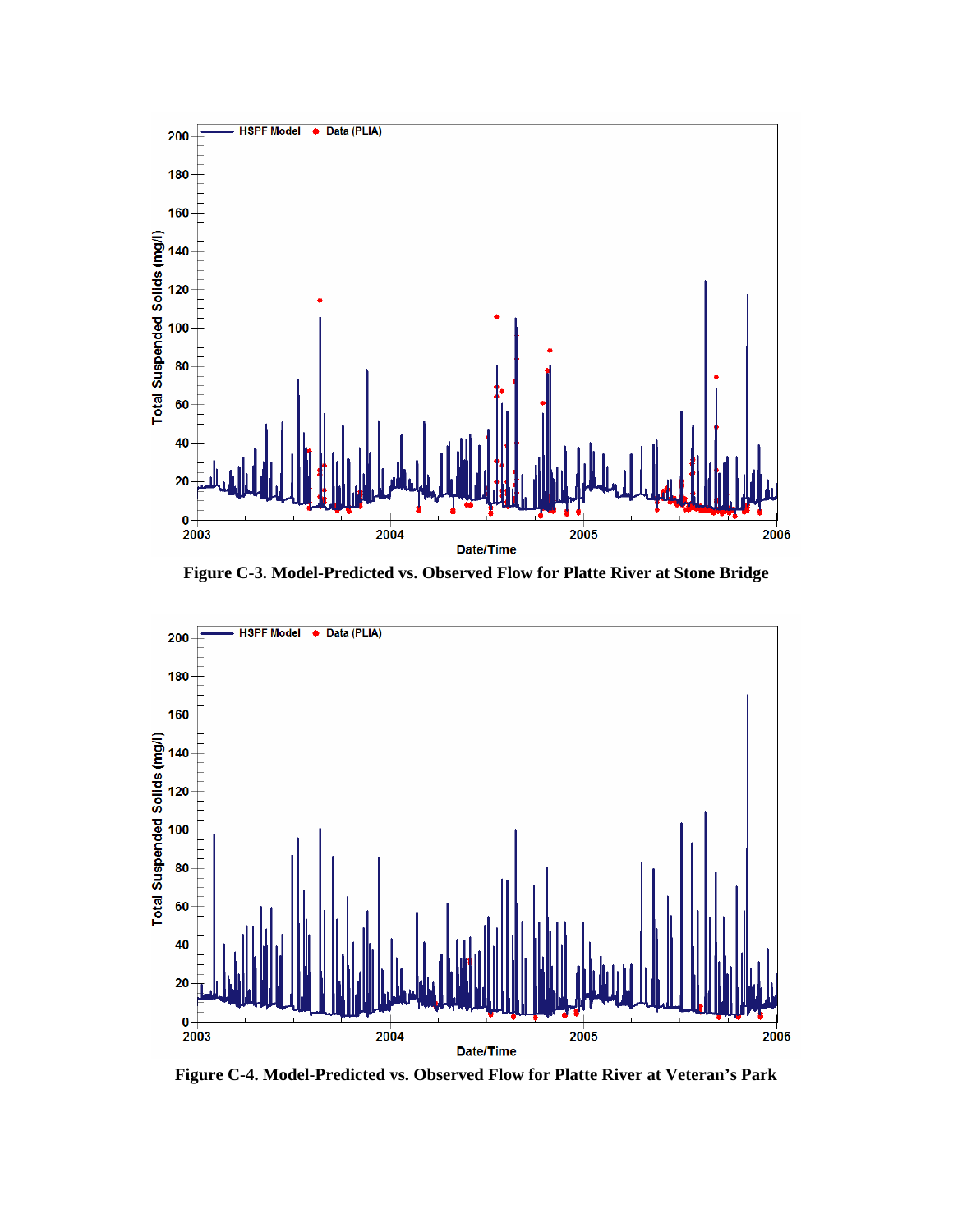

**Figure C-5. Model-Predicted vs. Observed Flow for Brundage Creek at Old Residence** 



**Figure C-6. Model-Predicted vs. Observed Flow for Brundage Creek at Old Residence (May-October, 2005)**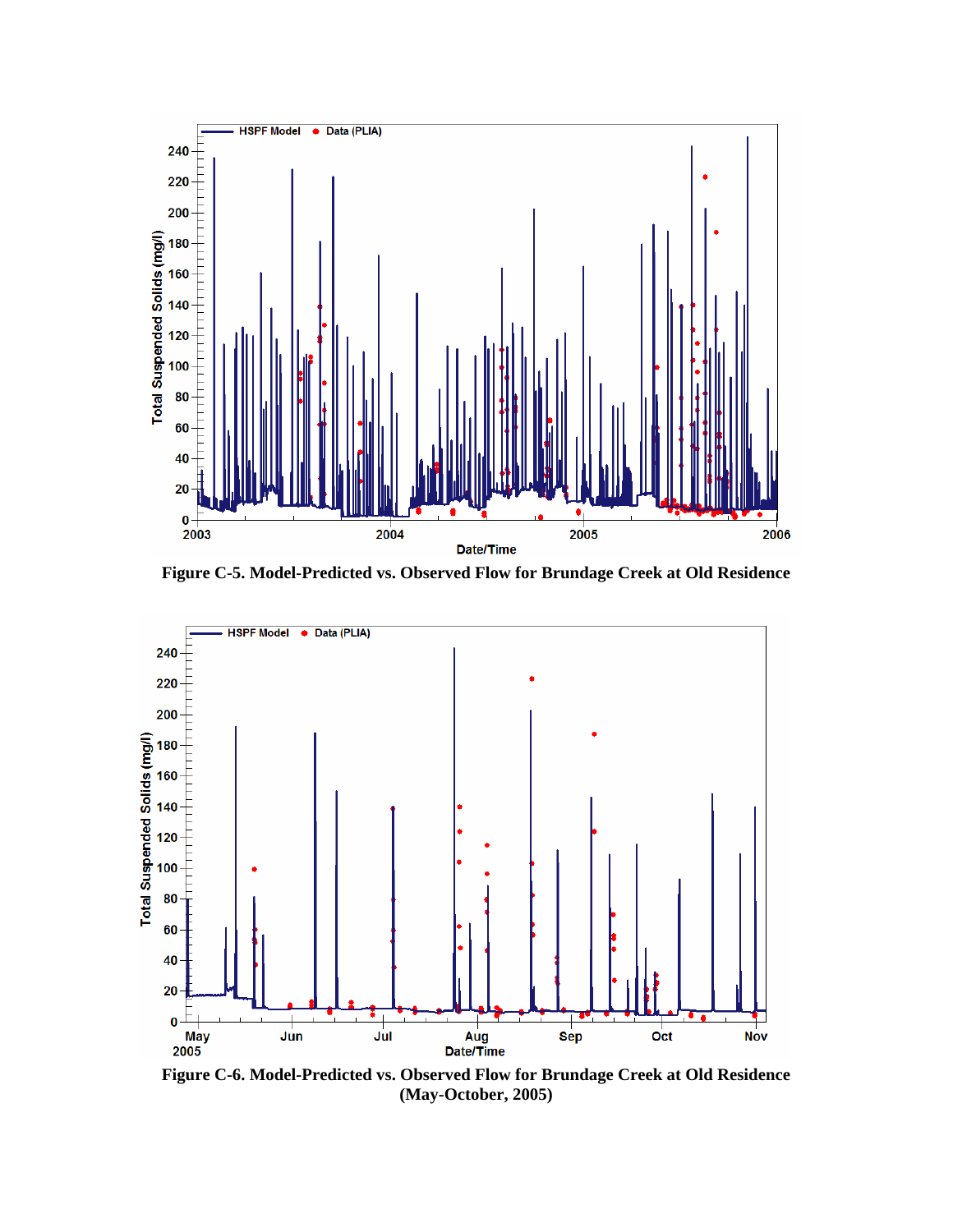

**Figure C-7. Model-Predicted vs. Observed Flow for Brundage Creek at Old Residence (June 17 – July 23, 2005)**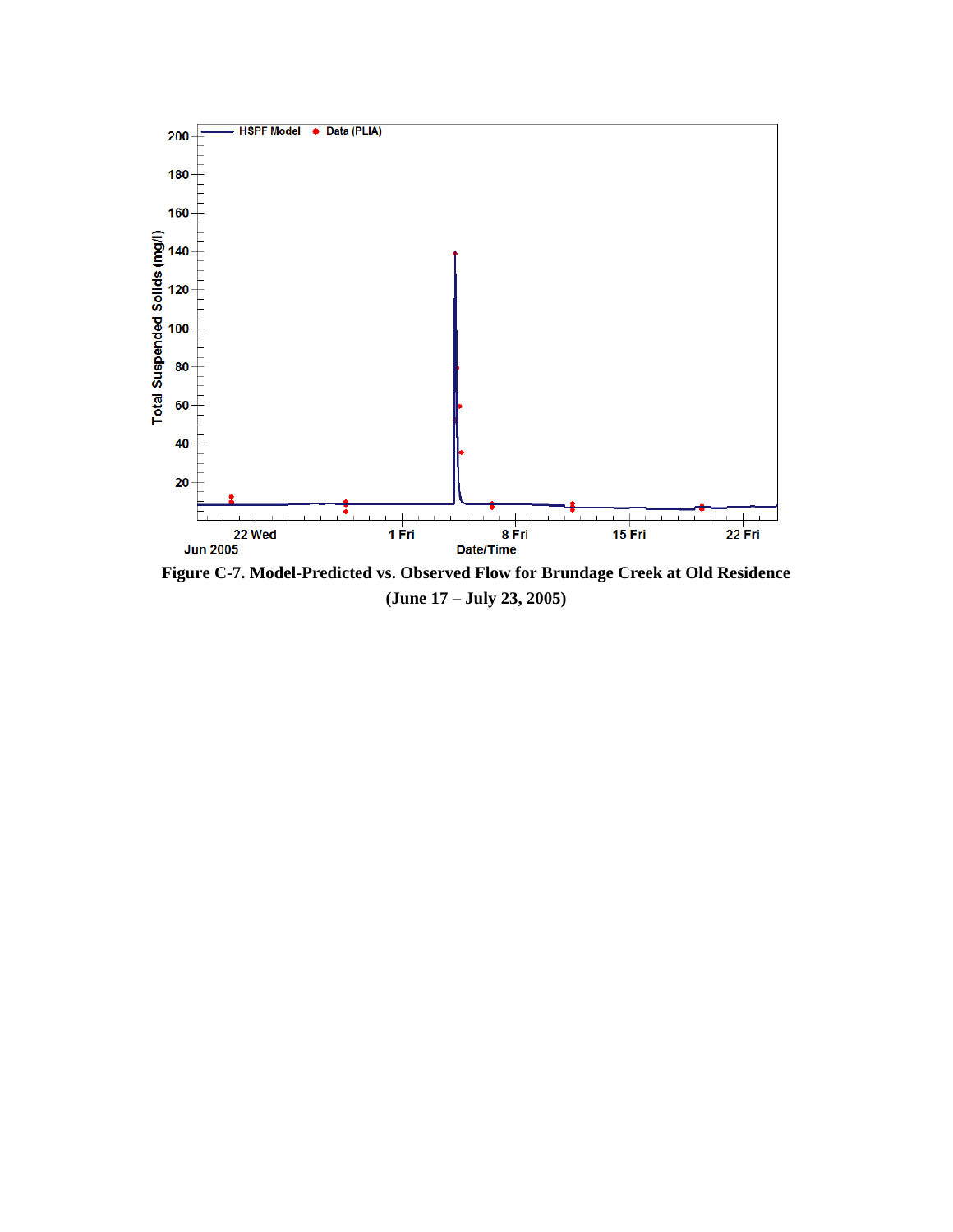

Excellence in Environmental Solutions Since 1975

**DATE:** December 11, 2006 **Memorandum PROJECT: PLATTE3** 

**FROM: Todd Redder, Dave Dilks COPY:**

# **TO: Wil Swiecki, Ray Canale, Gary Whelan SUBJECT: Comparison of Platte River Watershed Precipitation and Streamflow Datasets (final draft)**

# **Summary**

LTI assessed the suitability of the available precipitation data to support watershed modeling efforts by analyzing available rainfall and streamflow data for the Platte River watershed. Major findings are:

- Observed Platte River runoff flows correlate very well with precipitation data from the Frankfort weather station.
- Preliminary calibration results for the BASINS flow model using Frankfort precipitation data show an extremely good comparison to observed stream flow data.
- For the above reasons, the Frankfort rainfall data are considered by LTI to be sufficient to support BASINS model application.

# **Introduction**

Observed precipitation data are an essential input to watershed models. Several precipitation monitoring stations exist in the vicinity of the Platte River watershed that are potentially suitable for supporting model calibration and application. The purpose of this memorandum is to assess the suitability of the various precipitation data sources to support watershed modeling efforts. The assessment is made by conducting a comparative analysis of the precipitation and streamflow datasets available for use in calibrating the BASINS model for the Platte River watershed for the 1990-2005 period. This assessment was conducted through the following steps:

- Review of data availability;
- Conducting hydrograph separation to differentiate between base flow and runoff flow;
- Analysis of the relationship between precipitation and runoff flow using linear regression techniques;
- Assessment of preliminary calibration of BASINS model; and
- Analysis of weather radar images.

Each step is discussed in detail below.

# **Data Availability**

Two principal data types are required to calibrate and apply a watershed hydrology model: 1) daily/hourly precipitation and 2) daily average streamflow at one or more points within, or in the vicinity of, the subject watershed. Table 1 summarizes the precipitation datasets available for the Platte River watershed, including period of record and data frequency.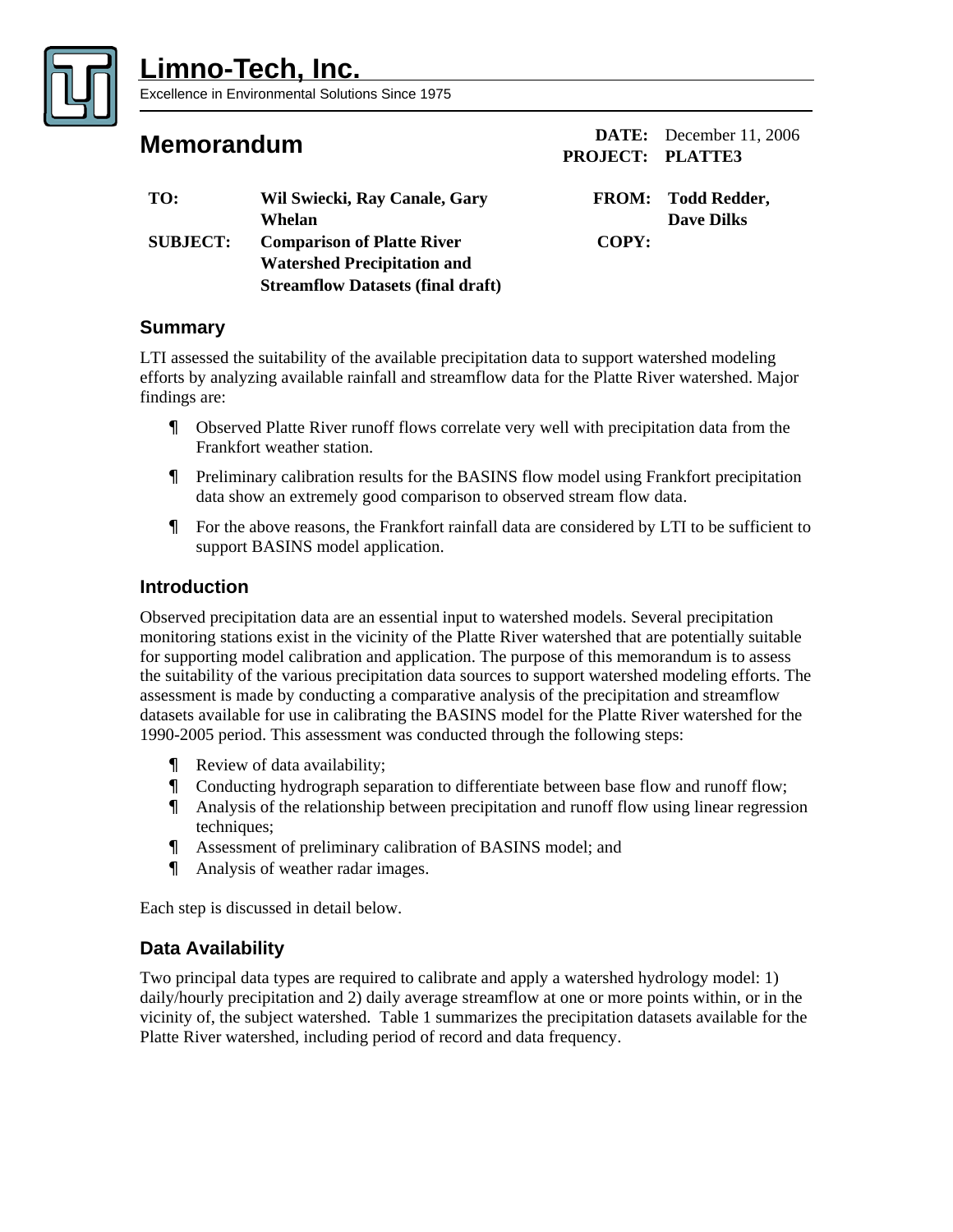| <b>Station ID</b>                                                                                                   | <b>Station Description</b> | Data Frequency     | Period of Record                     |  |  |
|---------------------------------------------------------------------------------------------------------------------|----------------------------|--------------------|--------------------------------------|--|--|
| 202984                                                                                                              | Frankfort                  | Daily              | $11/1/1948 - 12/31/2005$             |  |  |
| 200758                                                                                                              | Beulah <sup>1</sup>        | Daily              | $4/1/1999 - 12/31/2005$ <sup>1</sup> |  |  |
| 208246                                                                                                              | <b>Traverse City</b>       | Hourly             | $3/1/1971 - 12/31/2005$              |  |  |
| 208251                                                                                                              | TC Cherry Capital          | Daily <sup>2</sup> | $1/1/1897 - 1/31/1998$               |  |  |
| 208252                                                                                                              | TC Airport #2              |                    | $3/1/1999 - 8/31/2001$               |  |  |
| 208249                                                                                                              | <b>TC Munson</b>           |                    | $11/1/2001 - 12/31/2005$             |  |  |
| <sup>1</sup> The Beulah station is missing more than 50% of the days for 1999-2001 and $\sim$ 30% of days for 2002. |                            |                    |                                      |  |  |

**Table 1. Summary of Platte River Watershed Precipitation Datasets** 

<sup>2</sup>The three daily Traverse City datasets can be merged into a single dataset covering the majority of the 1990-2005 period.

In addition to actual rainfall measurements, weather radar data can also be processed to provide a more spatially detailed estimate of precipitation. The potential application of radar data will be discussed in another section of this report.

Streamflow data are collected by the United States Geological Survey (USGS) at the US-31 highway bridge near Honor, MI. Final approved estimates of mean daily streamflow for this gauge are published on the USGS website

([http://waterdata.usgs.gov/nwis/dv/?site\\_no=04126740](http://waterdata.usgs.gov/nwis/dv/?site_no=04126740)) for the period 3/27/1990 – 9/30/2006. Provisional data are also available beginning on 10/1/2006.

# **Hydrograph Separation**

Stream flow consists of two major components, including direct runoff from rainfall and snowmelt events and "base flow", which is derived from direct and indirect shallow groundwater and inland lake flow contributions to a stream. Hydrograph separation refers to a common approach in which a software program is used to analyze the daily stream flow recession patterns for a given gauge location and estimate the fraction of total flow resulting from the distinct runoff and base flow components. The USGS distributes two software packages that can be used to conduct hydrograph separation – HYSEP [\(http://water.usgs.gov/software/hysep.html](http://water.usgs.gov/software/hysep.html)) and PART (USGS, 1998; [http://water.usgs.gov/ogw/part/\)](http://water.usgs.gov/ogw/part/). LTI has applied both of these packages to other watersheds and has found that they generate comparable results. In general, the runoff and base flow estimates generated by these tools are very reliable on a monthly and annual scale. In addition to monthly estimates, HYSEP and PART also provide daily estimates of runoff and base flow, although there is greater uncertainty associated with the day-to-day estimates.

It is important to note that hydrograph separation techniques rely solely on observed streamflow data and do not consider precipitation data. For instance, the PART program scans the flows in a USGS daily record and identifies time periods where the flow patterns are consistent with typical groundwater recession behavior. The baseflow is assumed to be equal to the total flow for those periods, and linear interpolation is used to estimate the baseflow for days that do not exhibit recession behavior (e.g., during a runoff event). Similar techniques are used by HYSEP to estimate baseflow and runoff for each day in the period of record.

Both HYSEP and PART were used to conduct hydrograph separation for the Platte River USGS stream flow gauge operated at Honor. The purpose of the hydrograph separation was two-fold in this case:

1. To provide a quantitative breakdown of the base flow and runoff components to improve general conceptual understanding of watershed behavior; and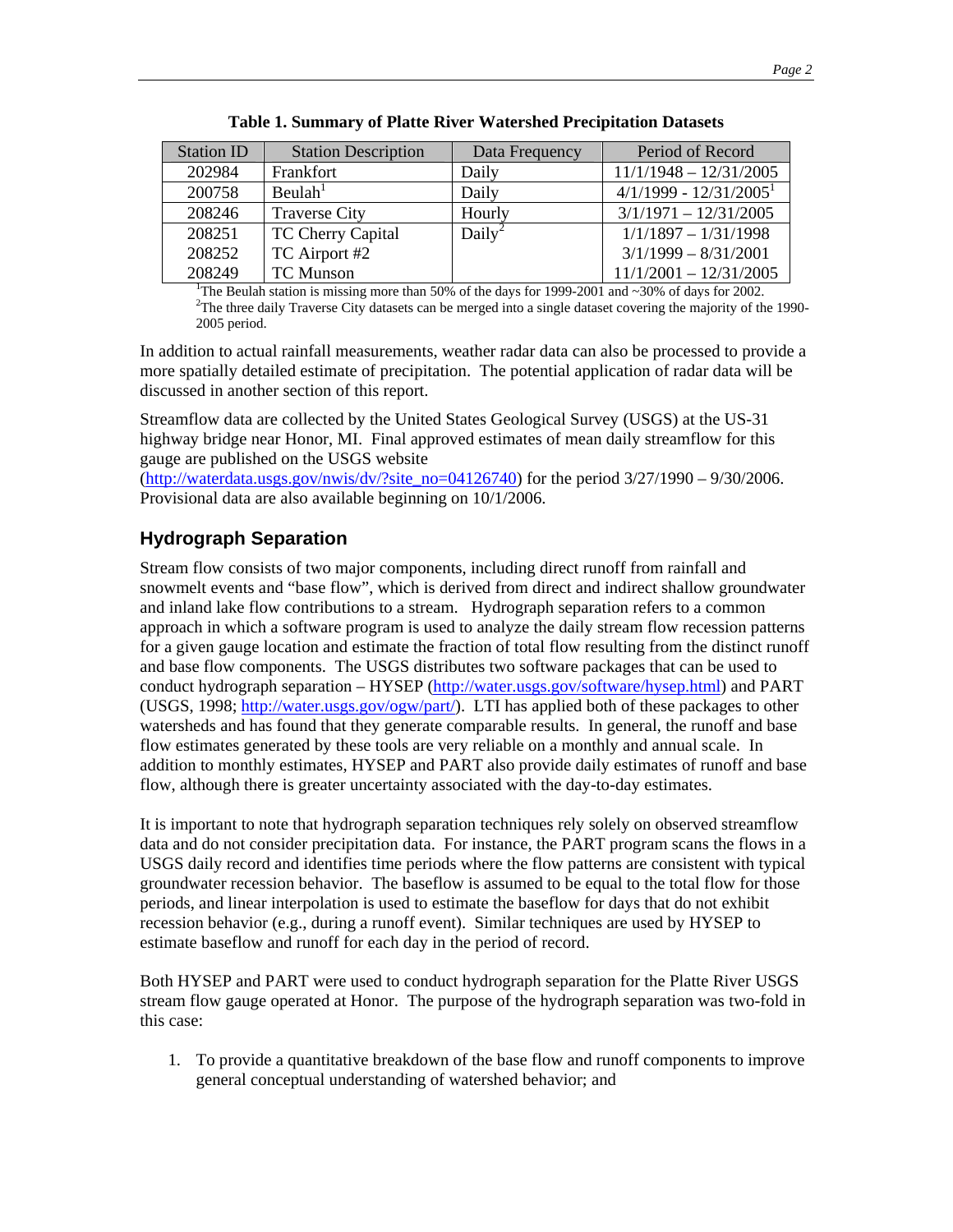2. To allow correlations to be developed between the runoff component estimates and precipitation datasets.

The results of the two applications were very similar and confirm that base flow from groundwater and inland lake sources is the dominant contributor to total streamflow on a monthly and annual basis. Figure 1 summarizes the monthly results for 1990-2005 generated by the PART software package. These results indicate that base flow on average for the 16-year period contributes approximately 97% of the total Platte River flow at the gauge location. On a monthly basis, the contribution of base flow rarely falls below 90% and is typically in the 92-98% range. This range is similar to base flow estimates reported for other streams in northern lower Michigan of similar watershed size, including the Manistee River and the Little Manistee River (USGS, 1998), as shown in Table 2.



**Figure 1. PART-Estimated Monthly Base Flow Percentages for the Platte River at Honor**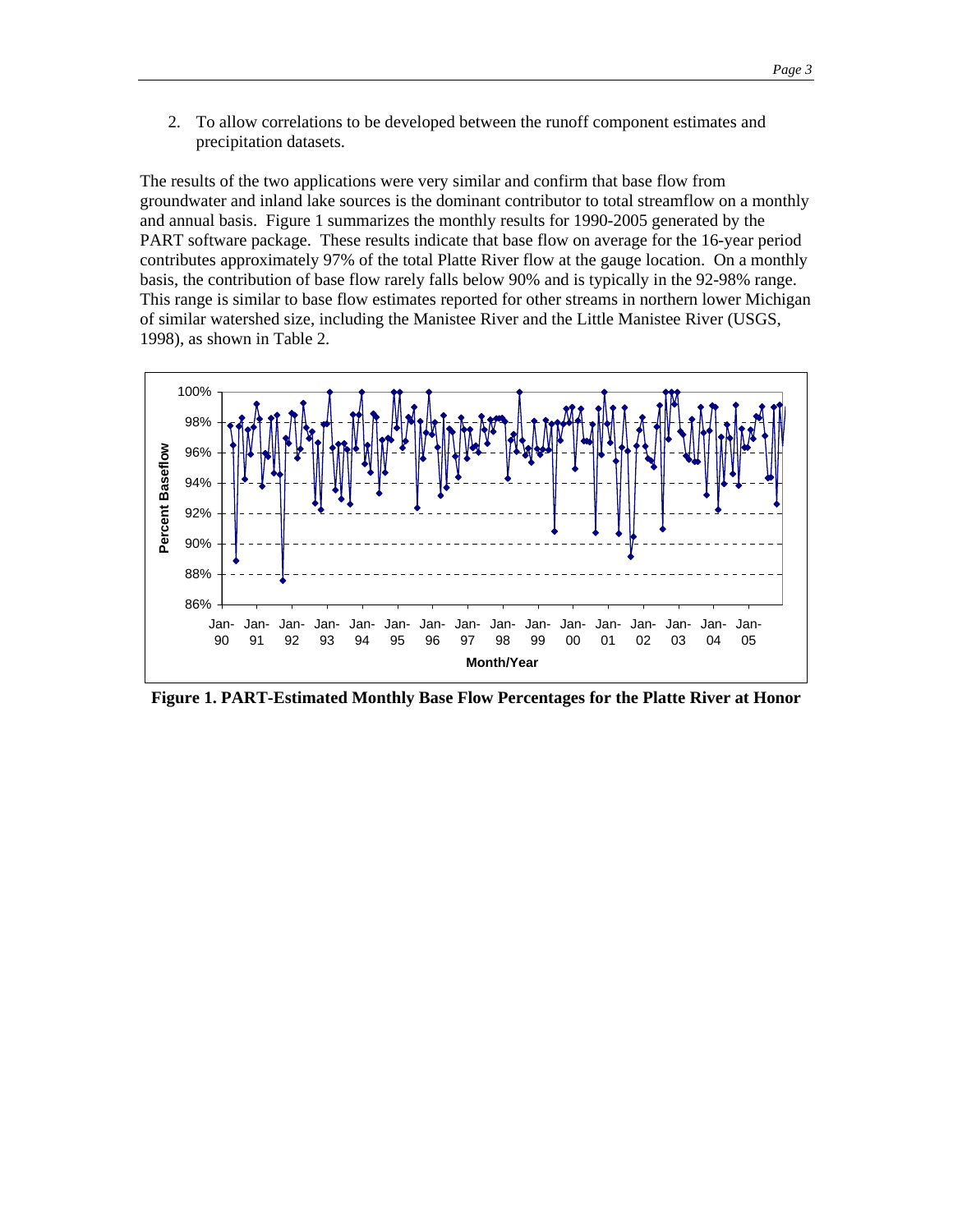| <b>Station ID</b> | <b>Station Name</b>                           | Drainage<br>Area<br>$\text{(mi}^2)$ | % of Total<br><b>Monthly Flow</b> | Source                                              |
|-------------------|-----------------------------------------------|-------------------------------------|-----------------------------------|-----------------------------------------------------|
| 04126740          | Platte River at<br>Honor, MI                  | 118                                 | 90-98                             | USGS and LTI<br>analyses using the<br>PART program. |
| 04135500          | Au Sable River at<br>Grayling, MI             | 110                                 | 94.3                              | <b>USGS, 1998</b>                                   |
| 04123000          | <b>Big Sable River</b><br>near Freesoil, MI   | 127                                 | 95.5                              | <b>USGS, 1998</b>                                   |
| 04123500          | Manistee River near<br>Grayling, MI           | 159                                 | 97.0                              | <b>USGS, 1998</b>                                   |
| 04126200          | Little Manistee<br>River near Freesoil,<br>MI | 200                                 | 94.5                              | <b>USGS, 1998</b>                                   |

**Table 2. Monthly Flow Contributed by Base Flow for Selected Northern Michigan Streams** 

An example of the daily base flow and runoff component time series estimated by HYSEP is provided in Figure 2. It should be noted that the runoff and base flow components always equal the total stream flow (in units of cubic feet per second) when added together. It is evident from Figure 2 that base flow is an important component of the flow even during and following rainfall / snowmelt events. Peak base flow "events" often occur following major runoff events because the soils in the Platte River watershed are predominantly sandy and are characterized by very high infiltration rates. As a result, a runoff event in the watershed will produce not only direct runoff flow, but measurable increases in base flow contributions to the stream network as well. A short (two to three day) lag time is often observed between precipitation and the subsequent increases in base flow, indicating the role of shallow groundwater.



**Figure 2. HYSEP Daily Hydrograph Separation Results for Year 2005**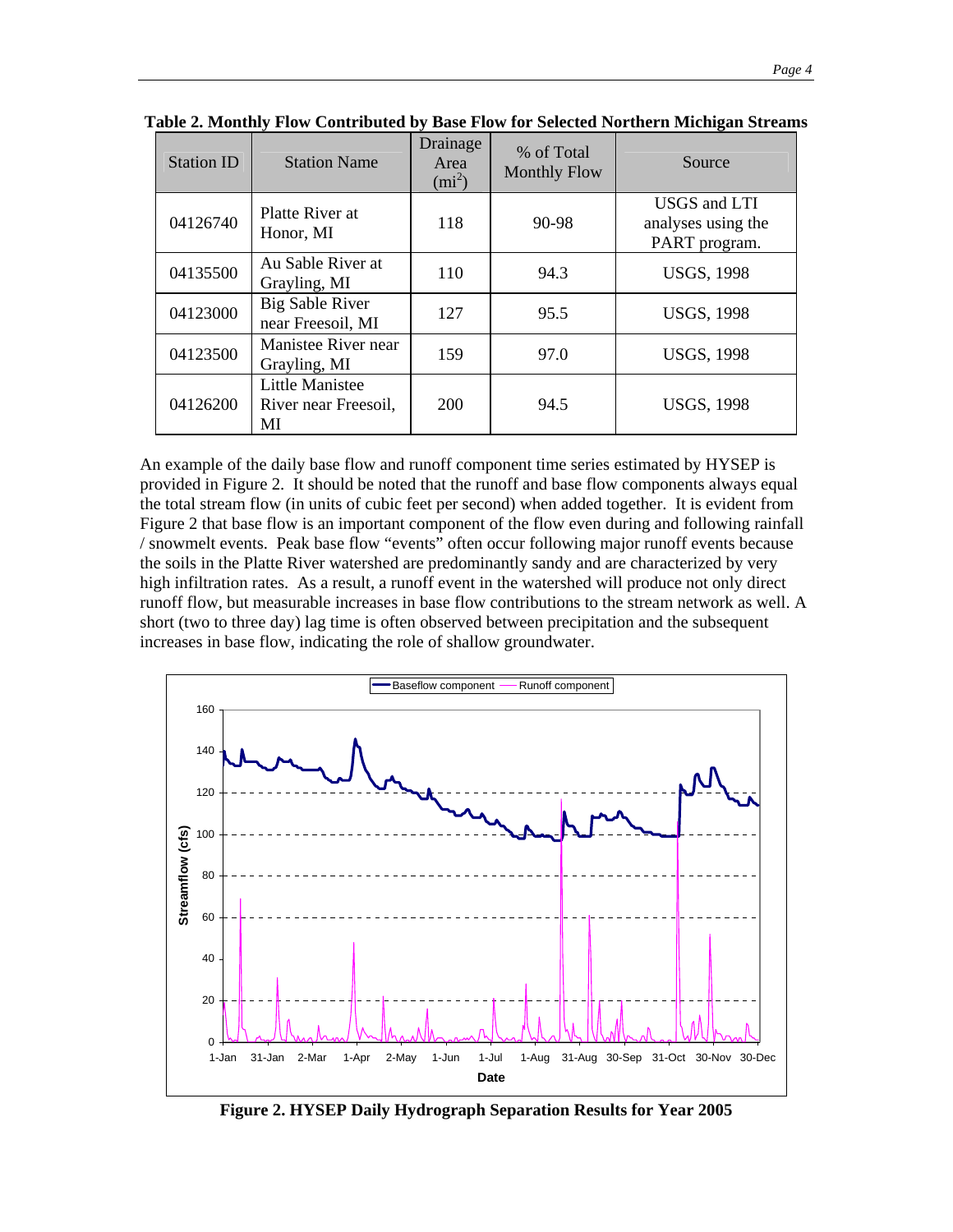The United States Geological Survey (USGS) conducted an independent stream flow partitioning assessment and reached the virtually identical conclusion as LTI that 97% of the stream flow is due to base flow (Ray Canale, personal communication). A very minor discrepancy (96.6% vs. 96.7%) exists between the LTI and USGS results due to the fact that the LTI analysis considered only the final approved data up to 9/30/06 while the USGS analysis included additional data up to 11/7/06.

# **Comparison of Precipitation and Stream Flow Datasets**

A comparative analysis of the available precipitation and stream flow datasets was conducted to explore and quantify the relationship between these variables in the context of BASINS model development, calibration, and eventual application. Specific stream flow-precipitation comparisons that are discussed in this section include:

- The relationship between annual stream runoff flow and annual precipitation; and
- The relationship between monthly stream runoff flow and monthly precipitation, including accounting for the effects of snow accumulation and melt dynamics.

Because surface runoff occurs in direct response to local precipitation / snowmelt, it is expected that it will be possible to directly correlate annual runoff flow quantities to observed precipitation for a representative station(s). This comparison was performed for available precipitation data for two different recent time periods, 2001-05 and 2003-05. A separate analysis for 2003-05 was conducted because the Beulah station only has data available for this period, and because the majority of the sampling data for total phosphorus and suspended solids falls within this period. Table 3 shows the correlation coefficient  $(R^2)$  generated by a least squares regression for runoff flow versus annual precipitation for the available precipitation stations. The  $\mathbb{R}^2$  value represents the fraction of the total variation in runoff flow that can be explained by the regression. An  $R^2$ value of 1.00 would suggest a perfect linear relationship between annual runoff flow and precipitation.

| <b>Station ID</b>    | 2001-2005 | 2003-2005 |
|----------------------|-----------|-----------|
| Frankfort            | 0 98      | 0.99      |
| <b>Traverse City</b> | 0.65      | በ 77      |
| Hatchery             | 0.16      | 0.50      |
| Beulah               | n/a       | በ 51      |

Table 3. Linear Correlation Results (R<sup>2</sup>) for Annual Runoff Flow Versus Precipitation

<sup>1</sup> Data not available for Beulah from 2001-02.

The results in Table 3 show that the runoff flow at the USGS gauging station strongly correlates to the Frankfort precipitation dataset on an annual basis. Figure 3 illustrates this relationship and the linear regression fit for the 2001-05 period. This strong correlation does not mean that every precipitation event measured at Frankfort will also occur over the watershed (or vice versa); however, it does indicate that precipitation measured at Frankfort is representative of the actual event conditions experienced within the watershed during the 2001-05 period. The Traverse City station(s) has a reasonable correlation with runoff flow for the two time periods (i.e.,  $R^2 = 0.65$ , 0.77); however, the correlations for the hatchery and Beulah stations are generally not as good. It is not immediately apparent why the correlations for the hatchery and Beulah precipitation stations are not as good; potential explanations include station locations not being representative of the entire watershed, monitoring equipment/staffing less rigorous than at the other stations,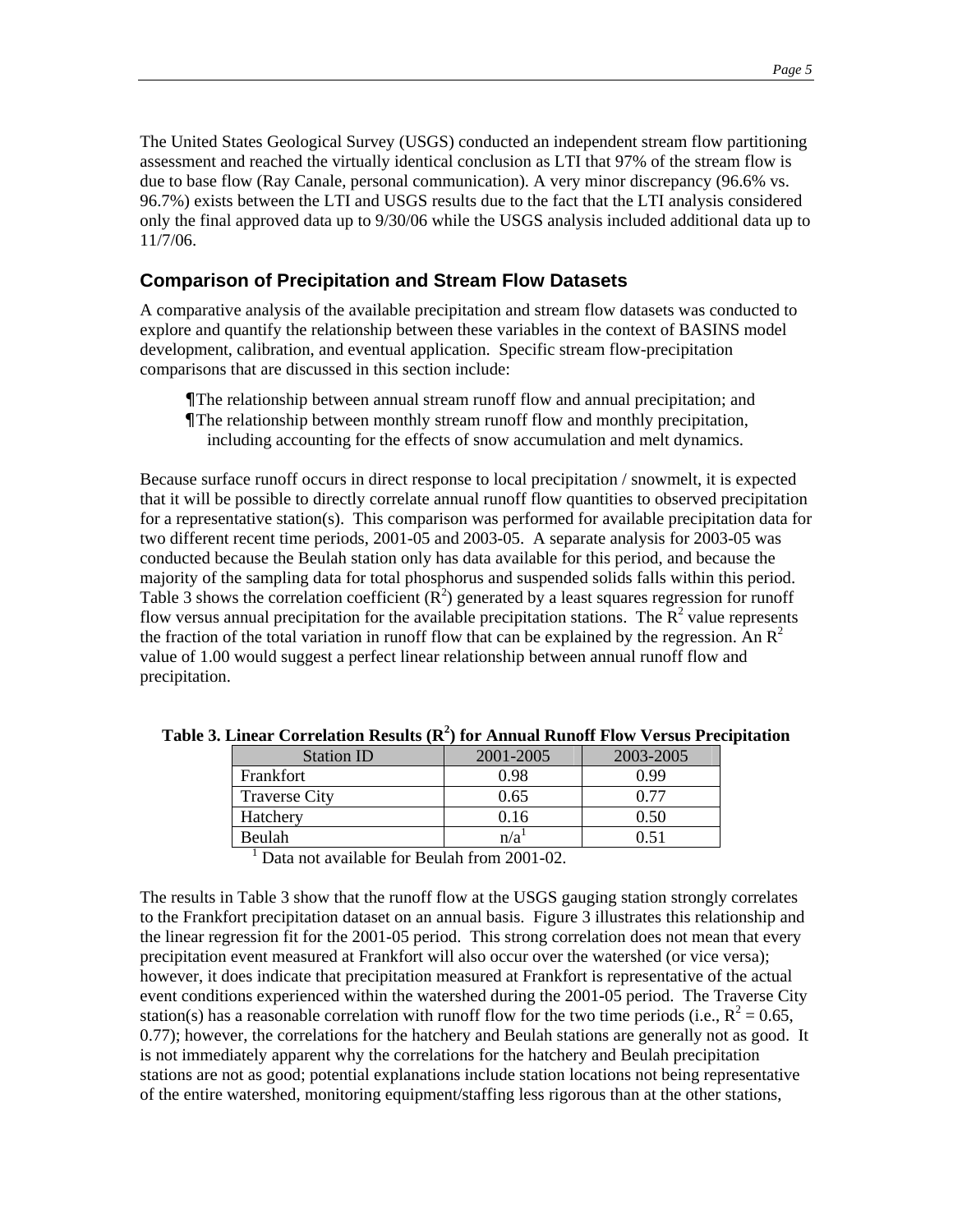and/or missing data. Based on the results in Table 3, the Frankfort station was selected for the additional, more detailed analysis described below.

To build on the annual comparison presented in Figure 3, a monthly comparison of runoff flow and precipitation at Frankfort was conducted. Figure 4 shows the monthly runoff-precipitation relationship for all months during the period 2001-2005.



**Figure 3. Comparison Annual Mean Daily Runoff Flow to Annual Precipitation at Frankfort (2001-2005)**



**Figure 4. Linear Relationship for Monthly Runoff Flow versus Precipitation at Frankfort (January-December, 2001-2005)**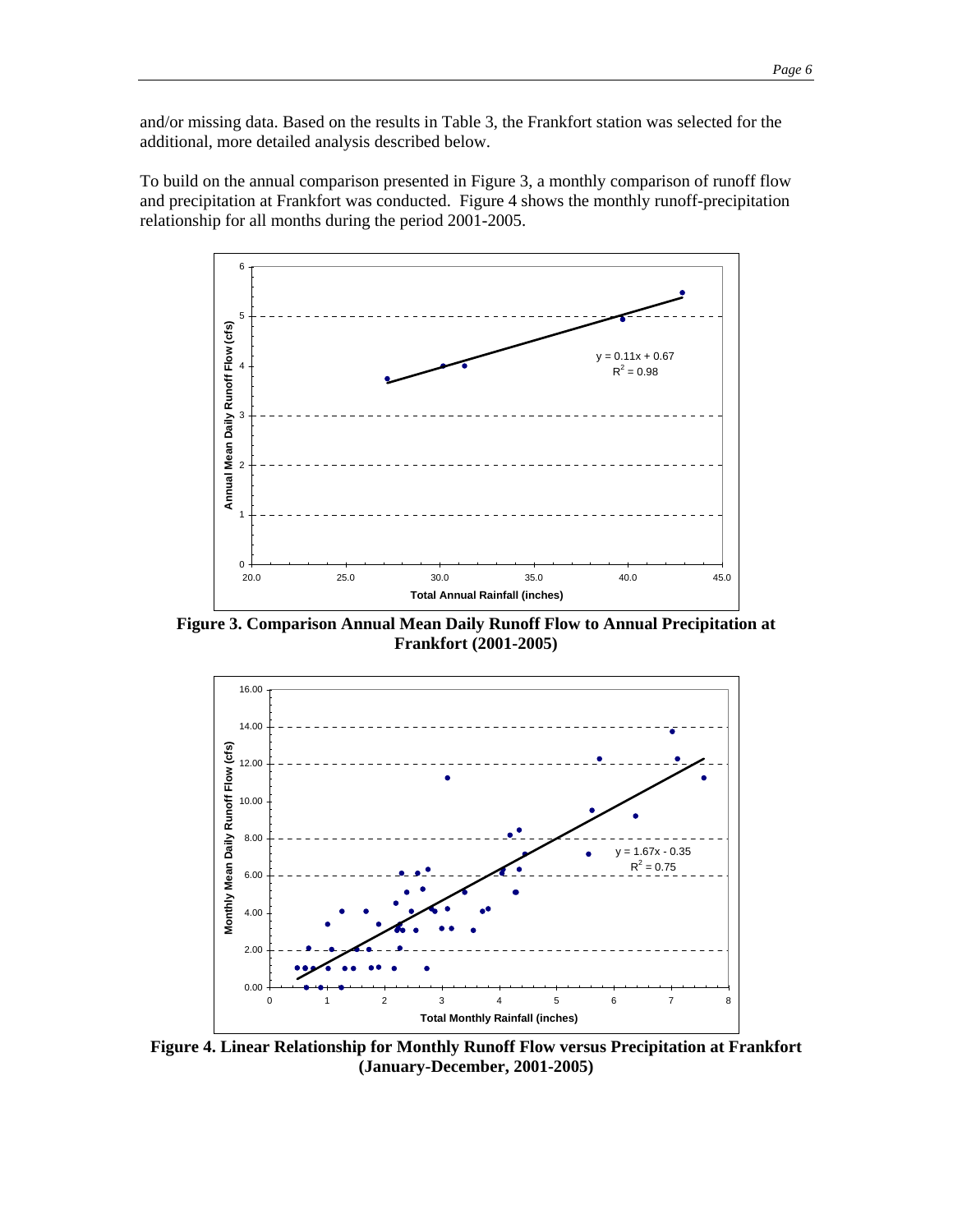Although the relationship between runoff flow and precipitation in Figure 4 is reasonably good  $(R<sup>2</sup> = 0.75)$ , it is important to recognize that this relationship is affected by the periodic accumulation and subsequent melting of the snow pack that occurs during the winter months. In northern lower Michigan, snow accumulation and melt dynamics have the potential to significantly impact streamflow during November through April, with the final spring melt typically occurring in late March to mid-April. It is typical for snow that accumulates in January, for example, to melt sometime in February, March, or April. In that case, the effects of January precipitation on total streamflow and runoff will not be realized until later in the winter when the next significant snowmelt event occurs.

If the plot shown in Figure 4 is modified to only include the late spring, summer, and early fall months (i.e., May-October) when snow is not a factor, it is reasonable to expect that the correlation will improve. Figure 5 demonstrates that this is indeed the case; several of the outliers from Figure 4 are absent in Figure 5, and the  $R^2$  correlation coefficient increases to 0.86.



**Figure 5. Linear Relationship for Monthly Runoff Flow versus Precipitation at Frankfort (May-October, 2001-2005)**

# **Preliminary Hydrologic Calibration of BASINS Model**

LTI further investigated the suitability of the Frankfort precipitation data via its ability to predict observed stream flows in the Platte River when used as input to the BASINS model. General performance targets have been established for streamflow calibrations conducted using the BASINS/HSPF model. These performance targets allow researchers to evaluate the success of a BASINS calibration for a particular watershed compared to results from other watersheds. The established calibration criteria are shown in Table 4 (Donigian, 2002). These targets are applicable when comparing annual and monthly model predictions of streamflow to mean annual and monthly data-based flows.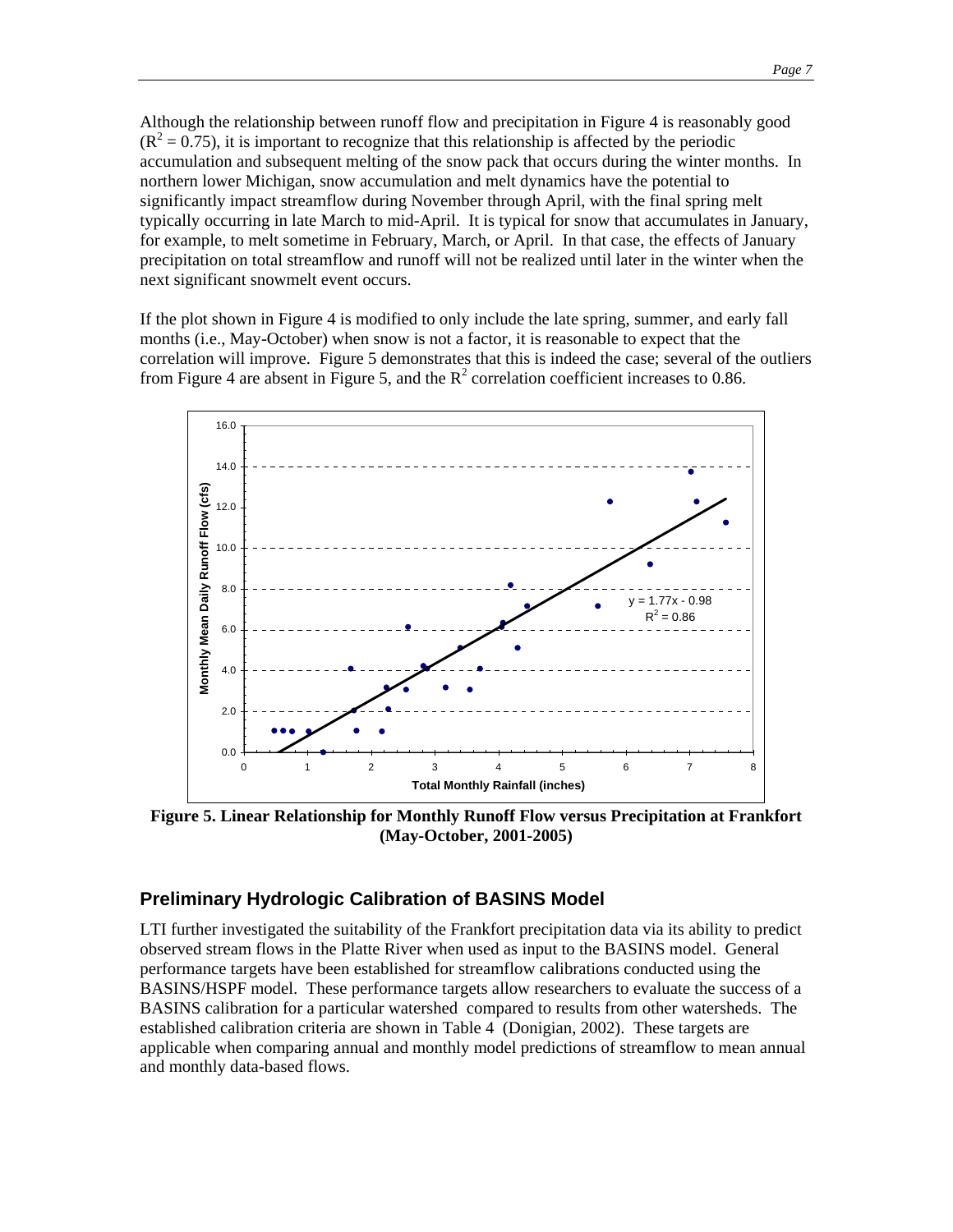| . .<br>% Difference Between Simulated and Recorded Values |           |           |  |  |  |
|-----------------------------------------------------------|-----------|-----------|--|--|--|
| Very Good                                                 | Good      | Fair      |  |  |  |
| < 10                                                      | $10 - 15$ | $15 - 25$ |  |  |  |

**Table 4. General Calibration/Validation Targets or Tolerances for BASINS/HSPF Hydrology/Flow (Donigian, 2002)**

Annual and monthly results of the preliminary calibration at the USGS gage location are summarized in Figure 6. This comparison indicates that the mean absolute percent difference between simulated and observed stream flows is 4.3% on an annual basis and 5.7% on a monthly basis for the full calibration period (1990-2005). These results compare very favorably with the calibration performance targets generally associated with the BASINS/HSPF model (Table 4).



#### **Figure 6. Annual and Monthly Mean Errors for BASINS-Predicted Flow Relative to USGS Data**

LTI also used the USGS HYSEP program described previously to compute the base flow contribution to the daily flow time series simulated by the BASINS model. Based on this analysis, the monthly base flow component predicted by the BASINS model is 84-99%, which compares very well with the data-based estimates of monthly base flow shown in Figure 1 (88- 99%).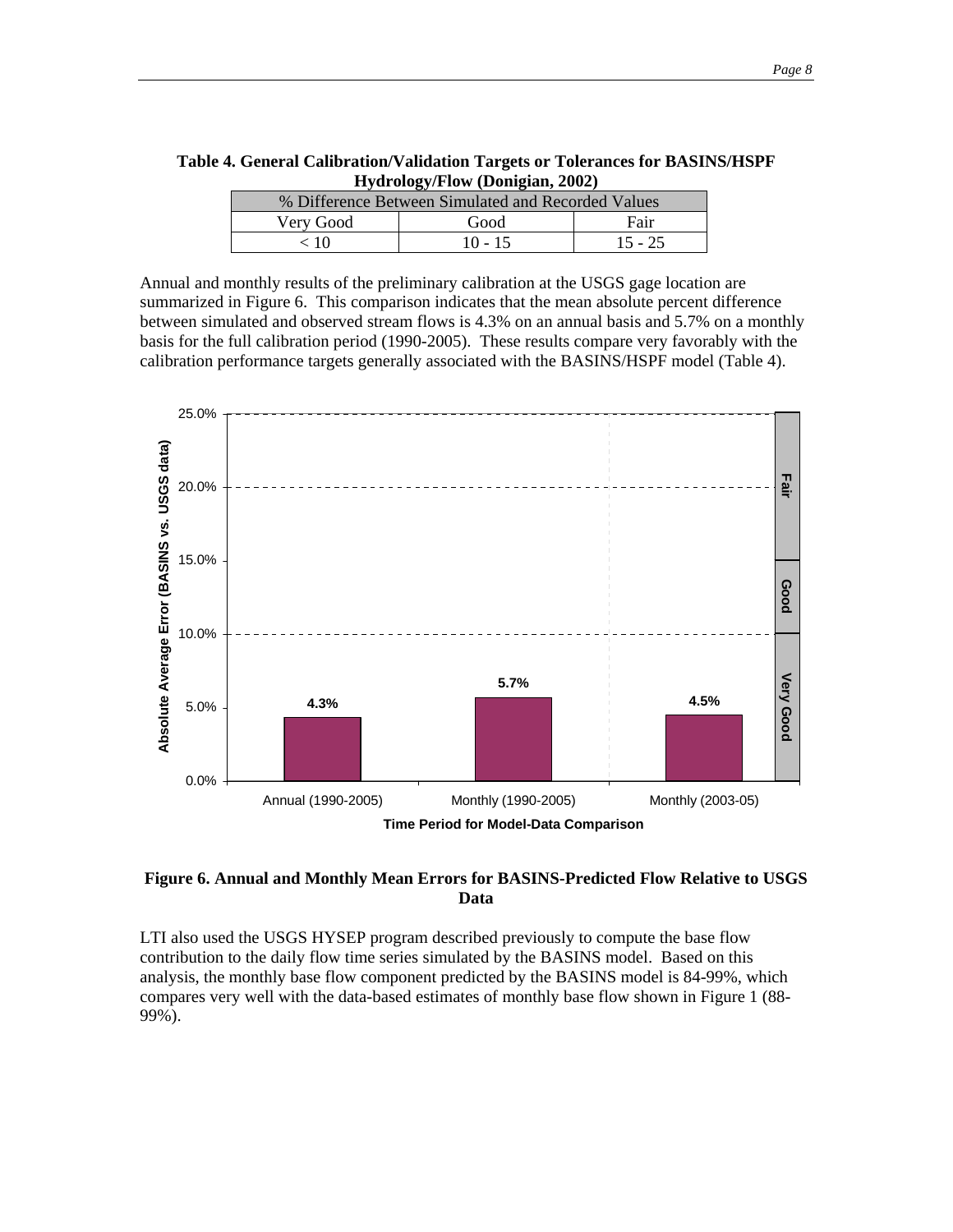## **Analysis of Weather Radar Data**

The above section demonstrated that the Frankfort precipitation data and the BASINS model do a very good job of simulating flows in the Platte watershed. However, it is obvious that the Frankfort data cannot be used to develop 100% accurate flow predictions. Two possible indications that the precipitation data are the source of these deviations are:

- 1. A storm runoff event could be indicated by the stream flow data, but not reflected in the Frankfort precipitation data.
- 2. A rainfall event could be observed at Frankfort without a corresponding increase in stream flow.

A comparison of the BASINS-predicted daily flow using Frankfort precipitation data to USGS daily flow data is provided in Figure 7 for March-December, 2005. Overall, the model-data fit for this time period is excellent. Based on a review of the model-data daily flow comparison, no days were identified as matching case #1 (i.e., lack of rainfall at Frankfort during elevated streamflow). However, events occurring November 6 and November 29 in 2005 are similar to case #2 in that rainfall amounts observed at Frankfort result in model over prediction of streamflow at the USGS gage. It should be noted that the timing of response to the rainfall events is consistent with the streamflow data even though the absolute magnitudes of the model predictions do not exactly match the data.



**Figure 7. Comparison of BASINS Model-Predicted Flow and USGS Observed Streamflow at Honor, MI for March-December 2005**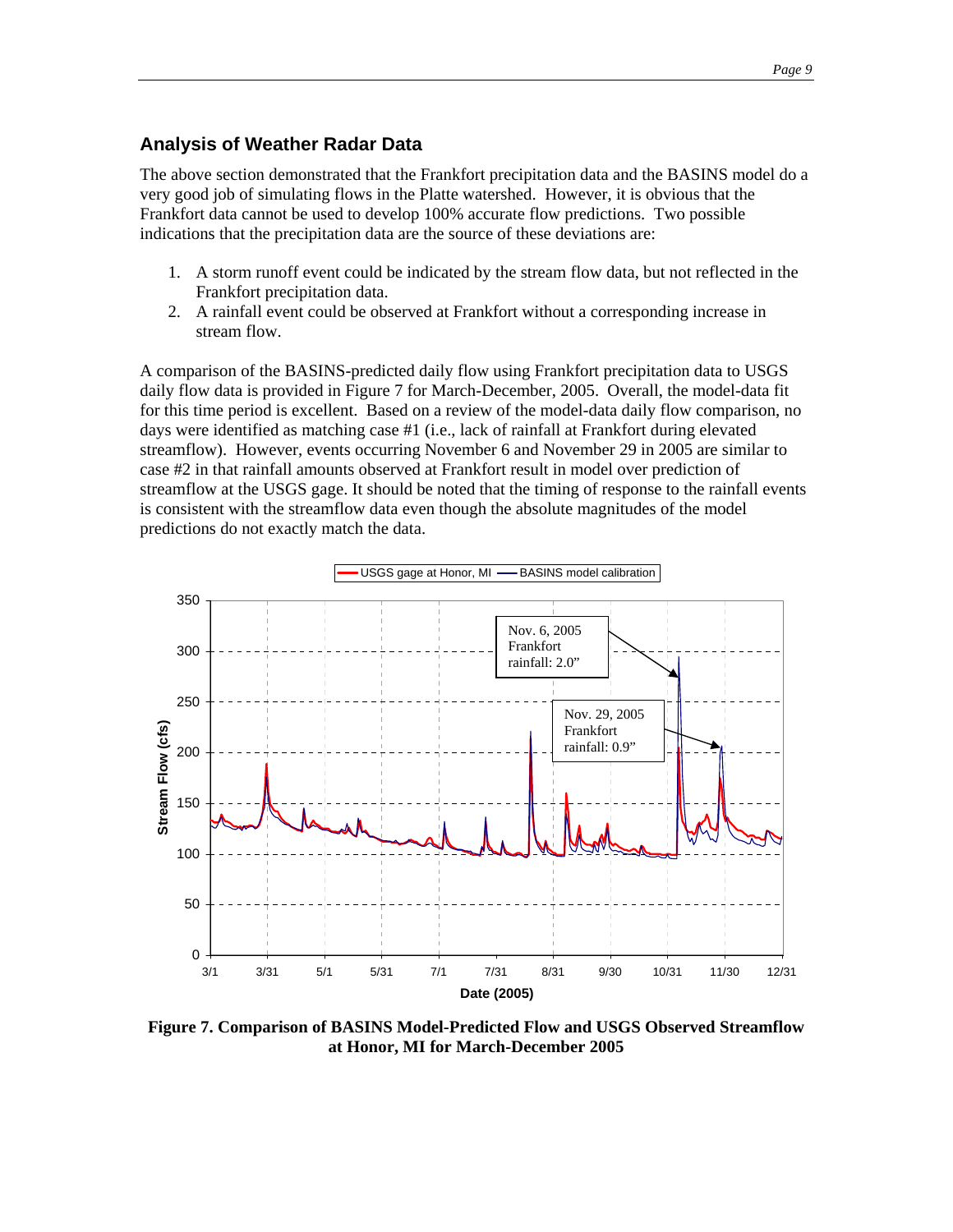Therefore, LTI investigated daily weather radar images to determine whether the use of weather radar data has the potential to significantly improve the BASINS calibration for these days.

Daily rainfall radar images are available online from the National Weather Service. Figures 8a and 8b show the spatial regional distribution of rainfall on the November 6 and 29, 2005. These maps show that the rainfall in the far eastern part of the Platte watershed received less rainfall than the western part of the watershed. It is seen that Frankfort precipitation data therefore overestimates the average precipitation over the entire watershed on these days because the Frankfort weather station is located near the western part of the watershed. This results in BASINS over-estimating flow in the Platte River on these days as shown above in Figure 7.



**Figure 8a. Radar Map Illustrating Spatial Patterns for Rainfall on November 6, 2005**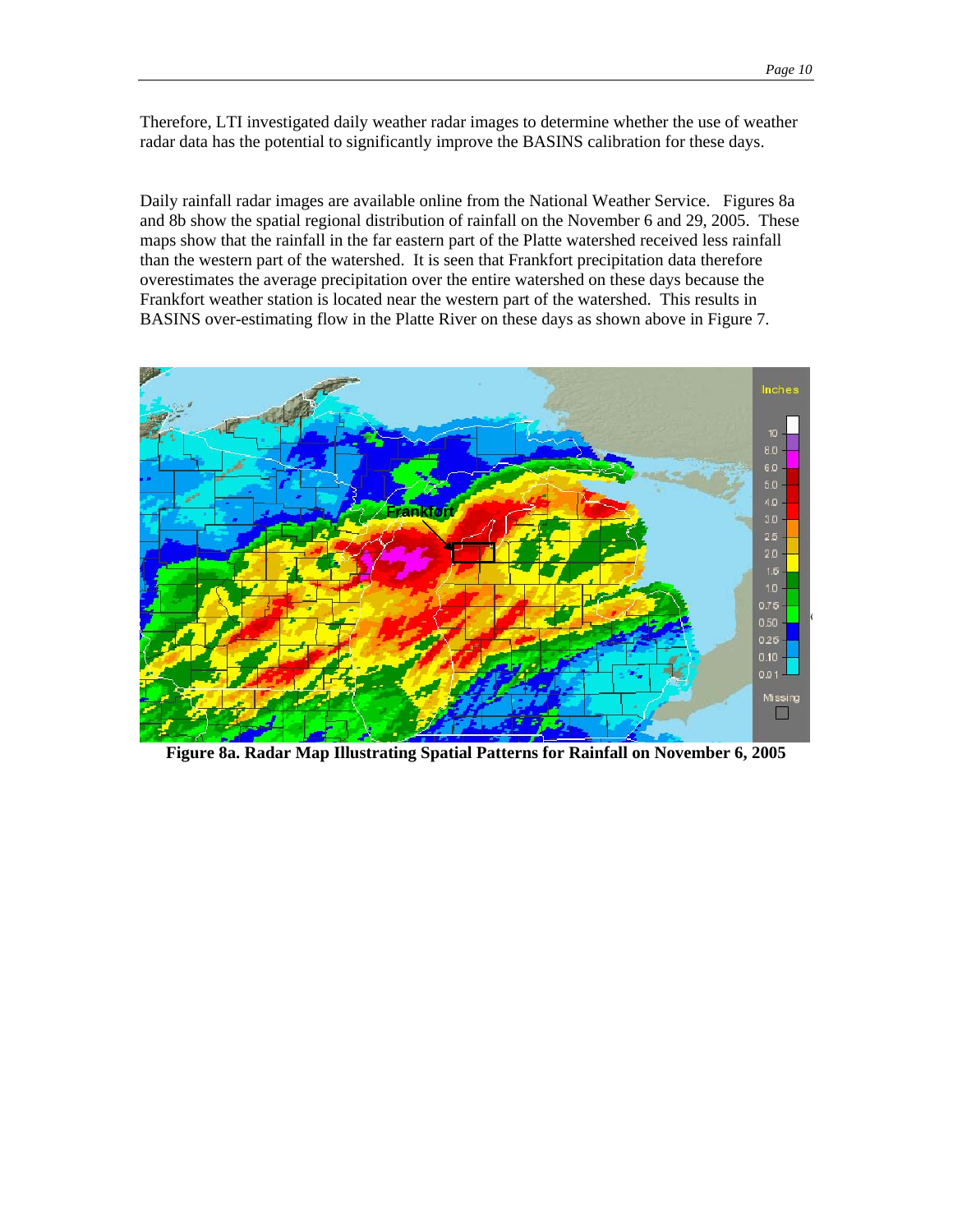

**Figure 8b. Radar Map Illustrating Spatial Patterns for Rainfall on November 29, 2005**

Suppose it were possible to spatially analyze the data from the local radar and determine the average amount of rainfall over the entire Platte River watershed as opposed to characterizing the watershed with Frankfort data alone. This might reduce the rainfall forcing function to 1.25 inches compared to the 2.0 inches measured at Frankfort and potentially improve the BASINS model flow prediction on November 6, 2005. A similar calculation could be made for November 29, 2005.

Conversion of the radar graphic images into such precipitation inputs for the model is not trivial and would therefore require significant effort and third-party costs. Discussions with a representative from "OneRain", a company that specializes in processing of radar data, indicated that the costs would be \$2,000 per storm event to convert the radar data into precipitation estimates for the watershed (L. Torrence, OneRain, personal communication, 10/20/06). Significant additional effort would be required to process this information into a form that could be used by the BASINS model.

Radar data are generally available for the northern Michigan area for the calibration period (1990- 2005); however, these data would need to be calibrated against multiple local hourly rainfall gages, including the gage at Traverse City and other northern Michigan locations. The relative scarcity of hourly precipitation stations in the vicinity of the Platte River would likely limit the accuracy of radar-based hourly rainfall estimates for the watershed (L. Torrence, OneRain, personal communication, 10/20/06). Therefore, it is obvious that even local radar data cannot be used to develop 100% accurate flow predictions. The difficulties associated with use of local radar for driving stream flow models is further discussed by Stellman, et al. (2006).

The question becomes: is the extra effort required to incorporate the radar data to calibrate the BASINS model in a quantitative manner as described above worth the potential gain in accuracy and reliability? To address this question, return to the original purpose of the BASINS modeling project. The purpose is to simulate future phosphorus loading from the watershed as a function of changes in land use given existing soil and topographic conditions. The simulations will be performed for different hypothetical weather conditions, such as selected wet and dry years.